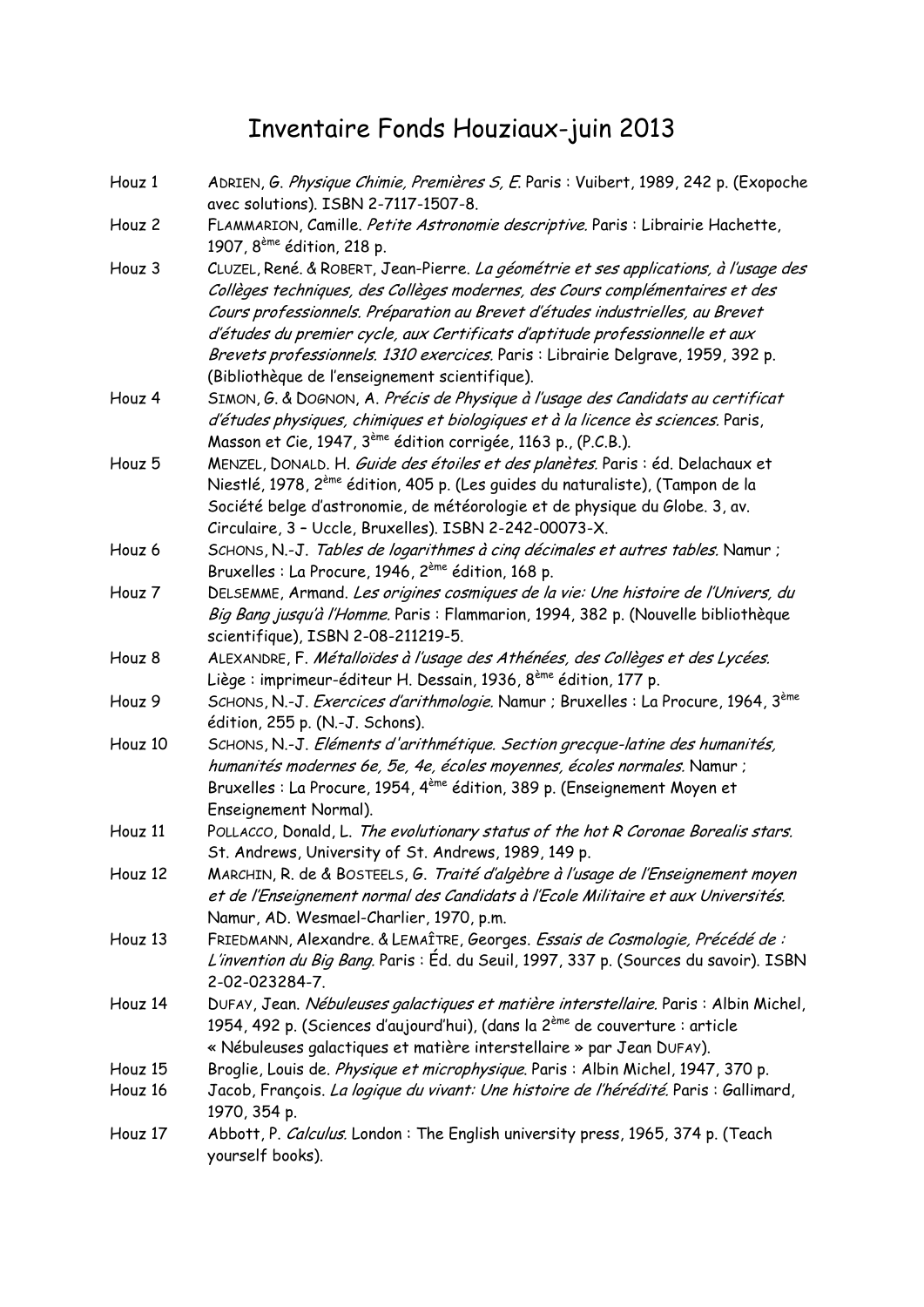| Houz 18 | Wilman, C.W. <i>Electricity</i> . London : The English university press, 1966, 184 p. (Teach<br>yourself books).                                                                                                                                                                                                                                                                               |
|---------|------------------------------------------------------------------------------------------------------------------------------------------------------------------------------------------------------------------------------------------------------------------------------------------------------------------------------------------------------------------------------------------------|
| Houz 19 |                                                                                                                                                                                                                                                                                                                                                                                                |
| Houz 20 | Engelbrektson, Sune. Planètes, étoiles, galaxies. Paris : Delachaux et Niestlé, 1976,<br>160 p. (La nature en couleurs). ISBN 2-603-00066-7 ; ISBN 2-602-00037-9.                                                                                                                                                                                                                              |
| Houz 21 | Perrin, Jean. Les atomes. Paris : Librairie Félix Alcan, 1924, Nouvelle édition revue<br>et augmentée, 334 p.                                                                                                                                                                                                                                                                                  |
| Houz 22 | Handbook of mathematical functions: with formulas, graphs and mathematical<br>tables. [Conference under the auspices of the National science foundation and the<br>Massachussetts institute of technology]. <i>In:</i> Abramowitz, Milton & Stegun, Irene<br>A. (éds.). New York : Dover publications, 1972, XIV-1046 p. (Dover books on<br>advanced mathematics), ISBN 0-486-61272-4          |
| Houz 23 | Menzel, Donald, H. Selected papers on the transfer of radiation. New York: Dover<br>Publications, 1966, 269 p. (Dover books on astronomy and astrophysics).                                                                                                                                                                                                                                    |
| Houz 24 | Murchie, Guy. Music of the spheres. The material universe - from atom to quasar,<br>simply explained. Vol. I. The Macrocosm: Planets, Stars, Galaxies, Cosmology. Vol.<br>II. The Microcosm: Matter, Atoms, Waves, Radiation, Relativity. New York: Dover<br>Publications, 1961-1967, xii-225 + 230-644 p. [Vol. I, 1961; Vol. II, 1967], (Dover<br>books explaining science and mathematics). |
| Houz 25 | Rosenfeld, L. Theory of electrons. New York, Dover Publications, 1965, ix-119 p.<br>(Dover books on physics and mathematical physics).                                                                                                                                                                                                                                                         |
| Houz 26 | Carmichael, Robert D. & Smith, Edwin R. Mathematical tables and formulas. New<br>York, Dover Publications, 1931, viii-269 p. (Dover books on intermediate and<br>advanced mathematics).                                                                                                                                                                                                        |
| Houz 27 | Walker, Miles. The Schwarz-Christoffel transformation and its applications: A<br>simple exposition, (formerly titled: Conjugate functions for engineers). New York,<br>Dover Publications, 1964, 116 p. (Dover book for engineers).                                                                                                                                                            |
| Houz 28 | McLachlan, N. W. LaPlace transforms and their applications to differential<br>equations, (formerly titled: "Modern operational calculus"). New York, Dover<br>Publications, 1962, xiv-218 p. (Dover books on intermediate and advanced<br>mathematics).                                                                                                                                        |
| Houz 29 | Davis, Harold T. Introduction to nonlinear differential and integral equations. New<br>York, Dover Publications, 1962, ix-566 p. (Dover books on intermediate and<br>advanced mathematics).                                                                                                                                                                                                    |
| Houz 30 | Dziobeck, Otto. Mathematical theories of planetary motions. New York, Dover<br>Publications, 1962, vi-294 p. (Dover books on astronomy and space topics).                                                                                                                                                                                                                                      |
| Houz 31 | Kondratyev, V. The structure of atoms and molecules. New York: Dover<br>Publications, 1965, 530 p. (Dover books on physics and mathematical physics).                                                                                                                                                                                                                                          |
| Houz 32 | Sawyer, Ralph A. Experimental spectroscopy. New York: Dover Publications, 1963,<br>$3eme$ édition, x-358p. (Dover books on physics and mathematical physics).                                                                                                                                                                                                                                  |
| Houz 33 | Chandrasekhar, Subrahmanyan. Principles of stellar dynamics. New York: Dover<br>Publications, 1943, édition élargie, x-313 p. (Dover books on astronomy and<br>astrophysics).                                                                                                                                                                                                                  |
| Houz 34 | More, Louis Trenchard. Isaac Newton, a biography. New York: Dover Publications,<br>1934, xii-675 p. (Dover books explaining science).                                                                                                                                                                                                                                                          |
| Houz 35 | Walker, Robert J. Algebraic curves. New York: Dover Publications, 1962, viii-201 p.<br>(Dover books on elementary and intermediate mathematics).                                                                                                                                                                                                                                               |
| Houz 36 | Wood, Robert W. Physical optics. New York: Dover Publications, 1967, 3 <sup>ème</sup> édition<br>révisé, xvi-846 p. (Dover books on acoustics).                                                                                                                                                                                                                                                |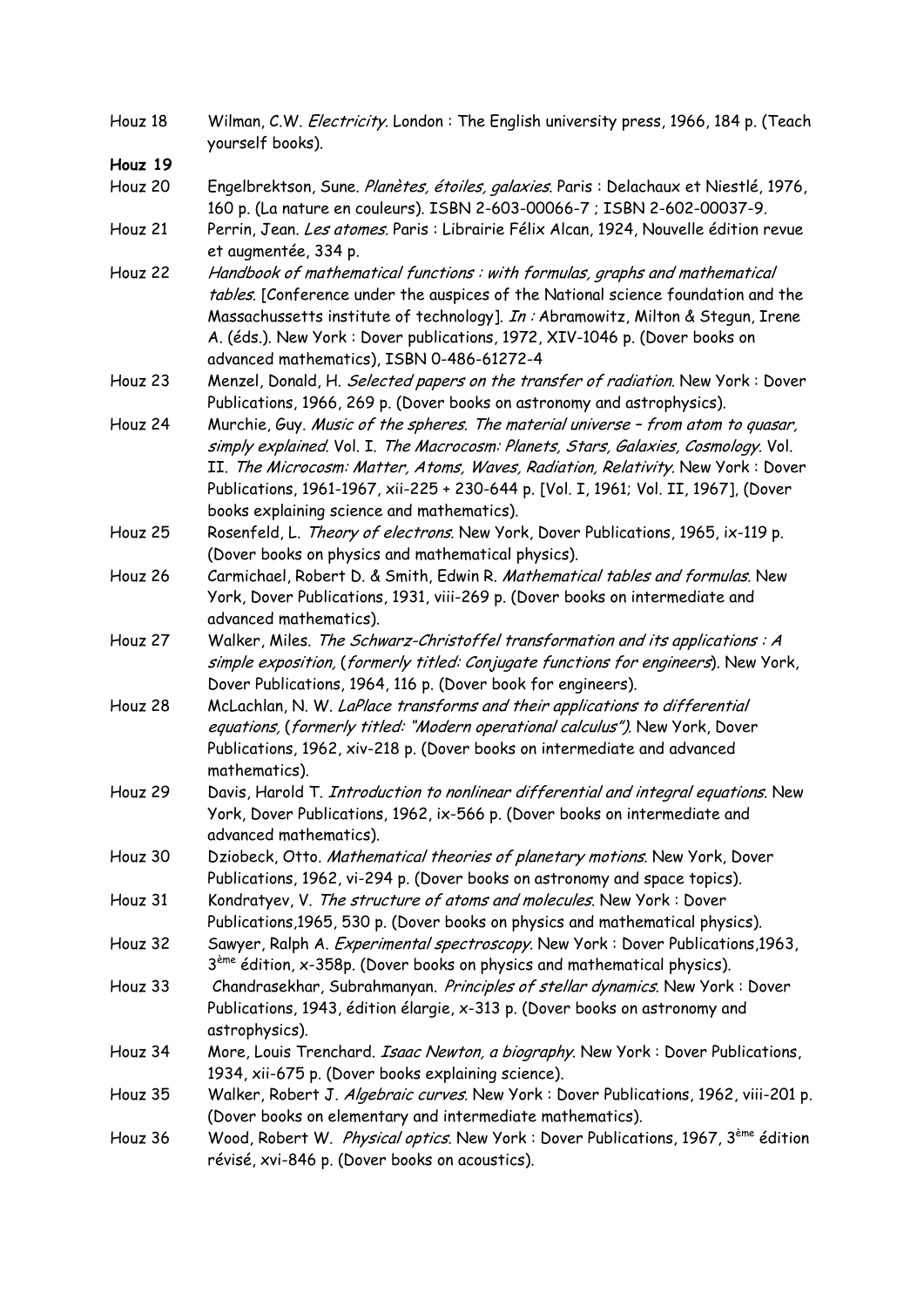| Houz 37 | Singh, Jagjit. <i>Great ideas and theories of modern cosmology</i> . New York: Dover<br>publications, 1961, xii-276 p. (Dover book on astronomy and astrophysics).      |
|---------|-------------------------------------------------------------------------------------------------------------------------------------------------------------------------|
| Houz 38 | Harnwell, Gaylord P. & Stephens, William E. Atomic physics, an atomic description<br>of physical phenomena. New York: Dover publications, 1966, ix-401 p. (Dover books  |
|         | on physics and mathematical physics).                                                                                                                                   |
| Houz 39 | Lavoisier, Antoine-Laurent de. Elements of chemistry, in a new systematic order,                                                                                        |
|         | containing all the modern discoveries. New York: Dover Publications, 1965, (Dover                                                                                       |
|         | histories and classics of science), (contient une planche in 4°, numérotée recto-                                                                                       |
|         | verso VIII & XI dans la 3ème de couverture).                                                                                                                            |
| Houz 40 | Morton Mott-Smith, PH.D. Principles of mechanics, simply explained. New York:                                                                                           |
|         | Dover Publications, 1963, édition révisée, x-171 p. (Dover books explaining science<br>and mathematics).                                                                |
| Houz 41 | Dufay, Jean. Galactic Nebulae and interstellar matter. New York: Dover                                                                                                  |
|         | Publications, 1968, 352 p. (Dover books on astronomy and astrophysics).                                                                                                 |
| Houz 42 | Khinchin, A. I. Mathematical fundations of statistical mechanics. New York, Dover                                                                                       |
|         | Publications, 1949, viii-179 p. (Dover books on intermediate and advanced<br>mathematics).                                                                              |
| Houz 43 | Strutt, John William, Baron Rayleigh. The theory of sound. New York: Dover                                                                                              |
|         | Publications, 1945, 2ème édition révisée et élargie, xxxv-480 + xvi-504 p. 2 vol.                                                                                       |
|         | (Dover books on physics and mathematical physics).                                                                                                                      |
| Houz 44 | Payne-Gaposchkin, Cecilia. The galactic Novae. New York: Dover Publications, 1964,                                                                                      |
|         | x-336 p. (Dover books on astronomy and astrophysics).                                                                                                                   |
| Houz 45 | Smith, Lloyd P. Mathematical methods for scientists and engineers. New York:                                                                                            |
|         | Dover Publications, 1953, x-453 p. (Dover books engineering and engineering<br>physics).                                                                                |
| Houz 46 | Jahnke, Eugene & Emde, Fritz. Tables of functions with formulae and curves. New                                                                                         |
|         | York: Dover Publications, 1945, 306-76 p.(Dover books on advanced mathematics).                                                                                         |
| Houz 47 | Parke III, Nathan. Grier. Guide to the literature of mathematics and physics,<br>including related works on engineering science. New York: Dover publications,          |
|         | 1958, 2 <sup>ème</sup> édition, xviii-436 p. (Dover books on intermediate and advanced<br>mathematics).                                                                 |
| Houz 48 | Mellor, J. W. Higher mathematics for students of chemistry and physics.                                                                                                 |
|         | Withspecial reference to practical work. New York: Dover Publications, 1955, xxi-                                                                                       |
|         | 641 p. (Dover books on intermediate and advanced mathematics).                                                                                                          |
| Houz 49 | Poincaré, Henri. Science and hypothesis. New York, Dover Publications, 1952, vii-                                                                                       |
|         | 244 p. (Dover books explaining science and mathematics).                                                                                                                |
| Houz 50 | Borel, Emile. Space and time. New York, Dover Publications, 1960, xi-234 p. (Dover                                                                                      |
|         | books explaining science and mathematics).                                                                                                                              |
| Houz 51 | Einstein, Albert. Investigations on the theory of the Brownian movement. [New                                                                                           |
|         | York]: Dover publications, 1956, 119 p. (Dover books on physics and mathematical                                                                                        |
| Houz 52 | physics).                                                                                                                                                               |
|         | Lorentz, Hendrik Antoon, Einstein, Albert, Minkowski, H. and Weyl, Hermann. The<br>Principle of relativity, a collection of original memoirs on the special and general |
|         | theory of relativity. [New York]: Dover publications, 1923, viii-216 p. (Dover books                                                                                    |
|         | on physics and mathematical physics).                                                                                                                                   |
| Houz 53 | Born, Max. Einstein's theory of relativity. New York: Dover Publications, 1965,                                                                                         |
|         | édition révisé, iv-376 p. (Dover books explaining science and mathematics).                                                                                             |
| Houz 54 | Heisenberg, Werner. The physical principles of the quantum theory. [New York]:                                                                                          |
|         | Dover Publications, 1949, 183 p. (Dover books on physics and mathematical physics).                                                                                     |
|         |                                                                                                                                                                         |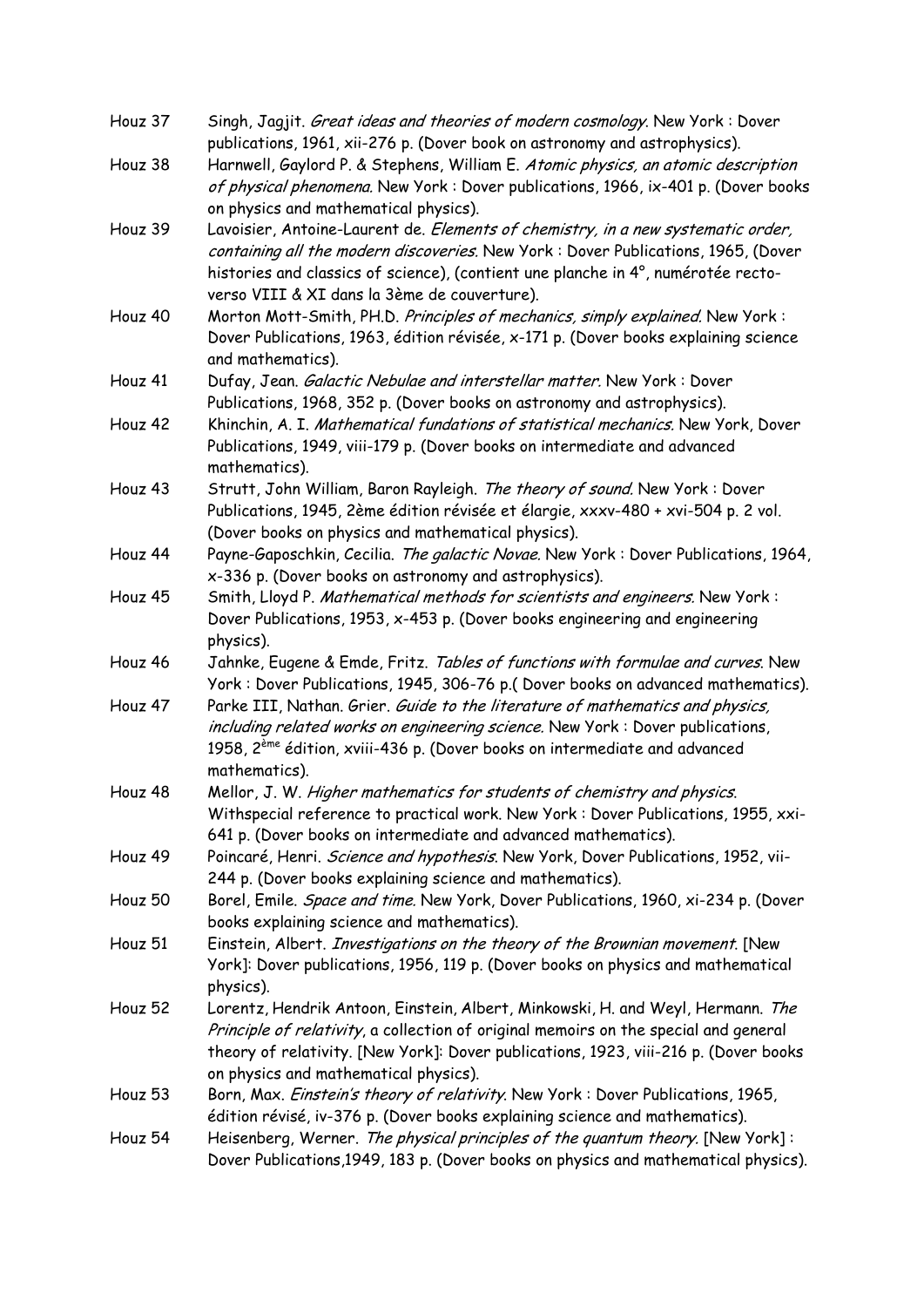| Houz 55 | Berry, Arthur M.A. A short history of astronomy, from earliest times through the<br>nineteenth century. New York: Dover publications, 1961, ix-440 p. (Dover book on                                                                                                                                                                                        |
|---------|-------------------------------------------------------------------------------------------------------------------------------------------------------------------------------------------------------------------------------------------------------------------------------------------------------------------------------------------------------------|
|         | astronomy and astrophysics).                                                                                                                                                                                                                                                                                                                                |
| Houz 56 | , M. The nature of light & colour in the open air. [New York]: Dover Publications,<br>1954, xi-362 p.                                                                                                                                                                                                                                                       |
| Houz 57 | Levy, H. & Baggott, E. A. Numerical solutions of differential equations. [New York]:<br>Dover Publications, 1950, 238 p. (Dover books on intermediate and advanced<br>mathematics).                                                                                                                                                                         |
| Houz 58 | Franklin, Philip. An introduction to Fourier methods and the Laplace<br>transformation. New York: Dover publications, 1949, vii-289 p. (Dover books on<br>intermediate and advanced mathematics).                                                                                                                                                           |
| Houz 59 | Planck, Max. Treatise on thermodynamics. New York: Dover publications, 1945, xii-<br>297 p. (Dover books on intermediate and advanced mathematics).                                                                                                                                                                                                         |
| Houz 60 | Dreyer, J.L.E. A history of astronomy from thales to Kepler. Formerly titled:<br>History of the planetary systems from thales to Kepler. New York: Dover<br>publications, 1953, 2ème edition, x-438 p. (Dover histories, biographies and classics<br>of mathematics and the physical sciences).                                                             |
| Houz 61 | Maxwell, James Clerk. A treatise on electricity and magnetism. Vol.1. New York:<br>Dover, 1954, 3 <sup>ème</sup> édition, xxxii-506 p. (Dover books on physics and mathematical<br>physics).                                                                                                                                                                |
| Houz 62 | , Max. Experiment and theory in physics. New York: Dover Publications, 1956, 43 p.<br>(Dover books explaining science).                                                                                                                                                                                                                                     |
| Houz 63 | Rosen, Edward. Three Copernican treatises: The Commentariolus of Copernicus;<br>The Letter against Werner; The Narratio prima of Rheticus. New York: Dover<br>Publications, 1959, 2ème edition, 283 p. ((Dover histories, biographies and classics<br>of mathematics and the physical sciences), (With an annotated COPERNICUS<br>Bibliography, 1939-1958). |
| Houz 64 | Johnson, Benjamin King. Optics and optical instruments. An introduction with<br>special reference to practical applications (Formerly titled: Practical Optics). New<br>York: Dover, 1960, viii-224 p. (Dover books engineering and engineering physics).                                                                                                   |
| Houz 65 | Webb, Thomas William (Rév.). Celestial objects for common telescopes. Vol. I: The<br>solar system. Vol. II: The stars. New York: Dover Publications, 1962, xiii-255 +<br>xiii-351 p. 2 vol. (Dover books on astronomy and astrophysics).                                                                                                                    |
| Houz 66 | Hubble, Edwin. The realm of the Nebulae. New York: Dover Publications, 1958, vii-<br>207 p. (Dover books on astronomy and astrophysics).                                                                                                                                                                                                                    |
| Houz 67 | Lorentz, H. A. The theory of Electrons and its applications to the phenomena of<br>light and radiant heat. New York: Dover Publications, 1952, 2ème édition, 343 p.<br>(Dover books for engineers).                                                                                                                                                         |
| Houz 68 | Hopf, L. Introduction to the differential equations of physics. New York: Dover<br>Publications, 1948, v-154 p. (Dover books on intermediate and advanced<br>mathematics).                                                                                                                                                                                  |
| Houz 69 | Menzel, Donald H. Fundamental formulas of physics. New York: Dover publications,<br>1960, 2 vol. m.p. (Dover books on physics and mathematical physics), [ISBN 0-486-<br>60595-7 (vol. 1)]; [ISBN 0-486-60596-5 (vol.2)]                                                                                                                                    |
| Houz 70 | Dufay, Jean. <i>Introduction à l'astrophysique : les étoiles</i> . Paris : A. Colin, 1961, 219<br>p. (Collection Armand Colin, section de mathématique ; 352).                                                                                                                                                                                              |
| Houz 71 | Fabry, Charles. Propagation de la chaleur. Paris : A. Colin, 1942, 221 p. (Collection<br>Armand Colin : section de physique ; 236).                                                                                                                                                                                                                         |
| Houz 72 | Godeaux, Lucien. <i>Les géométries.</i> Paris : A. Colin, 1960, 5 <sup>ème</sup> édition, 215 p.<br>(Collection Armand Colin : section de mathématique ; 206).                                                                                                                                                                                              |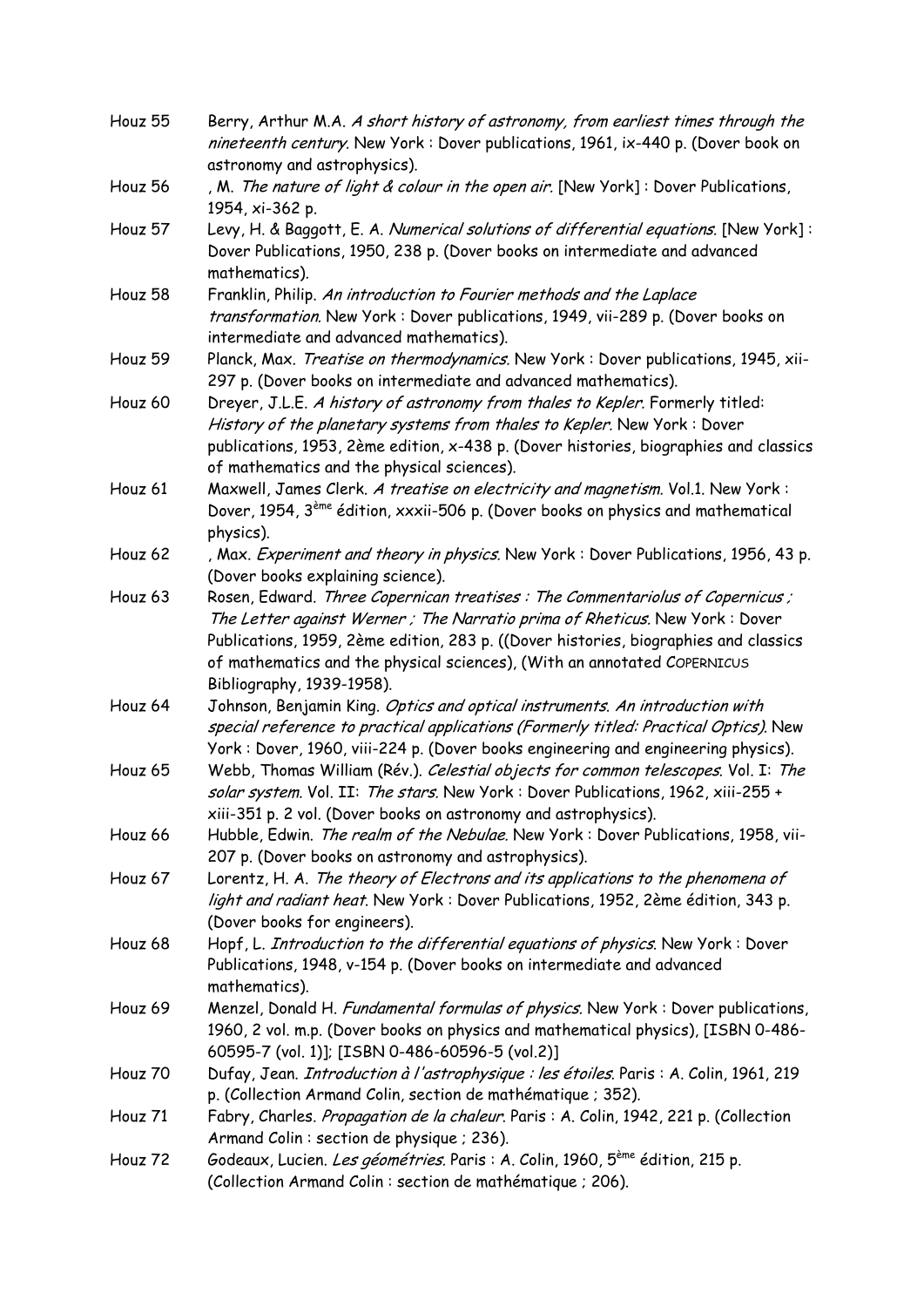| Houz 73 | Pascoli, Gianni. La Gravitation Paris : Presses universitaires de France, 1989, 127 p.                                                                                                                                                                                                 |
|---------|----------------------------------------------------------------------------------------------------------------------------------------------------------------------------------------------------------------------------------------------------------------------------------------|
|         | (Que sais-je ? le point des connaissances actuelles ; 2489), (contient une dédicace                                                                                                                                                                                                    |
|         | de Monsieur Pascoli sur carton blanc, p. 30), ISBN 2-13-042659-X                                                                                                                                                                                                                       |
| Houz 74 | Dega, Jean-Louis. La conquête spatiale. Paris : Presses universitaires de France,<br>1994, 127 p. (Que sais-je ? le point des connaissances actuelles ; 2844), ISBN 2-                                                                                                                 |
|         | 13-046100-X                                                                                                                                                                                                                                                                            |
| Houz 75 | Biémont, Émile. Météores et effets lumineux dans l'atmosphère terrestre. Paris :<br>Presses universitaires de France, 1997, 127 p. (Que sais-je ? le point des                                                                                                                         |
|         | connaissances actuelles ; 3146), ISBN 2-13-048246-5                                                                                                                                                                                                                                    |
| Houz 76 | Biémont, Emile. La lumière. Paris : Presses universitaire de France, 1996, 127 p.<br>(Que sais-je ?, le point des connaissances actuelles ; 48), ISBN 2-13047580-9.                                                                                                                    |
| Houz 77 | Goudot, André. Les quanta et la vie. Paris : Presses universitaire de France, 1958,<br>2 <sup>ème</sup> édition, 127 p. (Que sais-je ?, le point des connaissances actuelles ; 530)                                                                                                    |
| Houz 78 | Dufay, Jean. Les Comètes. Paris : Presses universitaires de France, 1966, 128 p.<br>(Que sais-je ? le point des connaissances actuelles ; 1236).                                                                                                                                       |
| Houz 79 | Granier, Jean. L'électron et son utilisation industrielle. Paris : Presses                                                                                                                                                                                                             |
|         | universitaires de France, 1944, 128 p. (Que sais-je ? le point des connaissances<br>actuelles ; 175).                                                                                                                                                                                  |
| Houz 80 | Viaut, André. La Météorologie. Paris : Presses universitaires de France, 1958, 6 <sup>ème</sup><br>édition, 127 p. (Que sais-je ? le point des connaissances actuelles ; 89).                                                                                                          |
| Houz 81 | Landau, Lev & Lifchitz, E. <i>Electrodynamique des milieux continus</i> . = Elektrodinamika<br>splošnyh sred. In : Physique théorique, T.VIII. Moscou : Ed. Mir, 1969, 536 p. (Un<br>reçu provenant de la Librairie « Du monde entier » collé dans la 2 <sup>ème</sup> de couverture). |
| Houz 82 | Demidovitch, Boris & Maron, Isaak. Éléments de calcul numérique. Moscou : Éd. Mir,<br>1973, 677 p.                                                                                                                                                                                     |
| Houz 83 | Kléténik, David. Problèmes de géométrie analytique. Moscou : Éd. Mir, 1969, 3ème                                                                                                                                                                                                       |
|         | édition revue, 252 p. (Comporte un cachet « Cet ouvrage appartient à Rupert<br>Meurice de Dormale. Prière de lui remettre après usage. Merci»).                                                                                                                                        |
| Houz 84 | Tarasof, L. Bases physiques de l'électronique quantique (Domaine optique) Moscou:<br>Éd. Mir, 1979, 335 p.                                                                                                                                                                             |
| Houz 85 | Bakouline, P., Kononovitch, E. & Moroz, V. Astronomie générale. Moscou : Éd. Mir,<br>1975, 523 p.                                                                                                                                                                                      |
| Houz 86 | Godart, O. Astronomie et géophysique. Leuven : Oyez, 1978, 605 p.                                                                                                                                                                                                                      |
| Houz 87 | Harwit, Martin. Progrès et découvertes en astronomie. Paris ; New York ; Barcelone<br>; [etc.]: Masson, 1984, 301 p. ISBN 2-225-79365-4.                                                                                                                                               |
| Houz 88 | Couteau, Paul. Ces astronomes fous du ciel ou l'histoire de l'observation des étoiles<br>doubles. Aix-en-Provence, EDISUD, 1988, 249 p. ISBN 2-85744-358-7.                                                                                                                            |
| Houz 89 | Lumbroso, Hubert. Problèmes résolus sur les ondes électromagnétiques dans le vide<br>et les conducteurs, propagation et rayonnement. Paris : Dunod, 1991, 356 p. (Dunod<br>université) ISBN 2-04-019872-5.                                                                             |
| Houz 90 | Hoyle, Fred. Home is where the wind blows. Chapters from a cosmologist's life.<br>Oxford; New York; Tokyo, Oxford University press, 1997, 443 p. ISBN 0-19-<br>850060-2.                                                                                                               |
| Houz 91 | Fehrenbach, Charles. Des hommes, des télescopes, des étoiles. Paris, Centre<br>national de la recherche scientifique, 1990, 526 p. ISBN 2-222-04459-6.                                                                                                                                 |
| Houz 92 | Lucas, R. Acoustique. Paris : éd. scientifiques Claude Hermant, s.d., 185 p.<br>(Certificat de physique générale).                                                                                                                                                                     |
| Houz 93 | Bienfait, Jean., Froment, Roland. & Vallas, Françoise. Géographie : classes<br>terminales, les grandes puissances économiques du monde. Paris ; Bruxelles ;                                                                                                                            |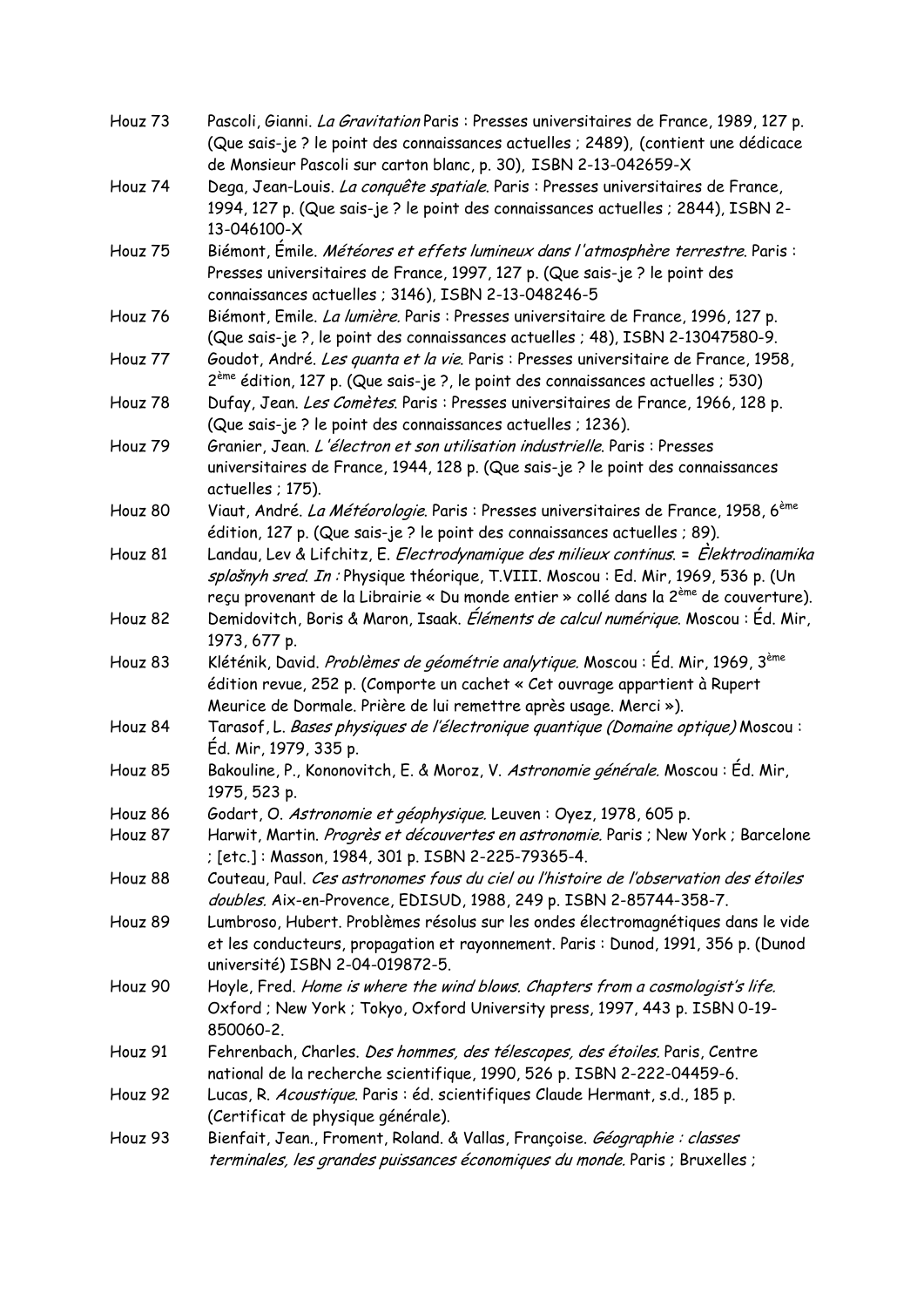|                 | Montréal : Bordas, 1969, 367 p. (Maurice Le Lannou), ISBN 2-04-006388-9 ; ISBN<br>2-04-0051130-9.                                                                                                                                                                                                                                                                                                                                                                                                                                                            |
|-----------------|--------------------------------------------------------------------------------------------------------------------------------------------------------------------------------------------------------------------------------------------------------------------------------------------------------------------------------------------------------------------------------------------------------------------------------------------------------------------------------------------------------------------------------------------------------------|
| Houz 94         | Duffett-Smith, Peter. Easy PC astronomy. Cambridge university press, 1997, 151 p.<br>(Contient une disquette), ISBN 0-521-56052-7.                                                                                                                                                                                                                                                                                                                                                                                                                           |
| Houz 95         | Halleux, Robert & Lefèbvre, Pascale. Etudier l'Histoire des Sciences et des<br>Techniques. Bruxelles, APPS (éds.), 1987, 153 p. (Collection belge d'histoire des<br>sciences, des techniques et de l'industrie, n°3), ISBN 2-87192-006-0.                                                                                                                                                                                                                                                                                                                    |
| Houz 96         | Vanmarcke, Erik. Quantum Origins of Cosmic Structure. Rotterdam; Brookfield: A.<br>A. Balkema, 1997, 219 p. ISBN 90-5410-674-3, ISBN 90-5410-678-5.                                                                                                                                                                                                                                                                                                                                                                                                          |
| Houz 97         | Zombeck, Martin, V. Handbook of space astronomy and astrophysics. Cambridge:<br>Cambridge University press, 1990, 2 <sup>ème</sup> édition, 440 p. ISBN 0-521-34550-2.                                                                                                                                                                                                                                                                                                                                                                                       |
| Houz 98         | Rees, Martin. Antes del principio : El cosmos y otros universos. Barcelona : Tusquets<br>Editores, 1999, 308 p. (Metatemas Libros para pensar la ciencia, 57), ISBN 84-<br>8310-624-8.                                                                                                                                                                                                                                                                                                                                                                       |
| Houz 99         | Brandt, John C. & Chapman, Robert D. Introduction to Comets. Cambridge:<br>Cambridge University press, 1986, 246 p. ISBN 0-521-27218-1.                                                                                                                                                                                                                                                                                                                                                                                                                      |
| Houz 100        | Richter, Nikolaus B. The nature of comets. London: Methuen & Co, 1963, 221 p.                                                                                                                                                                                                                                                                                                                                                                                                                                                                                |
| Houz 101        | Colmant, Paul. Chimie générale et abrégé de chimie minérale. Namur : Facultés<br>universitaires Notre-Dame de la paix ; A. Wesmael-Charlier ; Paris : Editions<br>Wesmael-Charlier, 1968, 5 <sup>ème</sup> édition, 622 p.                                                                                                                                                                                                                                                                                                                                   |
| Houz 102        | Coutrez, Raymond. Astronomie générale et éléments d'astrophysique. T. 1 : Cadres<br>généraux et méthodes fondamentales de l'astronomie. Bruxelles : Presses<br>universitaires de Bruxelles, 1971-1972, 2 <sup>ème</sup> édition, 230 p. (Université libre de<br>Bruxelles. Faculté des sciences & Faculté des sciences appliquées), (Agrafé à la<br>page de titre : carton de l'Université Libre de Bruxelles, Institut d'astronomie et<br>d'astrophysique, portant la mention « A monsieur Houziaux Bien amicalement R.<br>Coutrez » et daté du 24/1/1972). |
| Houz 103        | Coutrez, Raymond. Astronomie générale et éléments d'astrophysique. T. 2 : Le<br>système planétaire. Bruxelles : Presses universitaires de Bruxelles, 1970-1971, 2 <sup>ème</sup><br>édition, 165 p. (Université libre de Bruxelles. Faculté des sciences & Faculté des<br>sciences appliquées).                                                                                                                                                                                                                                                              |
| Houz 104        | Coutrez, Raymond. Astronomie générale et éléments d'astrophysique. T. 3 : Le<br>système des étoiles et des galaxies. Bruxelles : Presses universitaires de Bruxelles,<br>1971, 2 <sup>ème</sup> édition, 213 p. (Université libre de Bruxelles. Faculté des sciences &<br>Faculté des sciences appliquées).<br>HOUZIAUX, Léo, et al. Catalogue of stellar ultraviolet fluxes. , 1978<br>Voir                                                                                                                                                                 |
| <b>Houz 105</b> | Thompson, G. I. et al. Catalogue of stellar ultraviolet fluxes. A compilation of<br>absolute stellar fluxes measured by the sky survey telescop (S2/68) aboard the<br>ESRO satellite TD-1. S.l. : The Science research council, 1978, xxiii-449 p.                                                                                                                                                                                                                                                                                                           |
| Houz 106        | Whittet, Doug. C. B. Dust in the galactic environment. Bristol ; Philadelphia ; New<br>York: Institute of physics publishing, 1992, xi-295 p. (The graduate series in<br>astronomy), ISBN 0-7503-0204-6, ISBN 0-7503-0209-7.                                                                                                                                                                                                                                                                                                                                 |
| Houz 107        | Scheffler, Helmut & Elsässer. Hans. Physics of the galaxy and interstellar matter.<br>Berlin ; Heidelberg ; New York [etc.] : Springer-Verlag, 1987, XI-492 p.<br>(Astronomy and astrophysics library), ISBN 3-540-17314-5, ISBN 0-387-17314-5.                                                                                                                                                                                                                                                                                                              |
| Houz 108        | Kippenhahn, Rudolf. & Weigert, Alfred. Stellar structure and evolution. Berlin;<br>Heidelberg ; New York [etc.]: Springer-Verlag, 1991, XVI-468 p. (Astronomy and<br>astrophysics library), ISBN 3-540-50211-4 (Berlin). - ISBN 0-387-50211-4 (New<br>York)                                                                                                                                                                                                                                                                                                  |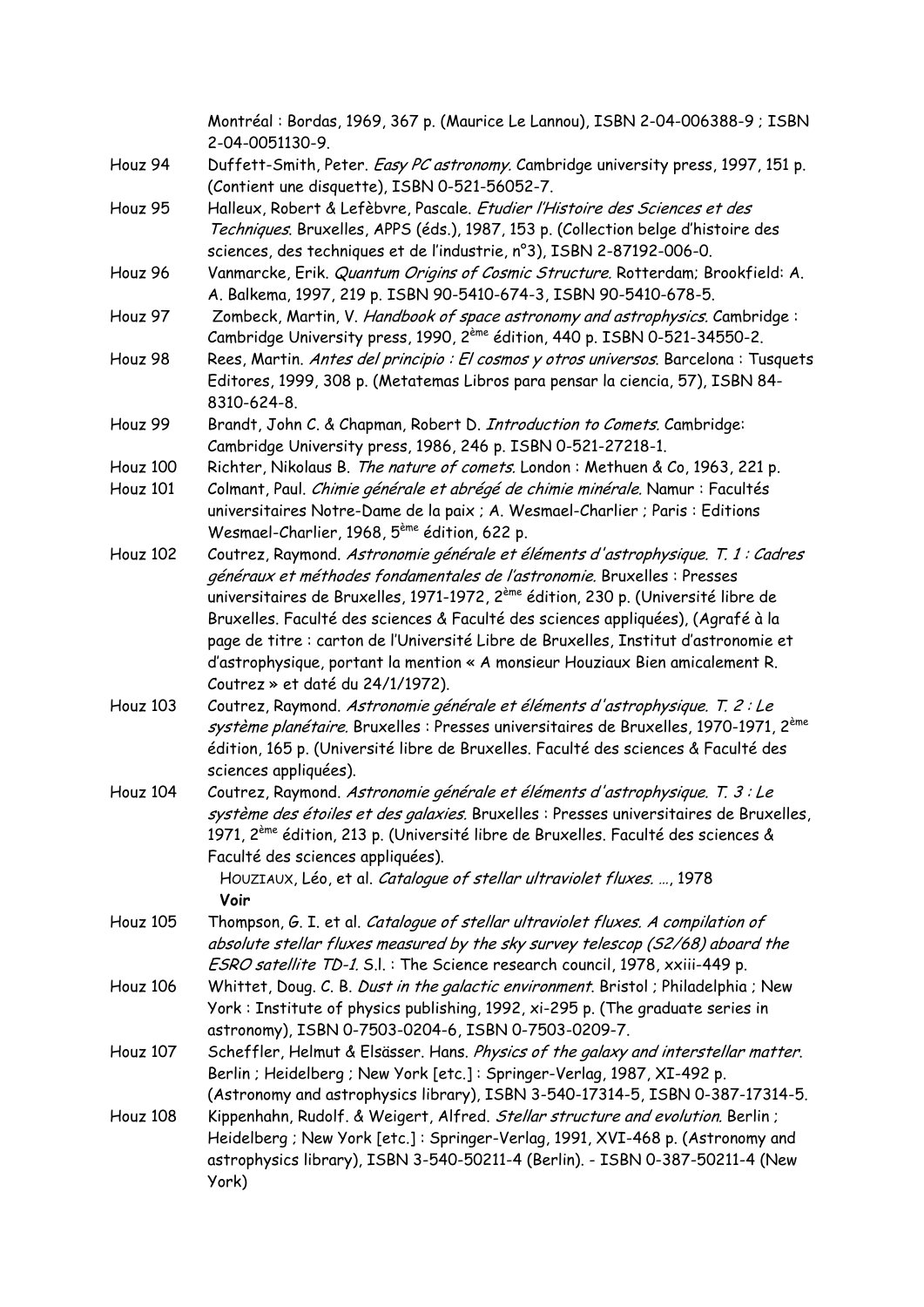| Houz 109        | Feynman, Richard P., Leighton, Robert B. & Sands, Matthew. The Feynman lectures<br>on physics. I. Mainly mechanics, radiation, and heat. II. Mainly electromagnetism<br>and matter. III. Quantum mechanics. Reading, Massachussetts: Addison-Wesley, |
|-----------------|------------------------------------------------------------------------------------------------------------------------------------------------------------------------------------------------------------------------------------------------------|
|                 | 1966, 2ème edition, m.p. 3 vol. (Addison-Wesley World student series edition).                                                                                                                                                                       |
| Houz 110        | Feynman, Richard P., Leighton, Robert B. & Sands, Matthew. Le Cours de physique                                                                                                                                                                      |
|                 | de Feynman. 3, Mécanique quantique. Paris : Interéditions, 1979, XV-509 p. ISBN                                                                                                                                                                      |
|                 | 2-7296-0030-2.                                                                                                                                                                                                                                       |
| Houz 111        | Recueil de planches, sur les sciences, les arts libéraux, et les arts méchaniques,                                                                                                                                                                   |
|                 |                                                                                                                                                                                                                                                      |
|                 | avec leur explication. Astronomie. [Paris]: Inter-Livres, 1994, s.p. (Repris sur la                                                                                                                                                                  |
|                 | première de couverture : L'encyclopédie, Diderot et d'Alembert).                                                                                                                                                                                     |
| Houz 112        | Davis, Robert J., Deutschman, William A. & Haramundanis, Katherine, L. Celescope<br>catalog of ultraviolet stellar observations. 5068 objects measured by the                                                                                        |
|                 | Smithsonian experiment, aboard the orbiting astronomical observatory (OAO-2).                                                                                                                                                                        |
|                 | Washington, D.C.: Smithonian Institution, 1973, v-248p.                                                                                                                                                                                              |
| Houz 113        | Acker, Agnès. Initiation à l'astronomie. Paris : Masson, 1978, 150 p. ISBN 2-225-                                                                                                                                                                    |
|                 | 49434-7.                                                                                                                                                                                                                                             |
| Houz 114        | Acker, Agnès & Jaschek, Carlos. Astronomie, méthodes et calculs. 93 exercices                                                                                                                                                                        |
|                 | avec solutions. Paris: Masson, 1981, 210 p. ISBN 2-225-67958-4.                                                                                                                                                                                      |
| Houz 115        | Reichen, Charles-Albert. Histoire de l'astronomie. [Lausanne] : éds. Rencontre,                                                                                                                                                                      |
|                 | 1964, 104 p. (Découverte de la science, 5).                                                                                                                                                                                                          |
| Houz 116        | Elkhadem, Hossam., Félix, Annette. & Wellens-De Donder, Liliane. Jean-Charles                                                                                                                                                                        |
|                 | Houzeau : lettres adressées des Etats-Unis à sa famille : 1857-1868. Bruxelles :                                                                                                                                                                     |
|                 | Centre national d'histoire des sciences, 1994, 458p. (Publication du Centre national                                                                                                                                                                 |
|                 | d'histoire des sciences, VIII), ISBN 2-87369-011-9.                                                                                                                                                                                                  |
| Houz 117        | Astronomical Society of the Pacific: Conference series. - San Francisco:                                                                                                                                                                             |
|                 | Astronomical Society of the Pacific, ill.; in-8°. - ISSN: 1050-3390                                                                                                                                                                                  |
|                 | - Peculiar versus normal phenomena in A-type and related stars : International                                                                                                                                                                       |
|                 | Astronomical Union Colloquium no. 138, Trieste, Italy, July 1992.                                                                                                                                                                                    |
|                 | - The MK process at 50 years : a powerful tool for astrophysical insight : a                                                                                                                                                                         |
|                 | workshop of the Vatican Observatory, Tucson, Arizona, U.S.A., September 1993.                                                                                                                                                                        |
|                 | - Laboratory and astronomical high resolution spectra: workshop held in Brussels,                                                                                                                                                                    |
|                 | 29 Augustus-02 September 1994.                                                                                                                                                                                                                       |
|                 | The Be phenomenon in early-type stars, IAU Colloquium 175 : Proceedings of a<br>meeting held in Alicante, Spain, 28 June - 2 July 1999                                                                                                               |
|                 | - Luminous blue variables: Massive stars in trasition : Proceedings of a workshop                                                                                                                                                                    |
|                 | held in Kona, Hawaii, 6-12 October 1996                                                                                                                                                                                                              |
|                 | - ETA Carinae and other mysterious stars: The hidden opportunities of emission                                                                                                                                                                       |
|                 | line spectroscopy: Proceedings of an International Conference held at Tycho                                                                                                                                                                          |
|                 | Brahe's Island, Hven, Sweden, 24-26 August 2000                                                                                                                                                                                                      |
| Houz 118        | StarBriefs plus: A dictionary of abbreviations, acronyms, and symbols in astronomy                                                                                                                                                                   |
|                 | and related space sciences / compiled by André Heck                                                                                                                                                                                                  |
| Houz 119        | StarGuides plus: A world-wide directory of organizations in astronomy and related                                                                                                                                                                    |
|                 | space sciences / compiled by André Heck                                                                                                                                                                                                              |
| <b>Houz 120</b> | Shore, Bruce W. & Menzel, Donald H. Principles of atomic spectra. New York;                                                                                                                                                                          |
|                 | London; Sydney: John Wiley and sons, 1968, 538 p.                                                                                                                                                                                                    |
| Houz 121        | The infrared spectral region of stars : proceedings of the international colloquium                                                                                                                                                                  |
|                 | held in Montpellier, France, 16-19 October 1990. In: Jaschek, C. and Andrillat, Y.                                                                                                                                                                   |
|                 | (éds.). Cambridge ; New York ; Port Chester [etc.] : Cambridge university press,                                                                                                                                                                     |
|                 | 1991, xviii-406 p. ISBN 0-521-40421-5.                                                                                                                                                                                                               |
|                 |                                                                                                                                                                                                                                                      |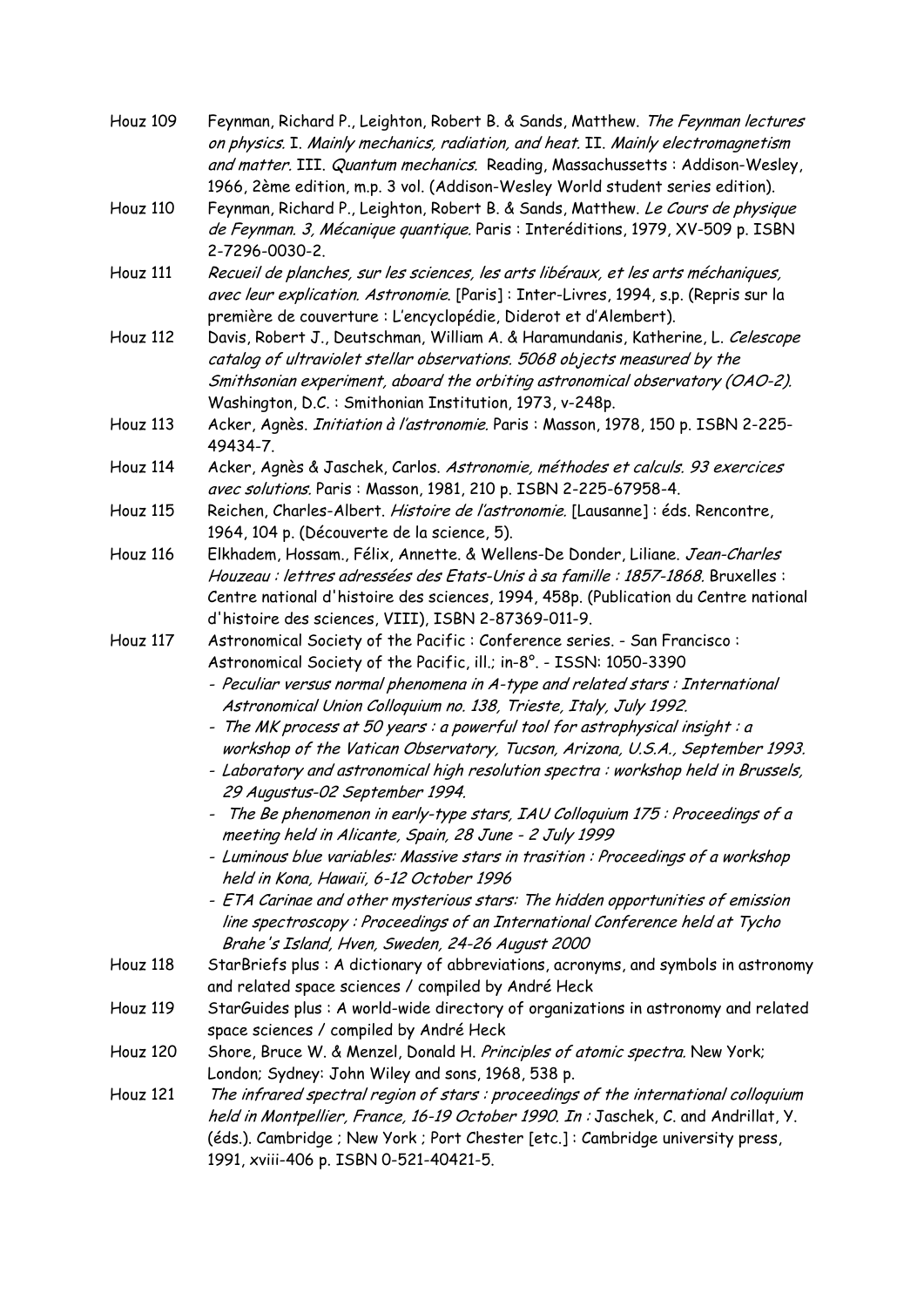- Houz 122 Hévert, Alain, Dirant, Bernard, Caullot, Gérard, et al. Physique. Paris : Technique & vulgarisation, 1983, 352 p. (Hébert et Dirant ; Classiques 1V : Terminales C/E), ISBN 2-7109-0164-1.
- Houz 123 Struve, Otto. Stellar evolution, an exploration from the observatory. Princeton; New Jersey: Princeton University press, 1952, 266 p.
- Houz 124 Zirin, Harold. The solar atmosphere. Waltham; Massachusetts; Toronto; London: Blaisdell publishing company, 1966, 501 p. (A Blaisdell book in the pure and applied sciences).
- Houz 125 Excitation and broadening in atomic spectra of astrophysical interest: troisième cycle interuniversitaire en astronomie et astrophysique, 4-7 mai 1981. in : Volonté, S. & Houziaux, Léo (éds.). Mons, Université de l'Etat à Mons. Département d'astrophysique, 1981, VI-134 p.
- Houz 126 Berger, [André &](http://193.190.242.138/scripts/mgwms32.dll?P0=FKBR&P1=3_JAN&P9=&P5=20&P4=&P2=3&P3=R_TI&P6=BERGER_ANDRE) Allard, [André.](http://193.190.242.138/scripts/mgwms32.dll?P0=FKBR&P1=3_JAN&P9=&P5=20&P4=&P2=3&P3=R_TI&P6=ALLARD_ANDRE) Quelques étapes de l'histoire de l'astronomie et de la géophysique en Belgique. Actes du colloque du 14 mars 1987. Louvain-la-Neuve : Université catholique de Louvain. Faculté de philosophie et lettres, 1987, 109 p. ([Travaux de la Faculté de philosophie et lettres de l'Université catholique de](http://193.190.242.138/scripts/mgwms32.dll?P0=FKBR&P1=3_JAN&P9=&P5=20&P4=&P2=3&P3=R_BBH&P6=66122)  [Louvain, vol 34 ; Institut d'astronomie et de géophysique Georges Lemaître ; Centre](http://193.190.242.138/scripts/mgwms32.dll?P0=FKBR&P1=3_JAN&P9=&P5=20&P4=&P2=3&P3=R_BBH&P6=66122)  [d'histoire des sciences et des techniques : Sources et travaux, 3\),](http://193.190.242.138/scripts/mgwms32.dll?P0=FKBR&P1=3_JAN&P9=&P5=20&P4=&P2=3&P3=R_BBH&P6=66122) (Contient une dédicace de Monsieur Allard sur la 2ème de couverture).
- Houz 127 Mémoires et publications de la Société des sciences, des arts et des lettres du Hainaut. Mons : Maison Léon Losseau, 2000, 100<sup>ème</sup> volume, XIV-149 p.
- Houz 128 Mémoires de la [Société royale des](http://anet.ua.ac.be/brocade/brocade.phtml?UDses=8513369%3A298822&UDstate=1&UDmode=&UDaccess=&UDrou=_EntryC%3Abopwexe&RDcgi=buttonsearch&CDopSe=143018231&CDopSt=8&CDopLv=1&CDopOp=opacantilope&RDtag=ca.1) sciences de Liège. Liège : Société royale des [sciences de Liège,](http://anet.ua.ac.be/brocade/brocade.phtml?UDses=8513369%3A298822&UDstate=1&UDmode=&UDaccess=&UDrou=_EntryC%3Abopwexe&RDcgi=buttonsearch&CDopSe=143018231&CDopSt=8&CDopLv=1&CDopOp=opacantilope&RDtag=ca.1) 1844, T. I, 2ème ; 1861, T. XVI ; 1866, 2ème série, T. I ; 1867, 2ème série ; 1888, 2<sup>ème</sup> série, T. XIV ; 1949, 4<sup>ème</sup> série, T. IX ; 1950, 4<sup>ème</sup> série, T. X, fasc. I ; 1963,  $5^{5}$ <sup>ne</sup> série, T. VIII, fasc. 6 ; (collection in-8°), [ISSN 0369-1799] (voir aussi B 495 R)
- Houz 129 Bulletin de la [Société royale des](http://anet.ua.ac.be/brocade/brocade.phtml?UDses=8513369%3A298822&UDstate=1&UDmode=&UDaccess=&UDrou=_EntryC%3Abopwexe&RDcgi=buttonsearch&CDopSe=143018231&CDopSt=14&CDopLv=1&CDopOp=opacantilope&RDtag=ca.1) sciences de Liège. Liège : Société royale des [sciences de Liège,](http://anet.ua.ac.be/brocade/brocade.phtml?UDses=8513369%3A298822&UDstate=1&UDmode=&UDaccess=&UDrou=_EntryC%3Abopwexe&RDcgi=buttonsearch&CDopSe=143018231&CDopSt=14&CDopLv=1&CDopOp=opacantilope&RDtag=ca.1) 1932, 1<sup>ère</sup> année, N°5, 7-10 ; 1936, 5<sup>ème</sup> année, N°1-12 ; 1951, 20ème année, N°5 ; 1999, vol. 48, [0037-9565] (voir aussi B 494 R)
- Houz 130 Le ciel. Paris : Hachette, 1957, 62 p. (Encyclopédie par l'image : Sciences).
- Houz 131 *Commémoration du 150<sup>ème</sup> anniversaire de la fondation de la Société royale des* sciences de Liège (1835-1985). Liège : [Société royale des sciences de Liège,](http://anet.ua.ac.be/brocade/brocade.phtml?UDses=8513369%3A298822&UDstate=1&UDmode=&UDaccess=&UDrou=_EntryC%3Abopwexe&RDcgi=buttonsearch&CDopSe=143018231&CDopSt=14&CDopLv=1&CDopOp=opacantilope&RDtag=ca.1) 1987, (Extrait du Bulletin LVI, 1987, p. 1-47).
- Houz 132 Godeaux, Lucien. Analyse mathématique. Vol. I : Calcul différentiel, calcul intégral, séries. Liège : Sciences et Lettres, 1954, 2<sup>ème</sup> édition, 373 p. (Université de Liège. Cours de la Faculté des sciences).
- Houz 133 Godeaux, Lucien. Analyse mathématique. Vol. II : Applications géométriques. Liège : Sciences et Lettres, 1955, 2ème édition, 236 p. (Université de Liège. Cours de la Faculté des sciences).
- Houz 134 [Ayres, Frank](http://catalogue.bnf.fr/servlet/autorite?ID=11889722&idNoeud=1.1.2.1&host=catalogue) Jr. Schaum's outline of Theory and problems of differential equations. New York; St Louis; San Francisco; Toronto; Sydnay : Mc Graw-Hill, 1952, 296 p. (Schaum's outline series), (La couv. porte en plus : "340 solved problems, completely solved in detail").
- Houz 135 [Ayres, Frank](http://catalogue.bnf.fr/servlet/autorite?ID=11889722&idNoeud=1.1.2.1&host=catalogue) Jr. Schaum's outline of Theory and problems of matrices. New York; St Louis; San Francisco; Toronto; Sydnay : Mc Graw-Hill, 1962, 218 p. (Schaum's outline series), (La couv. porte en plus : "560 solved problems, completely solved in detail").
- Houz 136 [Spiegel, Murray R.](http://catalogue.bnf.fr/servlet/autorite?ID=12276598&idNoeud=1.3.1.1&host=catalogue) Schaum's outline of Theory and problems of advanced calculus. New York; St Louis; San Francisco; Toronto; Sydney : Mc Graw-Hill, 1963, 384 p.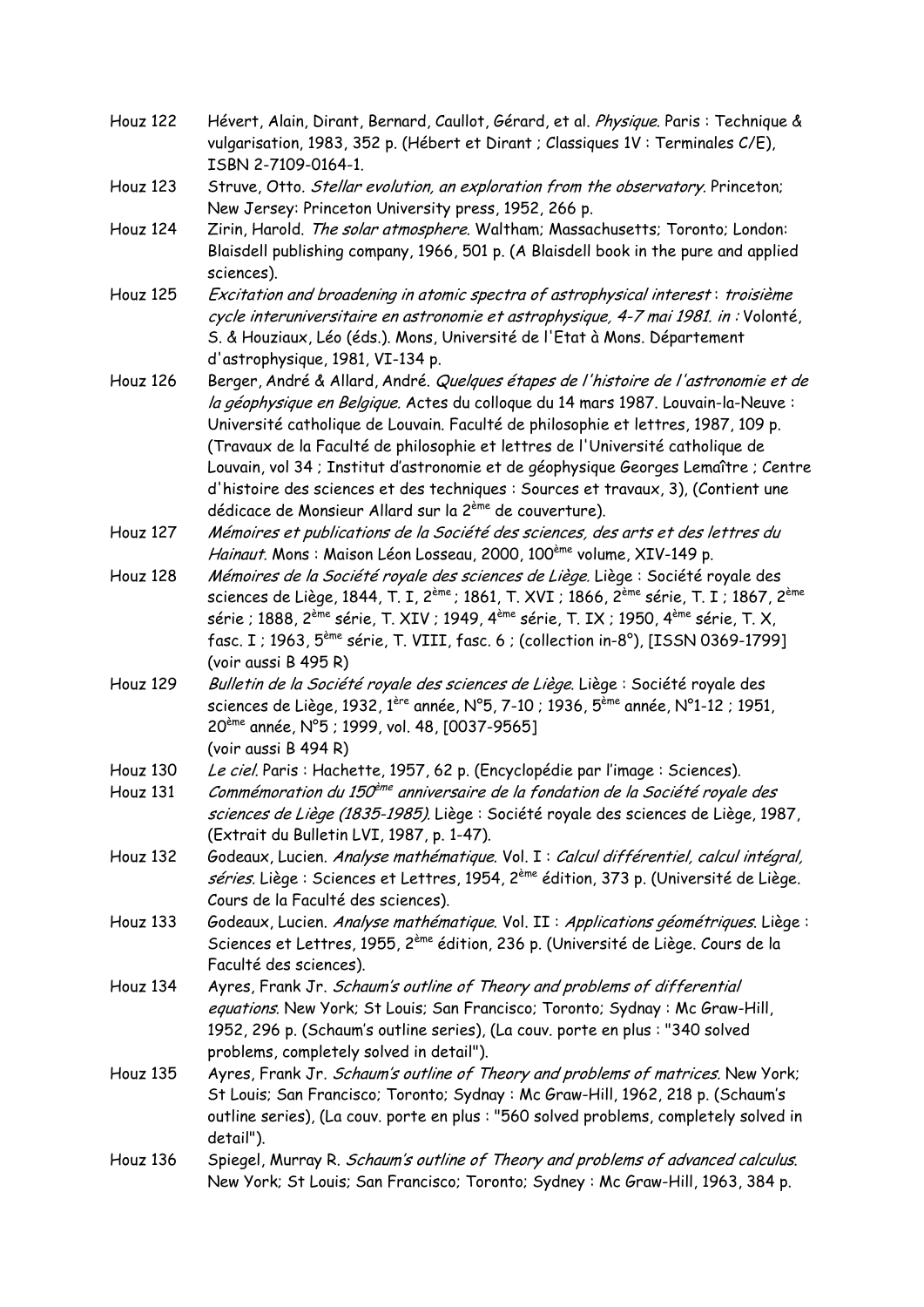|                 | (Schaum's outline series), (La couv. porte en plus : "925 solved problems, completely<br>solved in detail"). |
|-----------------|--------------------------------------------------------------------------------------------------------------|
| Houz 137        | Spiegel, Murray R. Schaum's outline of Theory and problems of statistics. New                                |
|                 | York; St Louis; San Francisco; Toronto; Sydney: Mc Graw-Hill book company, 1961,                             |
|                 | 359 p. (Schaum's outline series), (La couv. porte en plus : "875 solved problems,                            |
|                 | completely solved in detail").                                                                               |
| Houz 138        | Spiegel, Murray R. Schaum's outline of Theory and problems of theoretical                                    |
|                 | mechanics. New York; St Louis; San Francisco; Toronto; Sydney : Mc Graw-Hill,                                |
|                 | 1967, 368 p. (Schaum's outline series), (La couv. porte en plus : "720 solved                                |
|                 | problems").                                                                                                  |
| Houz 139        | Scheid, Francis. Schaum's outline of Theory and problems of numerical analysis.                              |
|                 | New York; St Louis; San Francisco; Toronto; Sydney: Mc Graw-Hill, 1968, 422 p.                               |
|                 | (Schaum's outline series), (La couv. porte en plus : "775 solved problems, completely                        |
|                 | solved in detail").                                                                                          |
| Houz 140        | Lipschutz, Seymour. Schaum's outline of Theory and problems of set theory and                                |
|                 | related topics. New York; St Louis; San Francisco; Toronto; Sydney: Mc Graw-Hill,                            |
|                 | 1964, 233 p. (Schaum's outline series), (La couv. porte en plus : "530 solved                                |
|                 | problems").                                                                                                  |
| Houz 141        | XXth international congress of history of science - Liège, 20-26 July 1997 :                                 |
|                 | Programme. Liège : Centre d'histoire des sciences et des techniques, 1997, 96 p.                             |
| Houz 142        | Vandersmissen, Jan. XXth international congress of history of science - Liège, 20-                           |
|                 | 26 July 1997 : book of abstracts - Symposia. Liège : Centre d'histoire des sciences                          |
|                 | et des techniques, 1997, 581 p.                                                                              |
| Houz 143        | Opsomer, Carmelia. XXth international congress of history of science - Liège, 20-                            |
|                 | 26 July 1997 : book of abstracts. Liège : Université de Liège. Centre d'histoire des                         |
|                 | sciences et des techniques, 1997, 632 p.                                                                     |
| Houz 144        | Bertiau, F. C. & Fierens, E. Programmes for pocket calculators HP-67and HP-97 in                             |
|                 | the field of Théorical and observational astronomy. Leuven: Leuven university                                |
|                 | press, 1977, m.p.                                                                                            |
| Houz 145        | Dalle, Antoine & De Waele, C. Géométrie dans l'espace avec compléments. Namur :                              |
|                 | Ad. Wesmael-Charlier, 1941, 12 <sup>ème</sup> édition, p. 412-686, (Nombreuses pages                         |
|                 | Annotées) ; - (Géométrie tome II).                                                                           |
| Houz 146        | Celnikier, Ludwik Marian. Histoire de l'astronomie occidentale. Paris : Technique et                         |
|                 | documentation Lavoisier, 1986, VI, 265 p. (Petite collection d'Histoire des                                  |
|                 | sciences), ISBN 2-85206-315-8, ISSN 0767 0060.                                                               |
| Houz 147        | Clark, H. A first course in Quantum Mechanics. New York; Cincinnati; Toronto                                 |
|                 | [etc.]: Van Nostrand Reinhold Compagny, 1982, édition revise, 368 p. (The modern                             |
|                 | university physics series), (Contient une carte de visite de la Compagny Van                                 |
|                 | Nostrand Reinhold) ISBN 0-442-30173-1.                                                                       |
| Houz 148        | Audouze, Jean, Cassé, Michel & Carrière, Jean-Claude. Conversations sur                                      |
|                 | l'invisible. Paris : P. Belfond, 1988, 294 p. (Belfond sciences), ISBN 2-7144-2201-2.                        |
| Houz 149        | Allègre, Claude. Dieu face à la science. Paris : Fayard, 1997, 302 p. ISBN 2-213-                            |
|                 | 59834-7.                                                                                                     |
| Houz 150        | Demaret, Jacques. Univers : les théories de la cosmologie contemporaine. Aix-en-                             |
|                 | Provence: LeMail, 1991, 311 p. ISBN 2-903951-23-3.                                                           |
| Houz 151        | Hoskin, Michael. Stellar astronomy: Historical studies. Cambridge: Science                                   |
|                 | History Publications, 1982, 197 p. ISBN 0-905193-04-0.                                                       |
| <b>Houz 152</b> | Proceedings of the International Conference: Chemically peculiar and magnetic                                |
|                 | stars on and close to upper main sequence. - Tatranská Lomnica, Slovak Republic, 6-                          |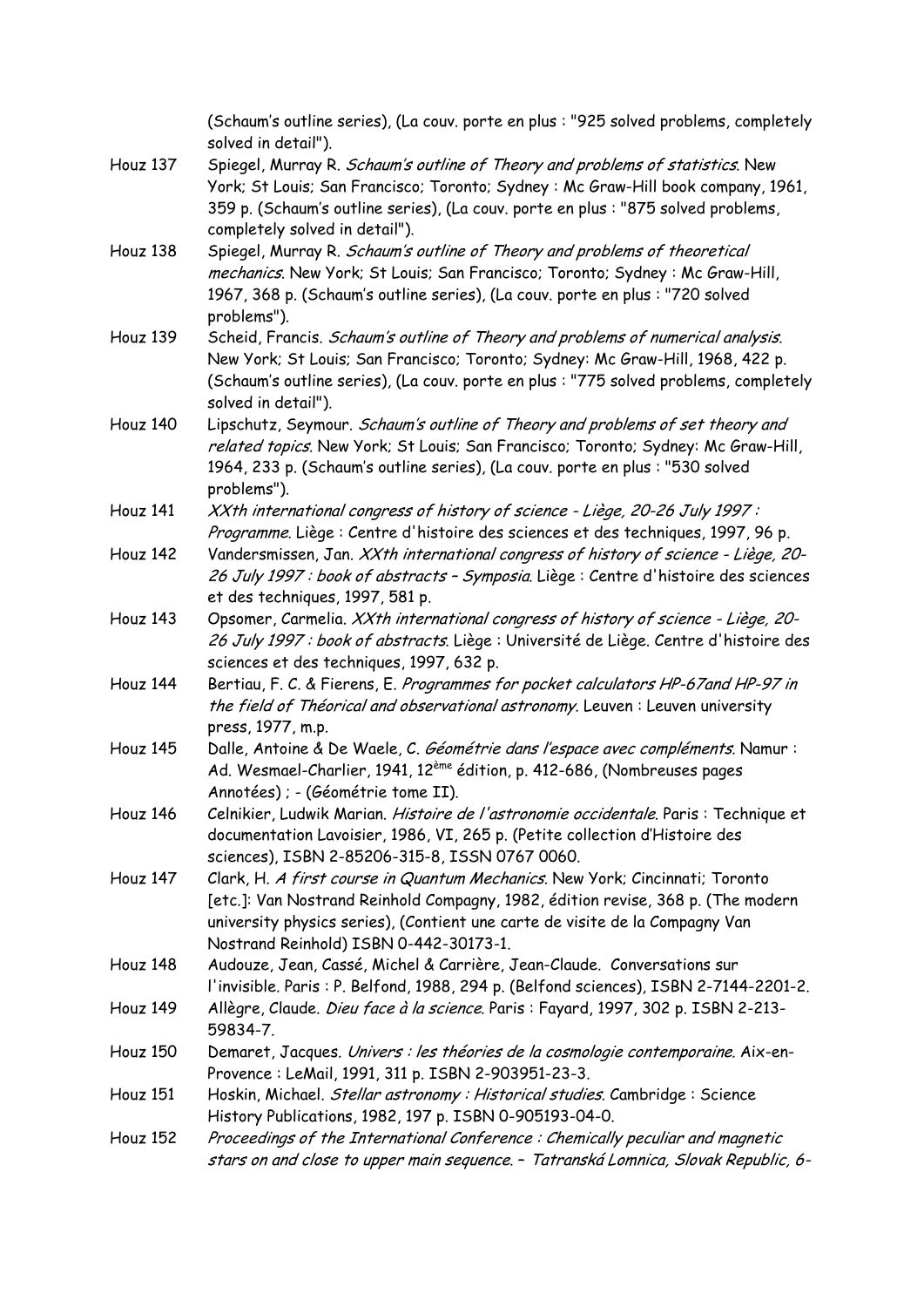|                 | 10 september, 1993. Zverko, J & Žižňovský, J. (éds.). Tatranská Lomnica, Slovak<br>Republic: Astronomical institute Slovak academy of sciences, 1994, 186 p.                                                                                                                                                                                   |
|-----------------|------------------------------------------------------------------------------------------------------------------------------------------------------------------------------------------------------------------------------------------------------------------------------------------------------------------------------------------------|
| Houz 153        | Les cosmologies nouvelles, l'homme, l'eau et le vent. Revue du Palais de la<br>découverte vol. 7, n° 68. Paris : Palais de la découverte, 1979, 103 p. [ISSN 0339-<br>7521].                                                                                                                                                                   |
| Houz 154        | Variability in stars and Galaxies: Proceedings of the fifth European regional<br>meeting in Astronomy, held in Liège, Belgium, 28 July - 1 August 1980                                                                                                                                                                                         |
| <b>Houz 155</b> | Poulle, Emmanuel. Les sources astronomiques (textes, tables, instruments).<br>Turnhout : Brepols ; Louvain-la-Neuve : Université catholique de Louvain. Institut<br>d'études médiévales, 1981 (Typologies des sources du moyen âge occidental ; fasc.<br>39).                                                                                  |
| Houz 156        |                                                                                                                                                                                                                                                                                                                                                |
| <b>Houz 157</b> | Resonance lines in Astrophysics                                                                                                                                                                                                                                                                                                                |
| Houz 158        | The solar spectrum 2935A to 8770A : 2e revision of Rowland's Preliminary table of<br>Solar Spectrum Wavelengths                                                                                                                                                                                                                                |
| Houz 159        |                                                                                                                                                                                                                                                                                                                                                |
| Houz 160        |                                                                                                                                                                                                                                                                                                                                                |
| Houz 161        | Ultraviolet stellar spectra and related ground-based observations. Symposium n°<br>36, held in Luteren, the Netherlands, 24-27 june, 1969. In: HOUZIAUX, Léo &<br>BUTLER, H. E. (éds.). Dordrecht : D. Reidel, 1970, xv-361 p. (International<br>Astronomical Union), ISBN 90-277-0152-0.                                                      |
| Houz 162        | Spectral classification and multicolour photometry. Symposium n° 50, held in villa<br>Carloz Pas, Argentina, October, 18-24, 1971. In: Fehrenbach, Ch. & Westerlund, B.<br>E. (éds.). Dordrecht ; Boston : D. Reidel, 1973, xiv-314 p. (International<br>Astronomical Union), ISBN 90-277-0363-9.                                              |
| Houz 163        | Be stars : International astronomical union. Symposium n° 98, held in Münich,<br>federal republic of Germany, 6-10 avril 1981. In: Jaschek, Mercedes & Groth, Hans-<br>Gunter (éds.). Dordrecht ; Boston ; London : D. Reidel, 1982, xv-523 p.<br>(International Astronomical Union), ISBN 90-277-1366-9, [ISSN 0074 1809].                    |
| Houz 164        | Planetary nebulae: proceedings of the 155th Symposium of the International<br>astronomical union, held in Innsbruck, Austria, July 13-17, 1992. Weinberger,<br>Ronald. & Acker, Agnès. (éds.). Dordrecht ; Boston ; London : Kluwer academic<br>publishers, 1993, xxxviii-604 p. ISBN 0-7923-2439-0.                                           |
| Houz 165        | Jodogne, J. & Dessart, A. Cours de chimie T. I : Notions préliminaires ;<br>Métalloïdes ; Métaux. Bruxelles, A. De Boeck, 1943, 2 <sup>ème</sup> édition, 264 p.                                                                                                                                                                               |
| Houz 166        | Jodogne, J. & Dessart, A. Cours de chimie T. I: Notions préliminaires ;<br><i>Métalloïdes ; Métaux</i> . Bruxelles, A. De Boeck, 1950, 5 <sup>ème</sup> édition, 300 p.                                                                                                                                                                        |
| Houz 167        | Dessart, A. & Jodogne, J. Cours de physique T. I : Mécanique et pesanteur ;<br>Statistique et dynamique des fluides ; Chaleur. . Bruxelles, A. De Boeck, 1955, 11 <sup>ème</sup><br>édition, 304 p.                                                                                                                                            |
| Houz 168        | Guion, Arthur. Géométrie élémentaire. T. I: Conforme au nouveau programme<br>officiel. A l'usage des athénées et collèges (cycle inférieur, toutes sections), des<br>écoles moyennes et des écoles techniques. Bruxelles, A. De Boeck, 1962, 8 <sup>ème</sup><br>édition, 196 p.                                                               |
| Houz 169        | Guion, Arthur. Cours de géométrie descriptive à l'usage de l'enseignement moyen,<br>normal moyen, technique et des candidats à l'Ecole royale militaire et aux Ecoles<br>spéciales des Universités. T. I : Méthode de Monge. Bruxelles : A. De Boeck, 1964,<br>8 <sup>ème</sup> édition, 131 p. (Sections latin-mathématiques et scientifique) |
| Houz 170        | Guion, Arthur. Cours de géométrie descriptive à l'usage de l'enseignement moyen,<br>normal moyen, technique et des candidats à l'Ecole royale militaire et aux Ecoles                                                                                                                                                                          |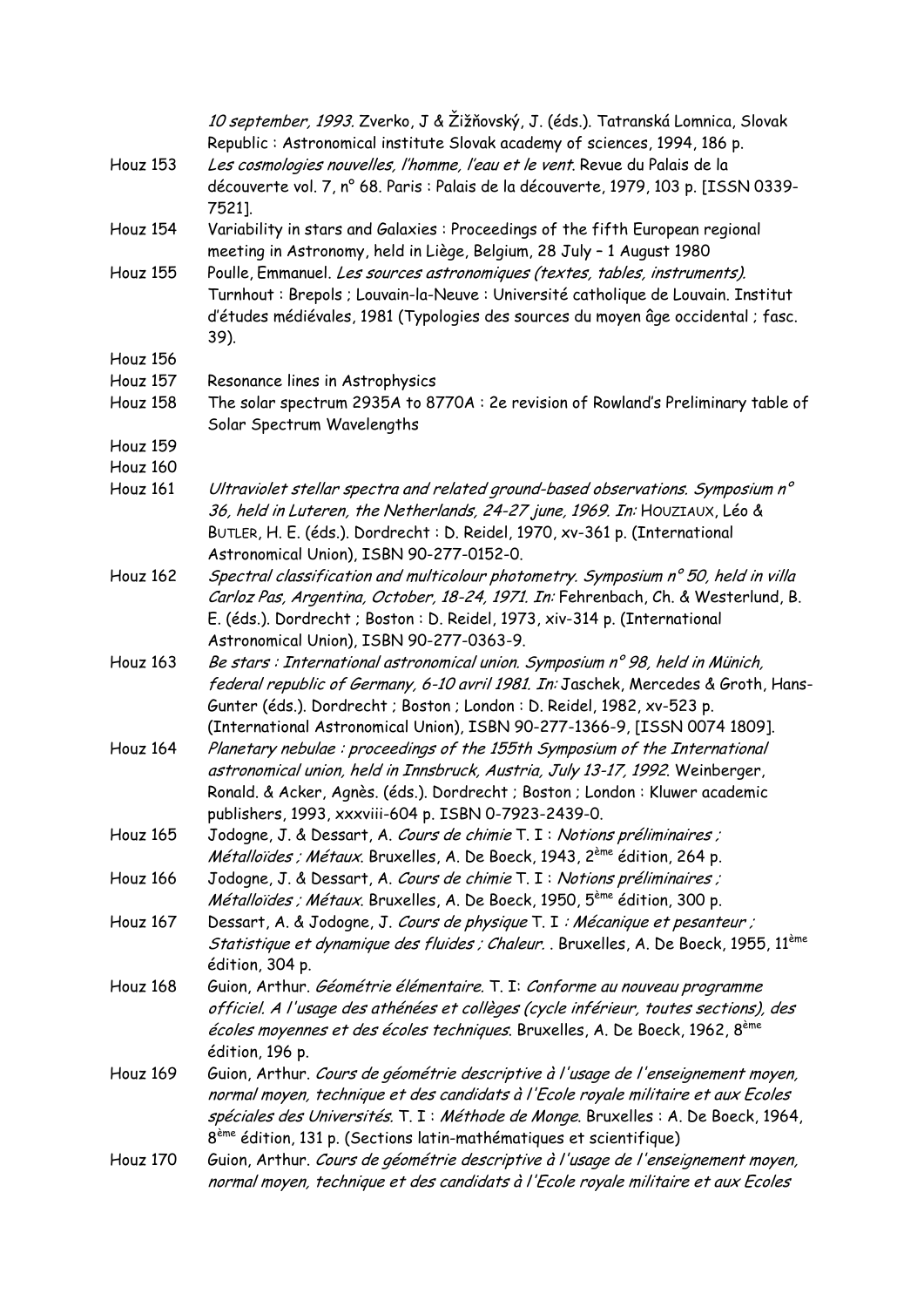|          | spéciales des Universités. T. I : Méthode de Monge. Bruxelles : De Boeck, 1971,<br>10 <sup>ème</sup> édition, 131 p. (Sections latin-mathématiques et scientifique). |
|----------|----------------------------------------------------------------------------------------------------------------------------------------------------------------------|
| Houz 171 | Dalgarno, A. & Layzer, D. Spectroscopy of astronomical plasmas. Cambridge;                                                                                           |
|          | London; New York [etc.]: Cambridge University press, 1987, xiv-357 p. (Cambridge                                                                                     |
|          | astrophysics series), ISBN 0-521-26927-X.                                                                                                                            |
| Houz 172 | , Exercises in astronomy, revised and extended edition of « practical work in                                                                                        |
|          | elementary astronomy » by M. G. J. Minnaert. In: Kleczek, Josip (éd.). Dordrecht ;                                                                                   |
|          | Boston ; Lancaster; Tokyo: D. Reidel, 1987, xxiii-339 p. ISBN 90-277-2409-1.                                                                                         |
| Houz 173 | Houziaux, Léo. Contributions à l'étude des étoiles à enveloppe. [Bruxelles : Palais                                                                                  |
|          | des Académies, 1963], 103 p. [(Académie royale de Belgique. Classe des sciences.                                                                                     |
|          | Mémoires in-8° ; T. XXXIII, fasc. 8 et dernier)].                                                                                                                    |
| Houz 174 | Understanding the universe: the impact of space astronomy. Base on talks given at                                                                                    |
|          | the UN/IAU International seminar on the Occasion of UNISPACE 82, Hofburg,                                                                                            |
|          | Vienna, Austria, 12 august 1982. West Richard M. (éd.). Dordrecht ; Boston ;                                                                                         |
|          | Lancaster: D. Reidel, 1983, xii-249 p.                                                                                                                               |
| Houz 175 | Drommanget, Jean. L'astronomie des étoiles doubles visuelles. Comptes rendus de                                                                                      |
|          | la 16 <sup>ème</sup> école de Printemps d'astrophysique de Goutelas, 1992. « Hipparcos : une                                                                         |
|          | nouvelle donne pour l'astronomie ». In : Benest, D. & Froeschlé, C. (éds.). Bruxelles :                                                                              |
|          | Observatoire royale de Belgique, 1993, p. 243-285, (Communications, série B ; n°                                                                                     |
|          | 162).                                                                                                                                                                |
| Houz 176 | Liénaux, Fernand & Harvengt, Léon. Croquis coté. Projections orthogonales. Livre I:                                                                                  |
|          | Pour le cycle inférieur de l'enseignement moyen et classes correspondantes de                                                                                        |
|          | l'enseignement normal et professionnel. Coordination : géométrie intuitive, travail                                                                                  |
|          | manuel, dessin géométrique, croquis coté, les 10 problèmes du cercle. Paris ;                                                                                        |
|          | Bruxelles Nathan ;: Labor, 1956, nouvelle édition revue et augmentée, 151 p.                                                                                         |
|          | (Collection pédagogique du dessin : Méthode intuitive).                                                                                                              |
| Houz 177 | Kaler, James B. Stars and their spectra : an introduction to the spectral sequence.                                                                                  |
|          | Cambridge ; New York ; New Rochelle [etc.] : Cambridge university press, 1989, xvi-                                                                                  |
|          | 300 p. ISBN 0-521-30494-6.                                                                                                                                           |
| Houz 178 | Les poissons                                                                                                                                                         |
| Houz 179 | Lambert, Dominique. Un atome d'univers: la vie et l'oeuvre de Georges Lemaître.                                                                                      |
|          | Bruxelles : Racine ; Bruxelles : Lessius, 2000, 372 p. (Au singulier ; 2), (comporte                                                                                 |
|          | une dédicace de l'auteur dans la 2 <sup>ème</sup> de couverture), ISBN 2-87386-190-8                                                                                 |
|          | (Racine), ISBN 2-87299-088-7 (Lessius).                                                                                                                              |
| Houz 180 | Kenyon, Scott Jay. The symbiotic stars. Cambridge ; London ; New York [etc.]:                                                                                        |
|          | Cambridge university press, 1986, 288 p. (Cambridge astrophysics series), ISBN 0-                                                                                    |
|          | 521-26807-9, [ISSN 0950-141X]                                                                                                                                        |
| Houz 181 | Pierret, Albert, Warzée, Victor et Dinon, Raphaël. Les Petits champions. Exercices                                                                                   |
|          | de calcul pensé et systématique. A l'usage de la 5e année primaire ou 5e et 6e                                                                                       |
|          | années groupées cycle I. Namur : A. Wesmael-Charlier, 1971, 282 p. (Les petits                                                                                       |
|          | champions).                                                                                                                                                          |
| Houz 182 | Harnwell, Gaylord P. Principles of electricity and electromagnetism. New York;                                                                                       |
|          | Toronto; London: McGraw-Hill book company, 1949, 2ème édition, xvi-670 p.                                                                                            |
|          | (International series in pure and applied physics).                                                                                                                  |
| Houz 183 | Jadin, Camille. Arithmétique pour la cinquième année primaire. Bruxelles : A. De                                                                                     |
|          | Boeck, 1975, 5 <sup>ème</sup> édition, 277 p. (porte un cachet « école communale mixte, rue                                                                          |
|          | Grande, 275 - 180 Yvoir section Godinne).                                                                                                                            |
| Houz 184 | Stellar populations, proceedings of the conference sponsored by the Pontifical                                                                                       |
|          | Academy of science and the Vatican observatory, may 20-28, 1957. Città del                                                                                           |
|          | Vaticano: Specola astronomica Vaticana ; North Holland publishing company ;                                                                                          |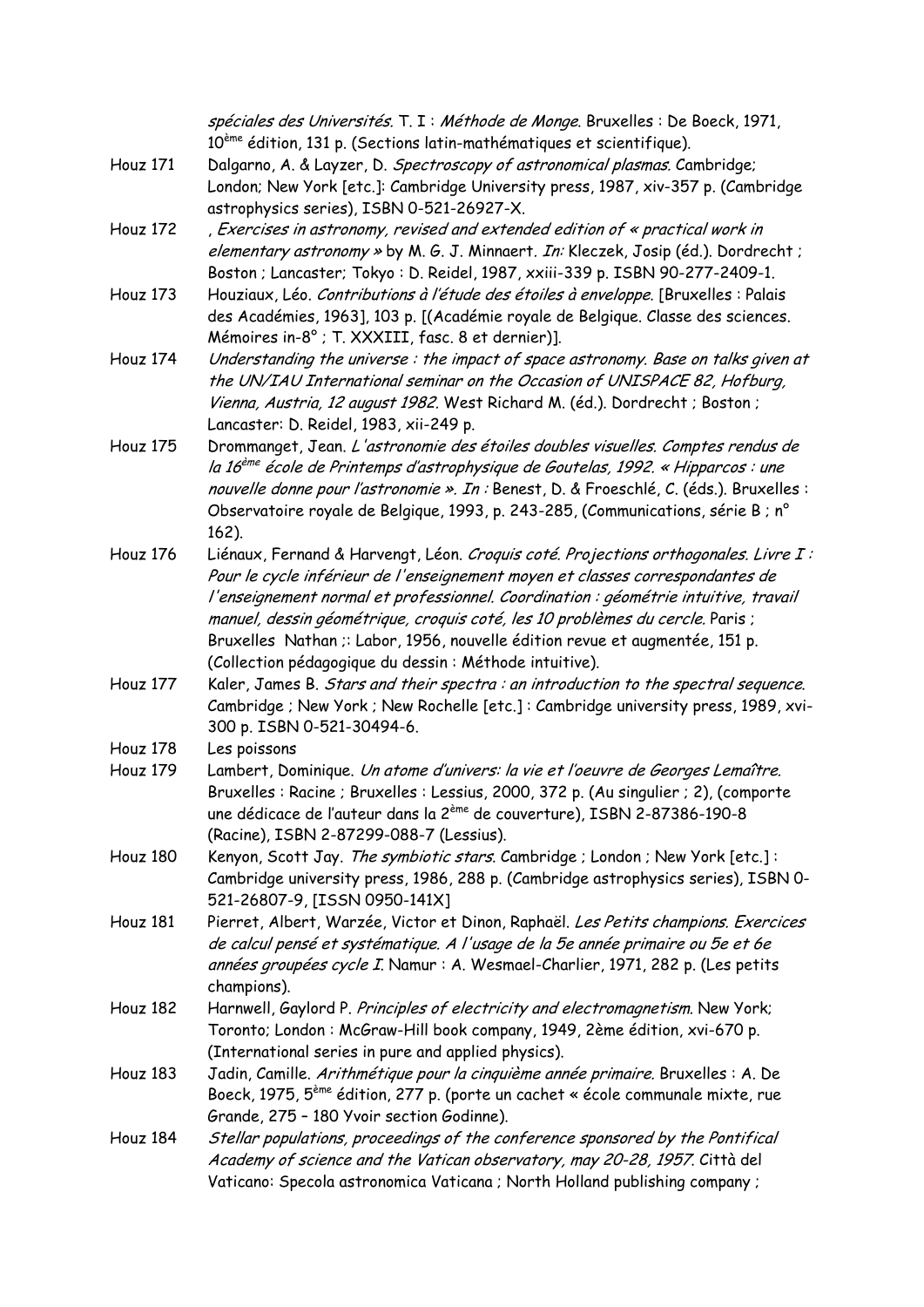|          | NewYork: Interscience Publischers, 1958, LXV-544 p. (Ricerche Astronomiche, vol.<br>5), [ISSN 0373-6857]                                                                                                                                                                                                                                                                                                                                                                                     |
|----------|----------------------------------------------------------------------------------------------------------------------------------------------------------------------------------------------------------------------------------------------------------------------------------------------------------------------------------------------------------------------------------------------------------------------------------------------------------------------------------------------|
| Houz 185 | Junkes, J. & Salpeter, E. W. Linienbreinten in der photographischen<br>Spektralphotometrie. II: Das optische Linienprofil. Città del Vaticano: Specola<br>Vaticana, 1961, p. 254-483, (Ricerche spettroscopiche ; vol. 2, nº 7), [ISSN 0373-<br>6857]                                                                                                                                                                                                                                        |
| Houz 186 | McCarthy, Martin Francis, Philip, A. G. Davis & Coyne, G. V. Spectral classification<br>of the future: International Astronomical Union Colloquium 47, commemorating the<br>100th anniversary of the death of Angelo Secchi, S.J. Città del Vaticano, Specola<br>Vaticana, 1979, xx-575 p. (Ricerche astronomiche ; vol. 9, n° spécial), [ISSN 0373-<br>6857]                                                                                                                                |
| Houz 187 | Sartori, Eric. Histoire des grands scientifiques français : d'Ambroise Paré à Pierre<br>et Marie Curie. Paris : Plon, 1999, 425 p. ISBN 2-259-19071-5.                                                                                                                                                                                                                                                                                                                                       |
| Houz 188 | Chinnici, Ileana. La Carte du Ciel : Correspondance inédite conservée dans les<br>Archives de l'Observatoire de Paris. Paris: Observatoire de Paris ; Palermo:<br>Osservatorio Astronomico di Palermo G.S.Vaiana, 1999, xviii, 475 p.                                                                                                                                                                                                                                                        |
| Houz 189 | Aller, L. H. Gaseous Nebulae. London, Chapman and Hall, 1956. In-4°, XVI-322 p.<br>(The International astrophysics series. Vol. 3).                                                                                                                                                                                                                                                                                                                                                          |
| Houz 190 | Stars and stellar systems: compendium of astronomy and astrophysics<br>- (vol. 1) Telescopes / Kuiper, Gerard Peter & Middlehurst, Barbara M.<br>- (vol. 2) Astronomical techniques / Hiltner, W. A.<br>- (vol. 3) Basic astronomical data / Strand, Kaj Aage.<br>- (vol. 5) <i>Galactic structure</i> / Blaauw, Adriaan & Schmidt, Maarten.<br>- (vol. 6) Stellar atmospheres / by Jesse L. Greenstein<br>- (vol. 8) Stellar structure / edited by Lawrence H. Aller and Dean B. McLaughlin |
| Houz 191 | A multiwavelength approach to the study of high-energy phenomena associated<br>with early-type stars / Gregor Rauw                                                                                                                                                                                                                                                                                                                                                                           |
| Houz 192 |                                                                                                                                                                                                                                                                                                                                                                                                                                                                                              |
| Houz 193 |                                                                                                                                                                                                                                                                                                                                                                                                                                                                                              |
| Houz 194 | The atmospheres of early-type stars: proceedings of a workshop organized jointly<br>by the UK SERC's Collaborative computational project no 7 and the Institut für<br>Theoretische Physik und Sternwarte, University of Kiel, held at the University of<br>Kiel, Germany, 18-20 September 1991. In : Heber, U. & Jeffery, C. S. (éds.). Berlin ;<br>Heidelberg ; New York [etc.]: Springer-Verlag, 1992, XIX-450 p. (Lecture notes in<br>physics).                                           |
| Houz 195 | Eddington, Sir Arthur Nouveaux sentiers de la science. Paris : Hermann & Cie.,<br>1936, X-433 p.                                                                                                                                                                                                                                                                                                                                                                                             |
| Houz 196 | Vogt, Henri & Mentré, Paul. Problèmes de mécanique. Solutions des exercices<br>proposés dans les Éléments de mathématiques supérieures. T. 2 : Mécanique. Paris,<br>librairie Vuibert, 1948, 2 <sup>ème</sup> édition, 256 p.                                                                                                                                                                                                                                                                |
| Houz 197 | VOGT, Henri & MENTRÉ, Paul. Éléments de mathématiques supérieures, à l'usage des<br>candidats au certificat de mathématiques générales et des ingénieurs. T. 2 :<br><i>Mécanique.</i> Paris, librairie Vuibert, 1948, 3 <sup>ème</sup> édition, 216 p.                                                                                                                                                                                                                                       |
| Houz 198 | Transfer of radiation in stellar atmospheres: Third colloquium on the Théory of<br>stellar atmospheres. Herstmonceux, England, 15-16 august 1962. In: de Jager, C. &<br>Underhill, A.B. (éds.). (Journal of quantitative spectroscopy & radiative transfer,<br>Vol. 3, nº 2). Oxford ; London ; New York ; [etc.] : Pergamon press, 1963, 101-220 p.<br>[ISSN 0022-4073].                                                                                                                    |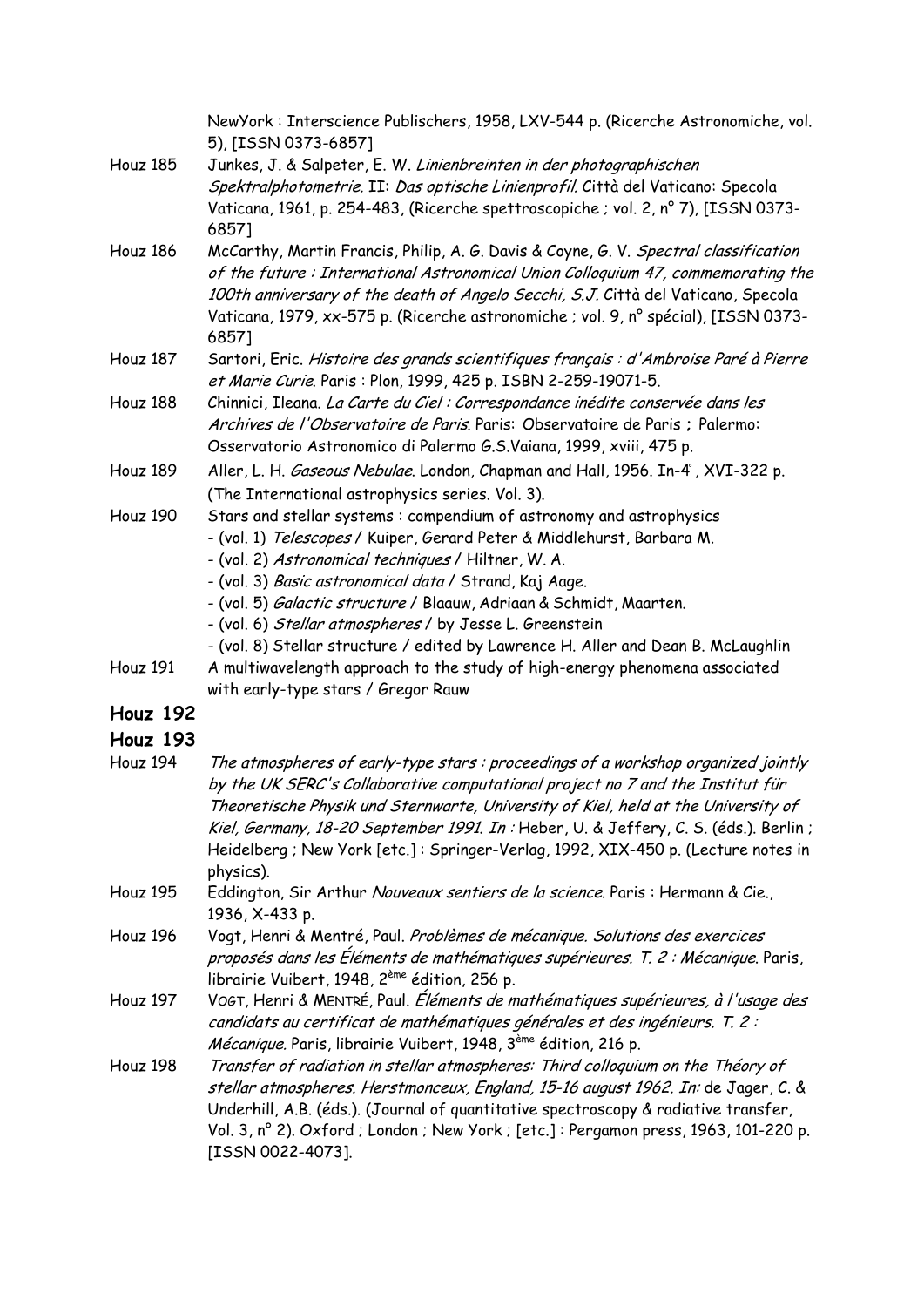| Houz 199        | Proceeding of the I.A.U. colloquium on the Blanketing effect, held in Heidelberg,<br>Germany, 17-19 march 1966. In: Böhm, Karl-Heinz (éd.), (Journal of quantitative                                                                                                                                                                                                                                                                                                                      |
|-----------------|-------------------------------------------------------------------------------------------------------------------------------------------------------------------------------------------------------------------------------------------------------------------------------------------------------------------------------------------------------------------------------------------------------------------------------------------------------------------------------------------|
|                 | spectroscopy & radiative transfer, Vol. 6, n° 5). Oxford ; London ; New York ; [etc.]<br>: Pergamon press, 1966, 359-704 p. [ISSN 0022-4073]                                                                                                                                                                                                                                                                                                                                              |
| <b>Houz 200</b> | Butler, H. E.& Seddon, H. Spectrophotometric measurements of early type stars. 5<br>results and discussion for 20 stars of M.K. type B2. Edinburgh: Her majesty's<br>stationery office, 1956, p. 114-184, (Publications of the Royal Observatory,<br>Edinburgh: vol. II, nº 4).                                                                                                                                                                                                           |
| <b>Houz 201</b> | Moore, Charlotte E. A multiplet table of astrophysical interest. Part I: Table of<br>multiplet. Princeton, New Jersey: The Observatory, 1945, xxxvi-110 p. (Princeton<br>University Observatory, 20).                                                                                                                                                                                                                                                                                     |
| Houz 202        | Moore, Charlotte E. A multiplet table of astrophysical interest. Part II : Finding<br>list, of all lines in the table of multiplets. Princeton, New Jersey: The Observatory,<br>1945, 96 p. (Princeton University Observatory, 20).                                                                                                                                                                                                                                                       |
| Houz 203        | Jamar, C., Macau-Hercot, D., Monfils, et al. Ultraviolet bright-star<br>spectrophotometric catalogue : a compilation of absolute spectrophotometric data<br>obtained with the sky survey telescope (S 2/68) on the European astronomical<br>satellite TD-1. Paris: European space agency, 1976, XXI-489 p. (Scientific report<br>/European space agency, 27).                                                                                                                             |
| <b>Houz 204</b> | Macau-Hercot, D., Jamar, C., Monfils, et al. Supplement to the ultraviolet bright-<br>star spectrophotometric catalogue : a compilation of absolute spectrophotometric<br>data obtained with the sky survey telescope (S 268) on the European astronomical<br>satellite T.D. 1. Paris : European space agency, 1978, XI-163 p. (Scientific report<br>/European space agency, 28).                                                                                                         |
| Houz 205        | Organised by the European space agency ; National aeronautics and space<br>administration; Science and engineering research council; Centre national d'Études<br>Spatiales Evolution in astrophysics : IUE astronomy in the era of new space<br>missions: proceedings of an international conference held in Toulouse, France, 29<br>May-1 June 1990. Paris: European space agency, 1990, X-643 p. (Scientific report<br>/European space agency, 310), ISBN 92-9092-082-3, ISSN 0379-6566 |
| Houz 206        | Wiese, W. L., Smith, M. W.& Glennon, B. M. Atomic transition probabilities, vol. I.<br>Hydrogen through neon, a critical data compilation. Washington: U.S. Government<br>printing office, 1966, xi-153 p. (National Standard Reference data serie : National<br>Bureau of standards, 4; category 3: Atomic and molecular properties).                                                                                                                                                    |
| <b>Houz 207</b> | Wiese, W. L., Smith, M. W. & Miles, B. M. Atomic transition probabilities, vol. II.<br>Sodium through Calcium, a critical data compilation. Washington: U.S. Government<br>printing office, 1969, xxxii-268 p. (National Standard Reference data serie :<br>National Bureau of standards, 22).                                                                                                                                                                                            |
| <b>Houz 208</b> | Acker, Agnès, Marcout, James. Ochsenbein, François., et al. The Strasbourg-ESO,<br>Catalogue of galactic planetary nebulae, Part I: Explanation of the Catalogue;<br>Tables; References of papers containing 20 objects or more & Finding Charts.<br>München, Germany: European southern observatory, 1992, 295 p. ISBN 3-923524-<br>$41 - 2$ .                                                                                                                                           |
| <b>Houz 209</b> | Acker, Agnès, Marcout, James. Ochsenbein, François ; Björn Stenholm and Romuald<br>Tylenda., et al. The Strasbourg-ESO, Catalogue of galactic planetary nebulae, Part<br>II: The catalogue. München, Germany: European southern observatory, 1992, 747<br>p. ISBN 3-923524-41-2.                                                                                                                                                                                                          |
| Houz 210        | De Loore, C. & Lemaire, J. The solar wind. Third cycle in astronomy, program of the<br>post graduate lectures. Brussel: Vrije Universiteit Brussel uitgaven, s.d., 144 p.                                                                                                                                                                                                                                                                                                                 |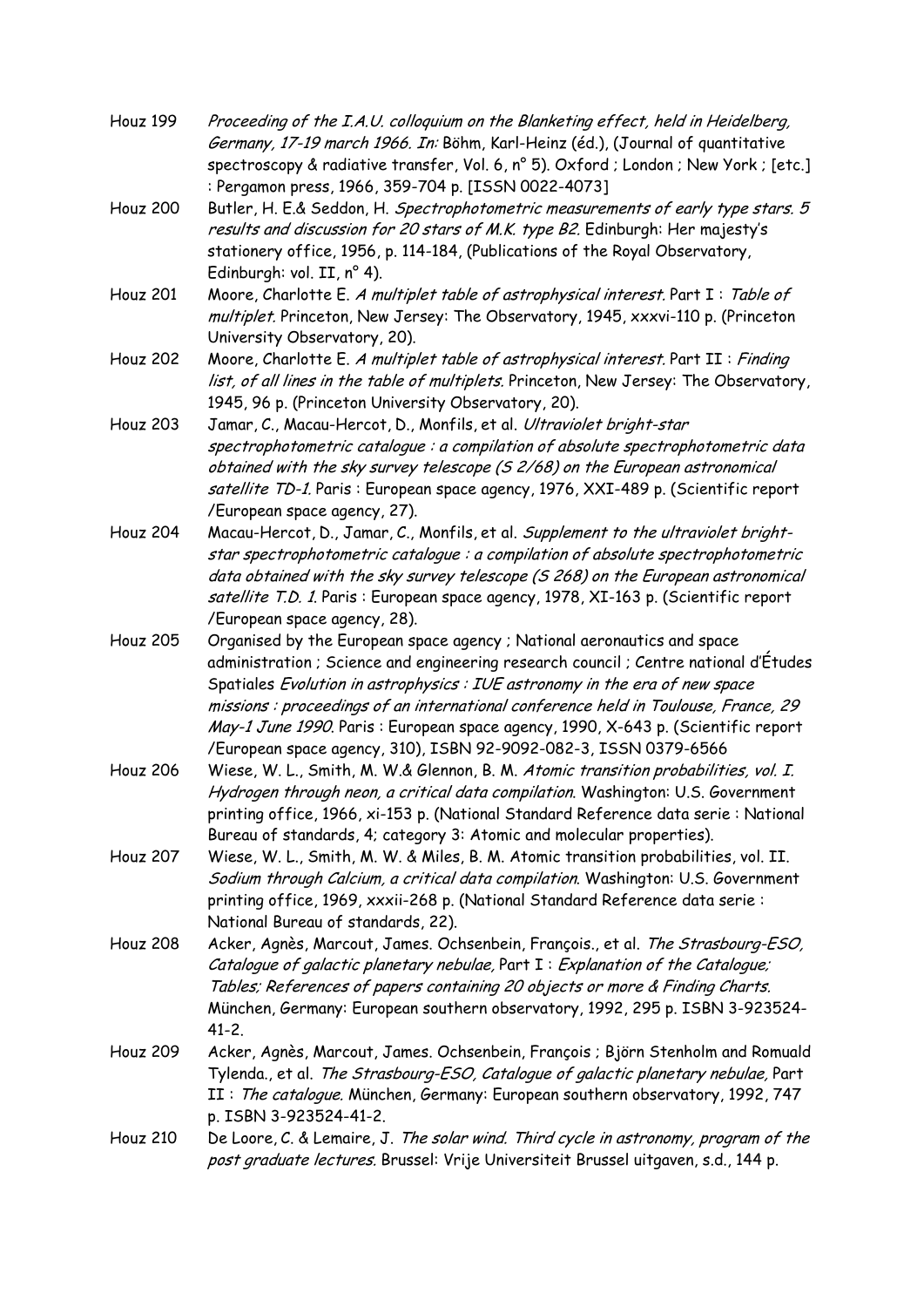| Houz 211        | Nicollier, Claude. Mise en station d'un Equatorial et ajustage des cercles divisés.                                                           |
|-----------------|-----------------------------------------------------------------------------------------------------------------------------------------------|
|                 | Lausanne : Genève Institut d'astronomie de l'Université de Lausanne ; Observatoire<br>de Genève, 1970, 14 p.                                  |
| <b>Houz 212</b> | Houziaux, Léo & Gosset, E. Probèmes de spectroscopie atomique. Avec<br>solutions. [Liège : Université de Liège], 1979, 29 p.                  |
| <b>Houz 213</b> | Houziaux, Léo. Notions de spectroscopie, I : Instruments, spectroscopie                                                                       |
|                 | atomique. Notes provisoires. Mons : Université de Mons, s.d., 226 p.                                                                          |
| Houz 214        | Van Rensbergen, Walter. Sterrekundige spektroskopie. Brussel: Vrije Universiteit                                                              |
|                 | Brussel uitgaven, 1972, 2ème édition, 189 p.                                                                                                  |
| <b>Houz 215</b> | Robe, H. Mécanique céleste. Liège : Université de Liège, 1983, m.p. (Faculté des                                                              |
|                 | sciences ; Faculté des sciences appliquées).                                                                                                  |
| <b>Houz 216</b> | Centre scientifique d'Orsay. L'univers extragalactique et la cosmologie. Paris :                                                              |
|                 | Université Paris XI, s.d., 132 p. (Formation continue des maîtres en astronomie ;                                                             |
|                 | fasc. VI).                                                                                                                                    |
| Houz 217        | Centre scientifique d'Orsay. Moments et problèmes dans l'histoire de l'astronomie.                                                            |
|                 | Paris : Université Paris XI, s.d., 164 p. (Formation continue des maîtres en                                                                  |
|                 | astronomie ; fasc. VI).                                                                                                                       |
| Houz 218        | Burke, P. G. Atomic and molecular collisions. Harwell, Berkshire: Theoretical                                                                 |
|                 | physics division, Atomic Energy Research Establishment, 1967, 271 p.                                                                          |
|                 | (Unclassified), (United Kingdom Atomic Energy Authority; research group:                                                                      |
|                 | Lecture).                                                                                                                                     |
| Houz 219        | Histoire et avenir de l'OHP. Colloque organisé à l'occasion du cinquantenaire de                                                              |
|                 | l'OHP, les 11 et 12 juin 1987 à l'observatoire de Haute Provence. In : Chalabaev, A.                                                          |
|                 | A. & Vin, M. J. (éds.). Haute Provence : OHP, 1987, xiii-271 p.                                                                               |
| <b>Houz 220</b> | Rauw, Gregor. Contribution à l'étude de systèmes binaires massifs : détermination                                                             |
|                 | des paramètres fondamentaux et analyse des processus d'interaction dans des                                                                   |
|                 | systèmes de type Of et WNL. Liège : Université de Liège, 1998, vi-217 p. (Faculté                                                             |
|                 | des sciences : Institut d'astrophysique), (Dissertation présentée en vue de                                                                   |
|                 | l'obtention du grade de Docteur en Sciences, année académique 1997-1998)                                                                      |
| <b>Houz 221</b> | Hubert-Delplace, Anne-Marie& Hubert, Henri. Un atlas des étoiles Be. Meudon :                                                                 |
|                 | Observatoire de Paris-Meudon, 1979, 61 p.                                                                                                     |
| Houz 222        | Houziaux, Gérard. Finding list for Bayer and Flamsteed stars in The "Ecliptic                                                                 |
|                 | coordinates of selected hot stars", Catalogue. Mons: Centre universitaire de l'Etat                                                           |
|                 | à Mons, 1972, 9 p. (Faculté des sciences: Département d'astrophysique,                                                                        |
|                 | Communication n°31).                                                                                                                          |
| <b>Houz 223</b> | Research and facilities 1987. Edinburgh : Royal Observatory, 1987, xiv-117 p. ISSN                                                            |
|                 | 0267-6281                                                                                                                                     |
| Houz 224        | The Astrophysical journal. General Index. Vol. 76-100 (July, 1932, to November,                                                               |
|                 | 1944) by authors and by subjects. Chicago, Illinois: The university of Chicago                                                                |
|                 | press, s.d., 154 p. ISSN 0067-0049.                                                                                                           |
| Houz 225        | Snow Jr., Theodore P. & Jenkins, Edward B. A catalog of 0.2 a resolution far-                                                                 |
|                 | ultraviolet stellar spectra measured with Copernicus. S.l., 1977, p. 269-369,                                                                 |
|                 | (Astrophysical Journal: Supplement series : vol. 33, n° 3).                                                                                   |
| <b>Houz 226</b> | Abt, Helmut A. The American Astronomical Society centennial issue. Selected                                                                   |
|                 | fundamental papers published this Century in The Astronomical jounal and The                                                                  |
|                 | Astrophysical journal. University of Chicago Press, 1999, ix-1283 p. (Astrophysical<br>Journal: vol. 525, n° 1C, part 3), ISBN 0-226-00186-5. |
| Houz 227        | Simon, René. Lecture notes on introduction to astrophysics. Indiana: Purdue                                                                   |
|                 | University, 1962, 175 p. (School of aeronotical and engineering sciences, 62-5)                                                               |
|                 |                                                                                                                                               |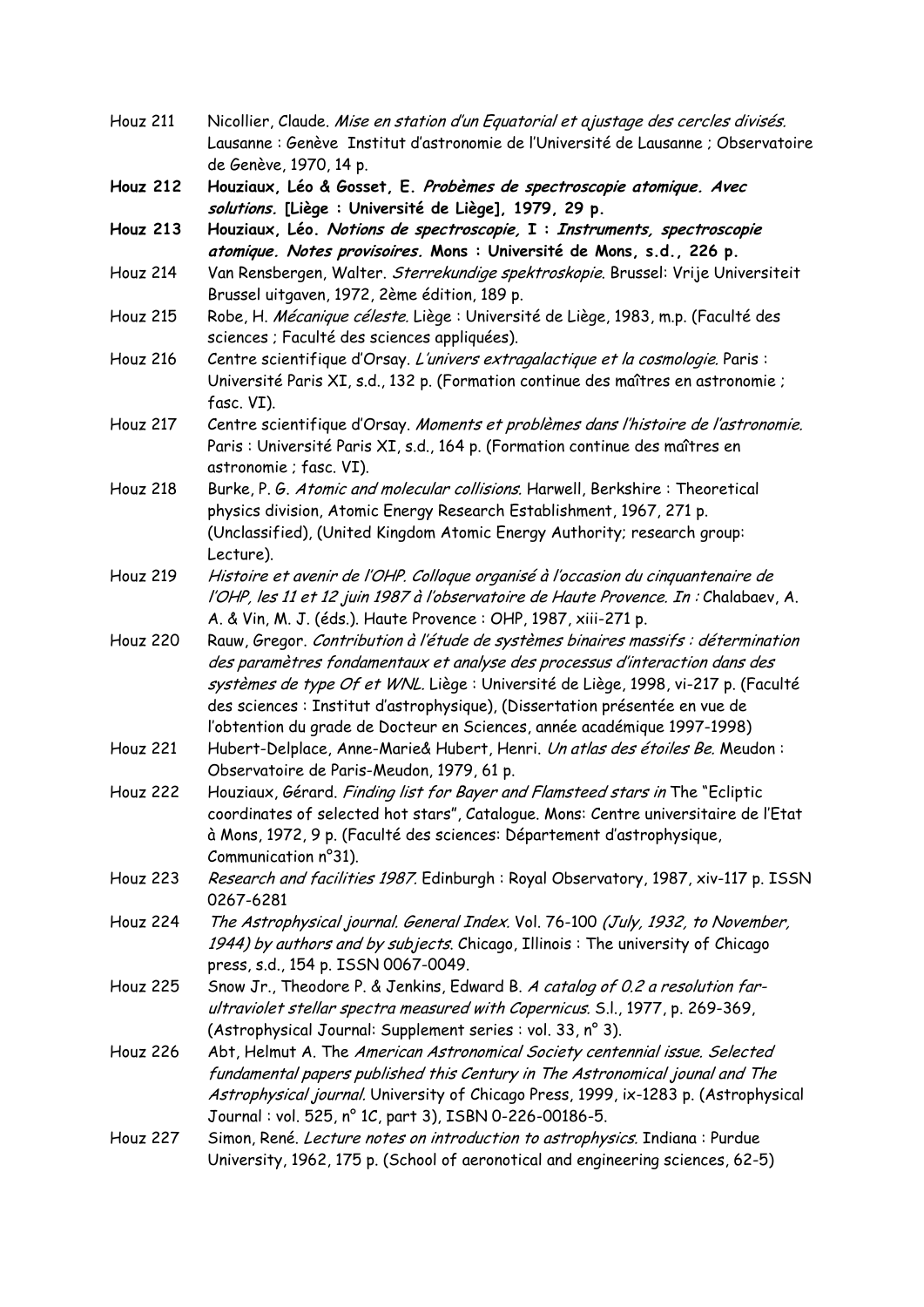| <b>Houz 228</b> | Meinel, Aden B., Aveni, Anthony F. & Stockton, Martha W. Catalog of emission lines<br>in astrophysical objects. Arizona: University of Harizona, 1968, m.p. (Optical                                                                                                                                                                                                                                                                                 |
|-----------------|------------------------------------------------------------------------------------------------------------------------------------------------------------------------------------------------------------------------------------------------------------------------------------------------------------------------------------------------------------------------------------------------------------------------------------------------------|
| <b>Houz 229</b> | sciences center and Steward observatory).<br>Education, training, research and fellowship opportunities in space science and<br>technology and its applications : a directory. New York: United Nations, 1986, 244<br>p. (Département of political and security council affairs).                                                                                                                                                                    |
| Houz 230        | Merrill, Paul W. Lines of the chemical Elements in astronomical spectra.<br>Washington D.C.: Carnegie institution of Washington publication, 1958, 2ème<br>édition, vii-167 p. (Carnegie institution of Washington publication, 610).                                                                                                                                                                                                                |
| Houz 231        | Houziaux, Léo. Introduction à l'astrophysique. Notes provisoires. Liège : Université<br>de Liège, année académique 1966-1967, p.11-121, (Faculté des sciences).                                                                                                                                                                                                                                                                                      |
| <b>Houz 232</b> | Houziaux, Léo. Eléments d'astrophysique. Notes provisoires. Liège : Université de<br>Liège, 1967, 129 p. (Faculté des sciences).                                                                                                                                                                                                                                                                                                                     |
| Houz 233        | Houziaux, Léo. Recherches sur la structure des verres par spectrographie infra-<br>rouge. Liège : Université de Liège, 1955, 83 p. (Faculté des sciences : Institut<br>d'astrophysique).                                                                                                                                                                                                                                                             |
| Houz 234        | Petit Bois, G. Tables of indefinite integrals. New York: Dover publications, 1961,<br>XII-150 p. (Dover books on intermediate anc advanced mathematics), ISBN 0-486-<br>60225-7.                                                                                                                                                                                                                                                                     |
| <b>Houz 235</b> | [Simon, R. Magnétohydrodynamique]. S.l., s.d., 137 p.                                                                                                                                                                                                                                                                                                                                                                                                |
| Houz 236        | Ledoux, P. Conférences d'astronomie. (2 <sup>ème</sup> candidature Ingénieurs). Liège : éds.<br>Derouaux, 1968, 90 p. (Contient une photographie couleur 20X25 cm.).                                                                                                                                                                                                                                                                                 |
| Houz 237        | Ledoux, P. Notes du cours d'astronomie sphérique et mathématique. (Première<br>partie). S.l., s.d., 152 p. (Première licence sciences mathématiques).                                                                                                                                                                                                                                                                                                |
| Houz 238        | Giles, Ranald V. Mécanique des fluides et hydraulique : cours et problèmes. In :<br>Lobenberg, Michel (éd.). Paris ; New York ; Londres ; [etc.] : Ediscience-MacGraw<br>Hill, 1975, VIII-272 p. (Série Schaum), (La couv. porte en plus : "475 exercices<br>résolus".), ISBN 2-7042-0024-6 ; ISBN 007-082-100-3.                                                                                                                                    |
| Houz 239        | Aller, L. H., Bahner, K., Beher, A., et al. Zahlenwerte und Funktionen aus<br>Naturwissenschaften und Technik. Gruppe VI: Astronomie, Astrophysik und<br>Weltraumforschung = Numerical data and functional relationships in science and<br>technology. Group VI: Astronomy, astrophysics and space research. Berlin;<br>Heidelberg ; New York : Springer-Verlag, 1965, XXXIX-711 p. (Landolt-Börnstein,<br>Neue Serie), (En allemand et en anglais). |
| <b>Houz 240</b> | Brück, Mary Teresa. Exercises in practical astronomy using photographs, with<br>solutions. Bristol; Philadelphia; New York: Adam Hilger, 1990, xv-108 p. ISBN 0-<br>7503-0061-2.                                                                                                                                                                                                                                                                     |
| Houz 241        | Norton, Arthur P. & GALL INGLIS, J. A star atlas and reference handbook, epoch<br>1950 : for students and amateurs. Edinburgh-London : Gall and Inglis, 1966, 15 <sup>ème</sup><br>édition, xvi-57 p.                                                                                                                                                                                                                                                |
| Houz 242        | Hoffleit, Dorrit. Catalogue of Bright Stars. Containing data compiled through 1962.<br>New Haven, Connecticut: Yale university observatory, 1964, 3ème édition révisée,<br>415 p. (with appendices giving indices to constellation designations and named<br>stars), (Contient: Catalogue of Bright Stars: Errata).                                                                                                                                  |
| Houz 243        | Hoffleit, Dorrit, Saladyga, Michael & Wlasuk, Peter. A supplement to the Bright<br>Stars Catalogue. Containing data compiled through 1981, for stars 7.10V and<br>brighter that are not in the Bright Star Catalogue. New Haven, Connecticut: Yale<br>university observatory, 1983, v-135p.                                                                                                                                                          |
| Houz 244        | Volonte, S. L'effet Stark liéaire pour les ions hydrogénoïdes. Liège : Université de<br>Liège, 1968, 83 p. (Institut d'astrophysique).                                                                                                                                                                                                                                                                                                               |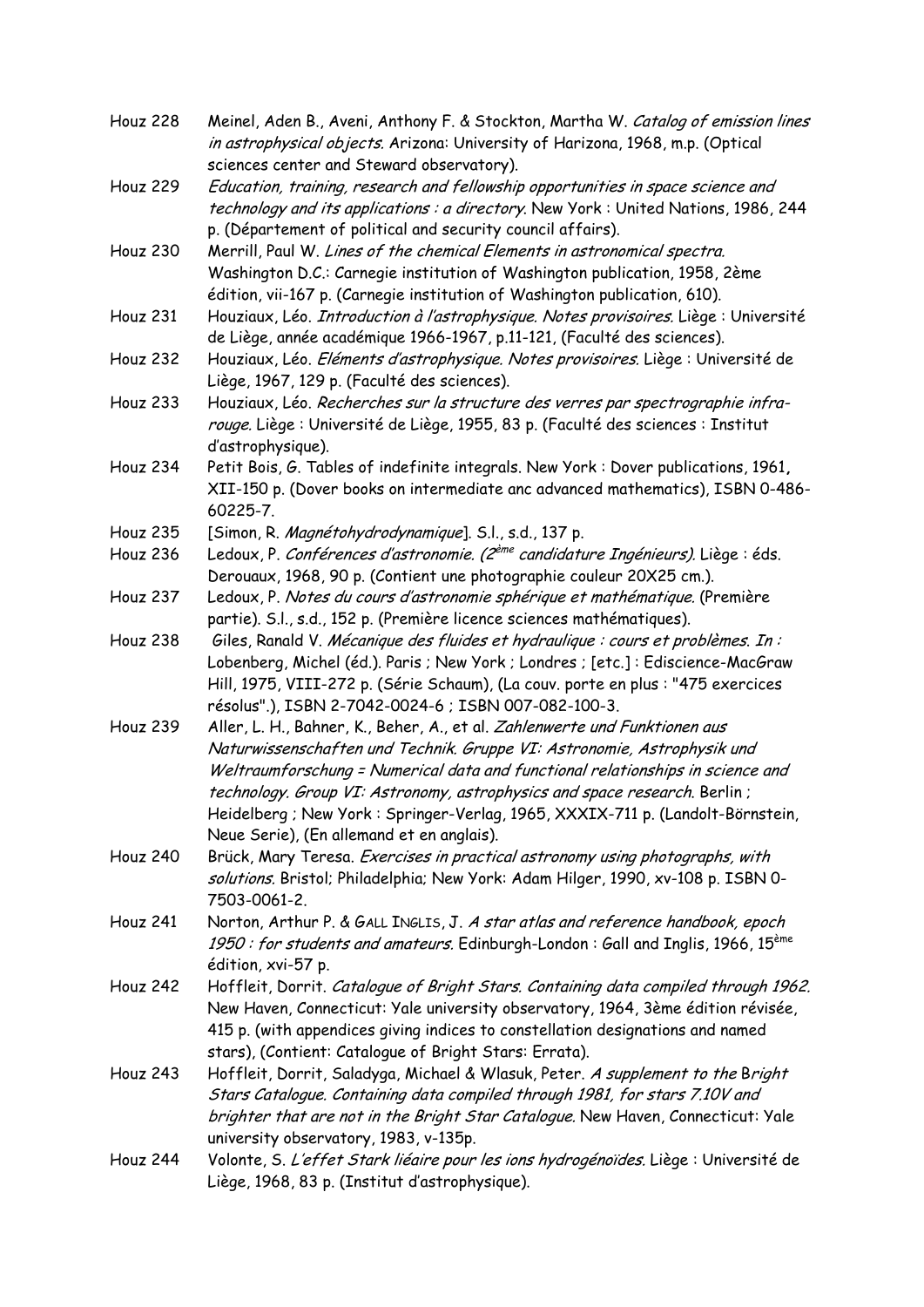| Houz 245        | Desy, Marianne. L'effet Stark pour les raies élevées de la série de Balmer. Liège :<br>Université de Liège, année académique 1967-1968, 35 p. (Faculté des sciences :                                                                                                                                                                                                                                                                                |
|-----------------|------------------------------------------------------------------------------------------------------------------------------------------------------------------------------------------------------------------------------------------------------------------------------------------------------------------------------------------------------------------------------------------------------------------------------------------------------|
|                 | groupe des sciences mathématiques).                                                                                                                                                                                                                                                                                                                                                                                                                  |
| Houz 246        | Houziaux, Léo. Contributions à l'étude des étoiles chaudes à raie d'émission.                                                                                                                                                                                                                                                                                                                                                                        |
|                 | Mémoire. Liège : Université de Liège, s.d., 156 p. (Faculté des sciences).                                                                                                                                                                                                                                                                                                                                                                           |
| Houz 247        | Houziaux, Léo. Un nouveau catalogue d'étoiles. Liège : Université de Liège, 1965, 15<br>p. (Institut d'astrophysique).                                                                                                                                                                                                                                                                                                                               |
| Houz 248        | Buss Jr., R. H., Allen, M., McCandliss, S., et al. Evolution of macromolecular dust:<br>far-ultraviolet, spectral dust-extinction and gas absorption of stellar light as<br>measured with the Hopkins ultraviolet telescope. Baltimore, Maryland: The Johns<br>Hopkins University; Bloomberg Center for physics and astronomy, 1994, 44<br>p.(Preprint serie, 169).                                                                                  |
| Houz 249        | Proceedings first Harvard-Smithonian conferance on stellar athmospheres.<br>Cambridge; Massachusetts: Smithsonian Institution: Astrophysical observatory,<br>1964, 335 p. (Research in space science; S.A.O. special report n° 167).                                                                                                                                                                                                                 |
| <b>Houz 250</b> | Kurucz, Robert L. Semiempirical calculation of GF values, IV: Fe II. Cambridge;<br>Massachusetts: Smithsonian Institution: Astrophysical observatory, 1981, 314 p.<br>(Research in space science; S.A.O. special report n° 390).                                                                                                                                                                                                                     |
| Houz 251        | Houziaux, Léo. Correspondance des numéros d'étoiles de la BD, CD et CPD avec les<br>numéros S.A.O. et HD pour les étoiles du cataloque S.A.O. Zone 0° à 15°. Mons :<br>Faculté des sciences de Mons, 1969, s.p. (Département d'astrophysique).                                                                                                                                                                                                       |
| <b>Houz 252</b> | Leduc, Nicole. Sur la détermination des densités électroniques dans les étoiles<br>chaudes. Liège : Université de Liège, année académique 1958-1959, 46 p. (Faculté<br>des sciences).                                                                                                                                                                                                                                                                |
| <b>Houz 253</b> | MORAND. Certificat de physique générale: optique, chapitre V. Paris : Association<br>Corporative des Etudiants en Sciences, s.d., 36 p. (Faculté des sciences : centre de<br>polycopie).                                                                                                                                                                                                                                                             |
| Houz 254        | La terre. [Paris] : Flammarion, s.d., 867 p. (Astronomie populaire ; livre premier).                                                                                                                                                                                                                                                                                                                                                                 |
| <b>Houz 255</b> | study non-grey stellarA study of non-grey stellar atmospheres : Thesis                                                                                                                                                                                                                                                                                                                                                                               |
| <b>Houz 256</b> | Hoyle, Fred. <i>L'Astronomie</i> . Paris : Éditions du Pont Royal, 1963, 319 p.                                                                                                                                                                                                                                                                                                                                                                      |
| <b>Houz 257</b> | Guillemin, Amédée. Le ciel, notions d'astronomie à l'usage des gens du monde et de<br>la jeunesse. Paris : Hachette, 1864, 626 p.                                                                                                                                                                                                                                                                                                                    |
| <b>Houz 258</b> | Clari, Pierangelo, Ferrero, Elena, Marino, Carlo, [etc.]. Le Grand livre de la terre.<br>Paris : Deux cogs d'or, 1981, 335 p. (Tout en couleurs), ISBN 2-7192-0143-X.                                                                                                                                                                                                                                                                                |
| <b>Houz 259</b> | The Cambridge illustrates history of astronomy. In: Hoskin, Michael (éd.).<br>Cambridge: Cambridge university press, 1997, ix-392 p. (Cambridge illustrated<br>histories), ISBN 0-521-41158-0.                                                                                                                                                                                                                                                       |
| <b>Houz 260</b> | Strong, Foster. General physics workbook: physics problems and how to solve<br>them. San Francisco: W. H. Freeman and company, 1972, 502 p. ISBN 0-7167-<br>0339-4.                                                                                                                                                                                                                                                                                  |
| Houz 261        | Brandt, John C. & Maran Stephen P. New horizons in astronomy. San Francisco: W.<br>H. Freeman and company, 1972, xii-496 p. ISBN 0-7167-0338-6.                                                                                                                                                                                                                                                                                                      |
| <b>Houz 262</b> | Homet, Jean-Marie. Astronomie et astronomes en Provence : 1680-1730. Aix-en-<br>Provence : Édisud, 1982, 298 p. ISBN 2-84744-131-2, [ISSN 1146-7282]                                                                                                                                                                                                                                                                                                 |
| <b>Houz 263</b> | Bulletin de l'Académie des sciences et lettres de Montpellier. Montpellier :<br>Académie des sciences et lettres de Montpellier, 1994, nouvelle série, T. 24, X-418<br>p. 1997, nouvelle série : T. 28, ix-383 p., T. 29, nouvelle série, 1998, ix-362 p., T.<br>30, nouvelle série, 1999, ix-448 p., T. 32, nouvelle série, 2001, ix-399 p., T. 34,<br>nouvelle série, 2003, ix-402 p., T. 35, nouvelle série, 2004, ix-476 p., ISSN 1146-<br>7282. |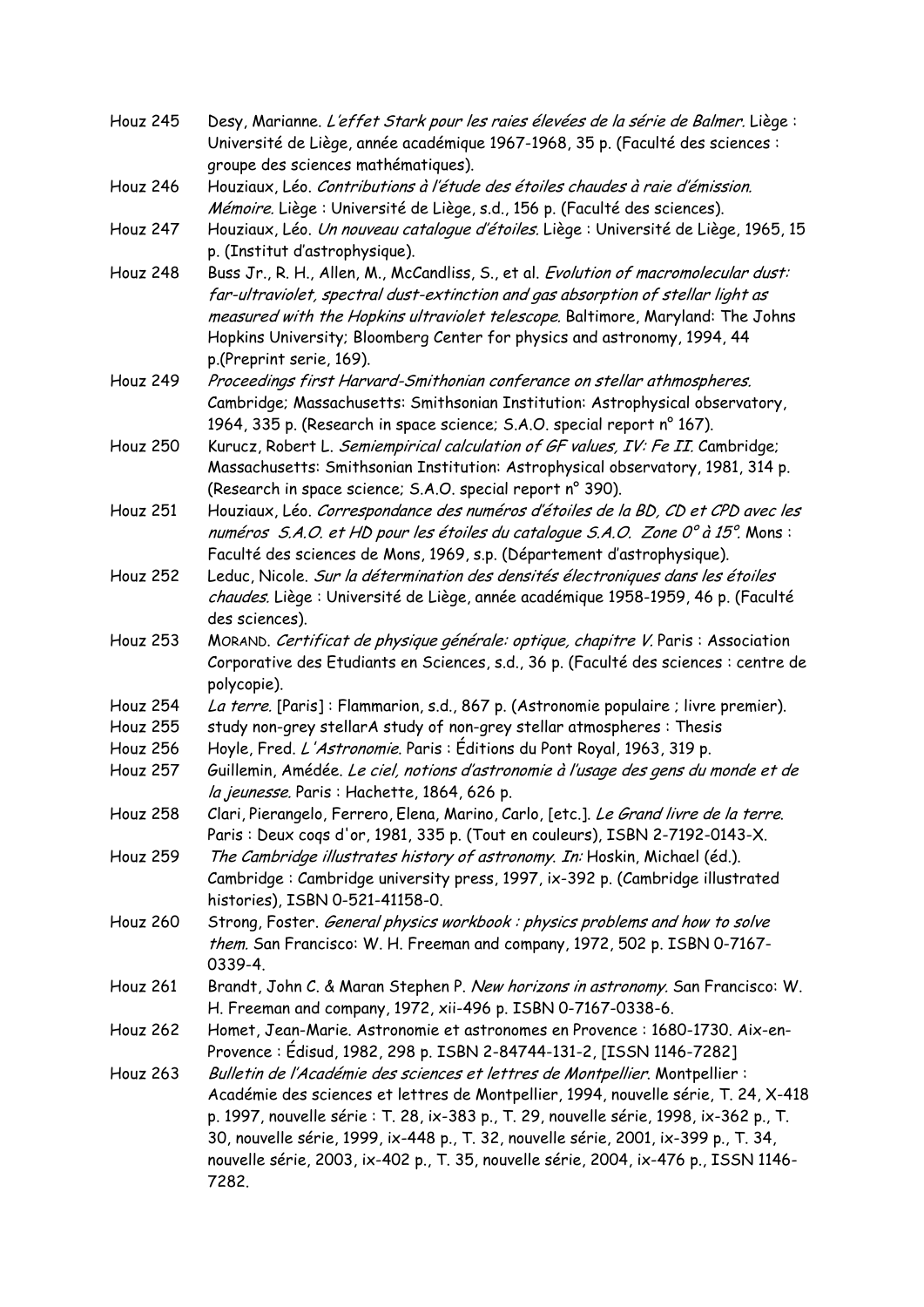| Houz 264        | Bulletin de la Société d'Art et d'Histoire du Diocèse de Liège. Liège : Société                                             |
|-----------------|-----------------------------------------------------------------------------------------------------------------------------|
|                 | d'Art et d'Histoire du diocèse de Liège, T. LXIV 1999, 475 p.                                                               |
| <b>Houz 265</b> | Simposio sobre evolución estelar, noviembre 7-11, 1960. República Argentina:                                                |
|                 | Observatorio astronómico: Universidad Nacional de La Plata, 1962, v-310 p.                                                  |
|                 | (Sesquicentenario de la Revolución de Mayo).                                                                                |
| <b>Houz 266</b> | Krisciunas, Kevin. Astronomical centers of the world. Cambridge ; New York ; New                                            |
|                 | Rochelle ; [etc.]: Cambridge university press, 1988, X-320 p. ISBN 0-521-30278-1.                                           |
| Houz 267        | Rosen, B. Spectroscopie électronique moléculaire. Berlin ; Göttingen ; Heidelberg :                                         |
|                 | Springer-Verlag, 1964, p. 222-507, (Sonderdruck aus Handbuch der physik =                                                   |
|                 | Encyclopedia of physics: band XXVII).                                                                                       |
| <b>Houz 268</b> | A universidade de Coimbra = L'université de Coimbra. Coimbra, Portugal: Reitoria da<br>universidade de Coimbra, 1988, 77 p. |
| Houz 269        | De Loore, C., Houziaux, Léo & Sahade, J. Astrophysics: models of stellar                                                    |
|                 | atmospheres and analysis of stellar spectra. Close binary problems. Brussel: Vrije                                          |
|                 | Universiteit Brussel, 1974-1975, 168-A5.12 p. (Troisième cycle interuniversitaire                                           |
|                 | en astronomie et astrophysique).                                                                                            |
| <b>Houz 270</b> | Zomerschool Sterrenkunde 19-20-21 juli 1976. Brussel : Vrije Universiteit Brussel,                                          |
|                 | 1976, 129 p. (Astrofysisch instituut).                                                                                      |
| Houz 271        | Revue générale : Beloeil et ses princes ; Hommage à André Jaumotte. Bruxelles :                                             |
|                 | Duculot, 2000, 137 p. (De Boeck & Larcier, 8-9), ISSN 0777-2270.                                                            |
| Houz 272        | Ephémérides astronomique 1988: Calendriers ; Soleil; Lune ; Planètes ; Astéroïdes ;                                         |
|                 | Satellites ; comètes ; étoiles. Paris : Bordas, 1987, XVIII-269 p. (Annuaire du                                             |
|                 | Bureau des Longitudes : Supplément à l'astronomie de janvier 1988), ISBN 2-04-                                              |
|                 | 016974-1.                                                                                                                   |
| Houz 273        | Acker, Agnès. Astronomie: introduction. Paris; Milan, Barcelone, Bonn: Masson,                                              |
|                 | 1992, x-358 p. (Collection de Caelo), ISBN 2-225-82633-1 ; [ISSN 1164-5962]                                                 |
| Houz 274        | Andrillat, Henri. L'univers sous le regard du temps : la cosmologie théorique                                               |
|                 | moderne et ses racines. Paris; Milan, Barcelone, Bonn: Masson, 1993, xvi-269 p.                                             |
|                 | (Collection de Caelo), ISBN 2-225-82779-6 ; ISSN 1164-5962.                                                                 |
| Houz 275        | European Science and Scientists between Freedom and Responsibility. Conference                                              |
|                 | organised by ALLEA, 2-3 December 1997. In: Drenth, P.J.D., Fenstad, J.E. &                                                  |
|                 | Schiereck, J.D. (éds.). Luxembourg: Office for official publications of the                                                 |
|                 | European communities, 1999, 188 p. ISBN: 92-828-6873-7.                                                                     |
| Houz 276        | Abell, George. Exploration of the univers. New York; Chicago; San Francisco; [etc.]:                                        |
|                 | Holt, Rinehart and Winston, 1969, 2ème édition, 772 p. (Contient 4 cartes du ciel                                           |
|                 | pour les mois de mars ; mai ; août et octobre, dans la 3ème de couverture), ISBN 03-                                        |
|                 | 075955-2.                                                                                                                   |
| Houz 277        | Société française d'astronomie et d'astrophysique. Scientific highlights 2001-                                              |
|                 | 2005                                                                                                                        |
| <b>Houz 278</b> | Oort and the universe: a sketch of Oort's research and person. Liber Amicorum                                               |
|                 | presented to Jan Hendrik Oort on the occasion of is 80 <sup>th</sup> Birthday, 28 april 1980.                               |
|                 | In: Van Woerden, Hugo, Brouw, Willem N. & Van De Hulst, Henk C. (éds.).                                                     |
|                 | Dordrecht ; Boston ; London : D. Reidel, 1980, 210 p. ISBN 90-277-1180-1                                                    |
| Houz 279        | Bureau, Florent. Calcul vectoriel et calcul tensoriel. Liége : Université de Liège, s.d.,                                   |
|                 | 246 p. (Cours de la faculté des sciences).                                                                                  |
| <b>Houz 280</b> | La science au présent, 1997. [Paris] : Encyclopaedia Universalis, 1996, 318 p.                                              |
| Houz 281        | (Annuel des sciences et techniques), ISBN 2-85229-504-X<br>ESO: Exploring infinity                                          |
|                 |                                                                                                                             |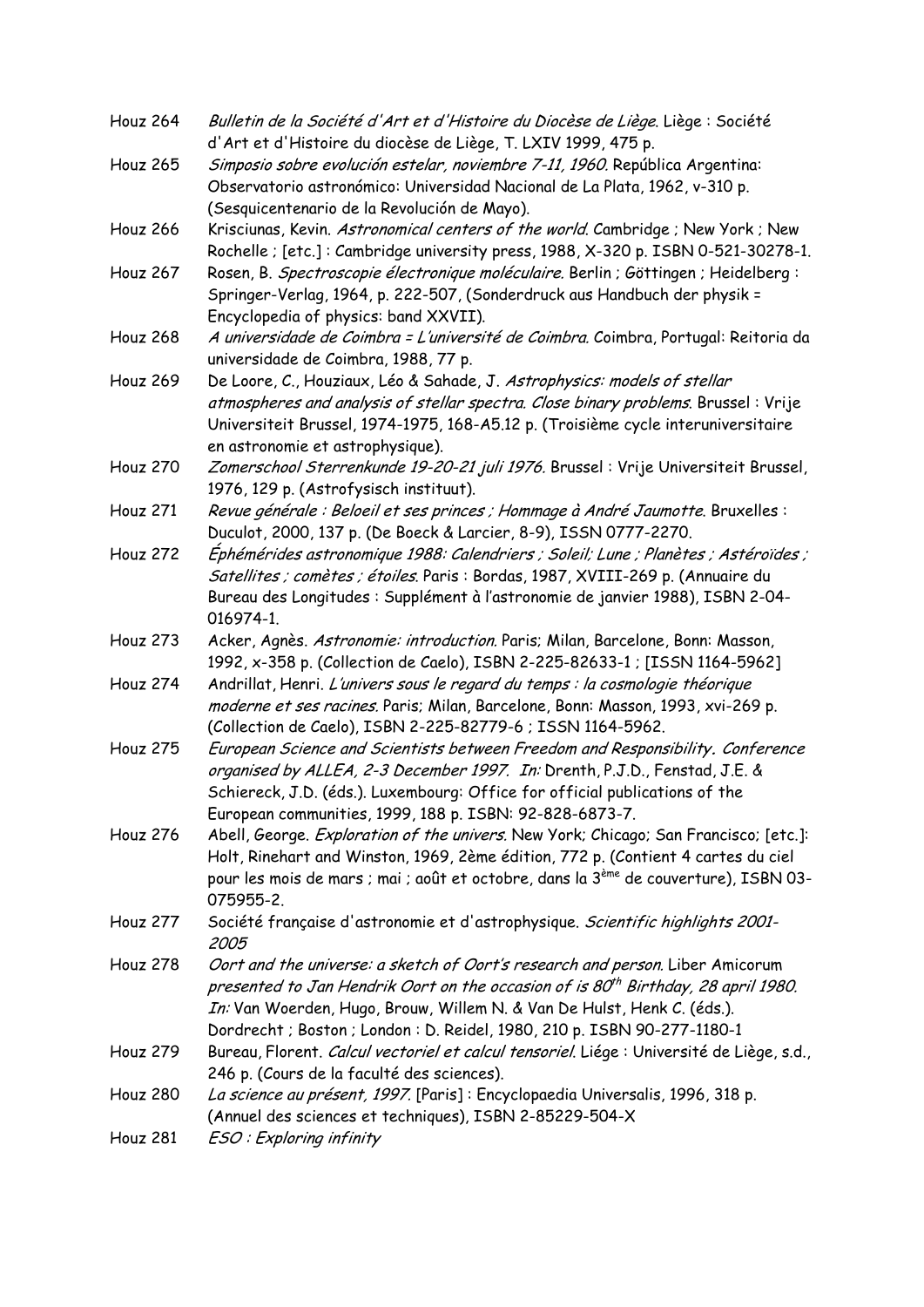| Houz 282        | Lichnerowicz, Andre. Algèbre et analyse linéaires. Paris, Masson, 1947, 316 p.<br>(Collection d'ouvrages de mathématiques à l'usage des physiciens, publiée sous la<br>direction de G. Darmois).                                                                                                    |
|-----------------|-----------------------------------------------------------------------------------------------------------------------------------------------------------------------------------------------------------------------------------------------------------------------------------------------------|
| Houz 283        | Bruhat, Georges. Cours de physique générale à l'usage de l'enseignement supérieur<br>scientifique et technique : Thermodynamique. Paris : Masson & Cie, 1939, 3 <sup>ème</sup><br>édition revue, 428 p.                                                                                             |
| Houz 284        | Bruhat, Georges. Cours de physique générale à l'usage de l'enseignement supérieur<br>scientifique et technique : Mécanique. Paris : Masson & Cie, 1948, 4 <sup>ème</sup> édition, 710                                                                                                               |
| <b>Houz 285</b> | p.<br>Bruhat, Georges & Kastler, A. Cours de physique générale à l'usage de<br>l'enseignement supérieur scientifique et technique : Optique. Paris : Masson & Cie,<br>1954, 4 <sup>ème</sup> édition revue et complétée, 906 p.                                                                     |
| <b>Houz 286</b> | Colart, E. Complément d'algèbre élémentaire à l'usage de l'enseignement moyen et<br>des candidats aux écoles spéciales. Bruxelles : A. Castaigne, 1895, 163 p.                                                                                                                                      |
| Houz 287        | Astronomy with high contrast imaging : from planetary systems to active galactic<br>nuclei: [colloquium], Nice, France, May 13-16, 2002 / ed. by Aime, C. and Soummer,<br>R. Les Ulis : EDP sciences, 2003, ill., diagr., tab. (EAS publications series, 8, ISSN<br>1633-4760), ISBN 2-86883-687-9. |
| Houz 288        | Shipman, Harry L. The restless univers : an introduction to astronomy. Boston;<br>Dallas; Geneva, Illinois [etc.]: Houghton Mifflin company, 1978, xvi-464 p. ISBN 0-<br>395-25392-6.                                                                                                               |
| Houz 289        | Hibbs, Albert R. & Eiss, Albert F. Earth-space sciences: Investigating man's<br>environment. River Forest; Palo Alto; Dallas; [etc.]: Laidlaw Brothers, 1969, 576 p.                                                                                                                                |
| <b>Houz 290</b> | Woolard, Edgard W. & Clemence, Gerald M. Spherical astronomy. New York;<br>London: Academic Press, 1966, xiii-453 p.                                                                                                                                                                                |
| <b>Houz 291</b> | Delsemme, Armand H., Pecker, Jean-Claude, Reeves, Hubert. Pour comprendre<br>l'univers. Bruxelles : De Boeck université, 1988, 220 p. ISBN 2-8041-1150-4.                                                                                                                                           |
| <b>Houz 292</b> | Blaauw, Adriaan. History of the IAU: the birth and first half-century of the<br>International Astronomical Union. Dordrecht ; Boston ; London : Kluwer academic<br>publishers, cop. 1994, XIX-296 p. ISBN 0-7923-2979-1                                                                             |
| <b>Houz 293</b> | Mitteilungen der Astronomischen Gesellschaft: Bericht über die Versammlung in<br>Berlin, 15-19 september 1975. Hamburg : [Astronomische Gesellschaft], 1976,<br>(Astronomische Gesellschaft, 38, ISSN 0722-7140), ISSN 0374-1958.                                                                   |
| Houz 294        | Astronomical papers dedicated to Bengt Strömgren. Presented at Symposium held<br>in Copenhagen may 30-june 1, 1978. In: Reiz, A. & Andersen, T. (éds.). Copenhagen:<br>Copenhagen University Observatory, s.d., xi-428 p. ISBN 87 503 2639 2.                                                       |
| Houz 295        | Boston: Adam Hilger, 1986, ISBN 0-85274-567-2.                                                                                                                                                                                                                                                      |
| Houz 296        | Jaschek, Carlos & Jaschek, Mercedes. The behavior of chemical elements in stars.<br>Cambridge: Cambridge university press, 1995, XIII-324 p. ISBN 0-521-41136-X.                                                                                                                                    |
| <b>Houz 297</b> | Eggert, John & Hock, Lothar. Traité de chimie physique, T. I : Energétique ;<br>Atomistique ; Quanta. Paris : Dunod, 1947, VIII-106 p.                                                                                                                                                              |
| Houz 298        | Eggert, John & Hock, Lothar. Traité de chimie physique, T. II : L'atome ; La<br>molécule ; Les états de la matière. Paris : Dunod, 1947, VI-373 p.                                                                                                                                                  |
| Houz 299        | Eggert, John & Hock, Lothar, Traité de chimie physique, T. III : La réaction                                                                                                                                                                                                                        |
| Houz 300        | chimique. Paris: Dunod, 1946, VI-374 p.<br>Arend, S. Théorie de l'équatorial visuel et de l'équatorial photographique. Réglage<br>pratique de l'équatorial visuel et l'astrographe. Bruxelles, Imprimerie l'Avenir,<br>1951, 152 p. (Observatoire royal de Belgique: Monographies, 2).              |
| Houz 301        | Dirac, Paul A. M. Directions in physics. Lectures delivered during a visit to Australia<br>and New Zeland, august/September 1975. In: Hora, H. & Shepanski, J. R. (éds.).                                                                                                                           |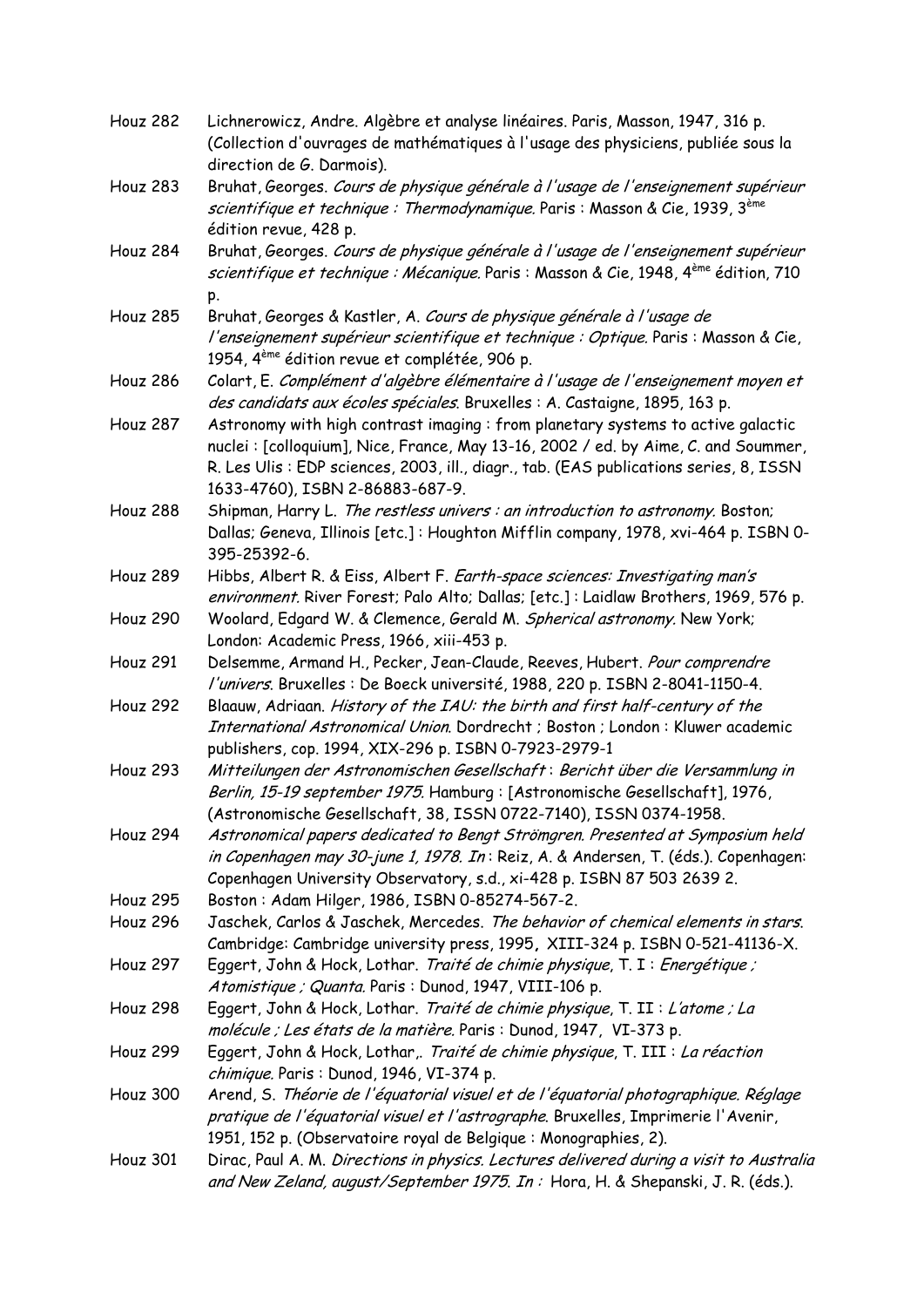|                 | New York; London; Sydnay; Toronto: John Wiley & sons, 1978, ix-95 p.<br>(Wileyinterscience publication), ISBN 0-471-02997-1. |
|-----------------|------------------------------------------------------------------------------------------------------------------------------|
|                 | Cole, Franklyn W. Fundamental astronomy: solar system and beyond. New York;                                                  |
| Houz 302        | London ; Sydnay ; Toronto: John Wiley & sons, 1974, 476 p. ISBN 0-471-16473-9                                                |
| Houz 303        | Delaruelle, André & Claes, Amata Ida. Traité élémentaire de chimie à l'usage des                                             |
|                 |                                                                                                                              |
|                 | classes supérieure de l'enseigenement moyen. Namur : A. Wesmael-Charlier, 1961,                                              |
|                 | 4 <sup>ème</sup> édition, 326 p. (annotations au crayon au dos de la dernière page).                                         |
| Houz 304        | Herzberg, Gerhard. Molecular spectra and molecular structure. I. Spectra of                                                  |
|                 | diatomic molecules. Toronto, D. Van Nostrand, (1953.), 2 <sup>ème</sup> édition xv-658 p.                                    |
|                 | (ouvrage dédicacé).                                                                                                          |
| <b>Houz 305</b> | Condon, Edward Uhler & Shortley, George Hiram. The theory of atomic spectra.                                                 |
|                 | Cambridge: University Press, 1963, XV-441 p.                                                                                 |
| Houz 306        | White, Robert L. Basic Quantum mechanics. New York ; San Francisco ; St Louis ;                                              |
|                 | Toronto [etc.]: McGraw-Hill book, 1966, xiv-299 p. (McGraw-Hill Physical and                                                 |
|                 | Quantum electronics series)                                                                                                  |
| Houz 307        | Ploumen, Henri. Traité de trigonométrie, à l'usage des athénées et des collèges                                              |
|                 | (Section scientifique), des écoles normales moyennes, des candidats à l'Ecole                                                |
|                 | militaire (Armes spéciales), et aux écoles spéciales des universités. Conforme aux                                           |
|                 | programmes officiels. Bruxelles : Vanderlinden, 1930, 349 p.                                                                 |
| Houz 308        | Bricteux, Pierre & Ylieff, Yvan. Petite bibliothèque d'histoire des sciences à l'usage                                       |
|                 | de l'enseignant et de l'étudiant. Liège : Université de Liège. Centre d'histoire des                                         |
|                 | sciences et des techniques, 1991, 174 p. (Pour étudier l'histoire des sciences, vol 1).                                      |
| Houz 309        | Jean-Servais Stas 1831-1891 : colloque national 12-13/12/1991. In : Halleux, Robert                                          |
|                 | & Bernès, Anne-Catherine (éds.). Bruxelles : Académie royale des Sciences des                                                |
|                 | Lettres et des Beaux-Arts de Belgique, 1992, V-106 p.                                                                        |
| Houz 310        | Nouvelles tendances en histoire et philosophie des sciences : colloque national 15-                                          |
|                 | 16/10/1992. In:: Halleux, Robert & Bernès, Anne-Catherine (éds.). Bruxelles :                                                |
|                 | Académie royale des Sciences des Lettres et des Beaux-Arts de Belgique, 1993,                                                |
|                 | IV-228 p.                                                                                                                    |
| Houz 311        | Bureau, Florent. Analytic functions and their derivatives. Bruxelles : Académie                                              |
|                 | royale de Belgique., 1997, 161 p. (Classe des sciences : Mémoire de la Classe des                                            |
|                 | sciences, in-8°, 3e série, tome 12), ISSN 0365-0936, ISBN 2-8031-0144-0                                                      |
| Houz 312        | Bleuler, Ernst & Goldsmith, George J. Experimental nucleonics. New York: Rinehart                                            |
|                 | & compagny, 1952, xv-393 p. (Contient un diagramme 95cmx25cm, dans la 3 <sup>ème</sup> de                                    |
|                 | couverture).                                                                                                                 |
| Houz 313        | Littlefield, T. A. & Thorley, N. Atomic and nuclear physics : an introduction. New                                           |
|                 | York; Cincinnati; Toronto [etc.]: Van Nostrand Reinhold compagny, 1979, 3 <sup>ème</sup>                                     |
|                 | édition, xv-487 p. ISBN 0-442-30189-8, ISBN 0-442-30190-1.                                                                   |
| Houz 314        | Spectrum formation in stars with steady-state extended atmospheres. Proceeding                                               |
|                 | if the international astronomical union Colloquium, $n^{\circ}2$ , Commission 36. Munich,                                    |
|                 | Germany, april 16-19, 1969. In: Groth, H. G. & Wellmann, P. (éds.). S.l.: United                                             |
|                 | States department of commerce, 1970, x-332 p. (National bureau of standards                                                  |
|                 | special publication; 332).                                                                                                   |
| <b>Houz 315</b> | Newell, Homer E., Smith, Henry J., Roman, Nancy G. & Mueller, George E.                                                      |
|                 | Astronomy in space. Washington D.C.: National aeronautics and space                                                          |
|                 | administration, 1967, 67 p. (Scientific and technical information division; office of                                        |
|                 | technology utilization).                                                                                                     |
| Houz 316        | Roy, Jean-René. L'Astronomie et son histoire. [Sillery] Québec : Presses de                                                  |
|                 | l'Université du Québec ; Paris : Masson, 1982, 665 p. ISBN 2-7605-0303-8                                                     |
|                 | (Presses de l'Université du Québec) ; ISBN 2-225-77781-0 (Masson).                                                           |
|                 |                                                                                                                              |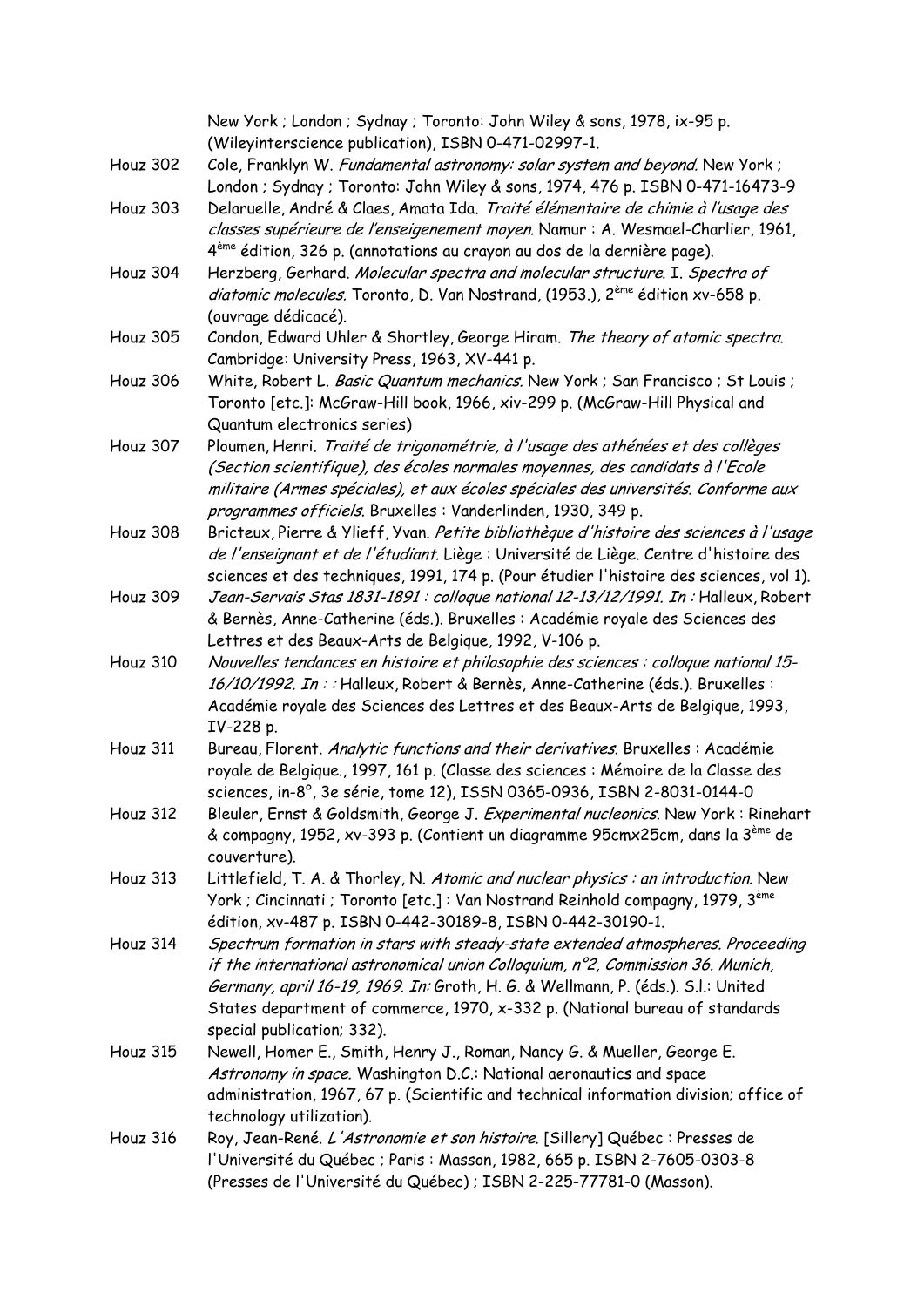| Houz 317        | <i>Publications of the Astronomical society of the Pacific :</i> vol. 69. [San Francisco]: |
|-----------------|--------------------------------------------------------------------------------------------|
|                 | Astronomical society of the Pacific, 1957, 613 p. [ISSN 0004-6280]                         |
| Houz 317a       | Publications of the Astronomical society of the Pacific, vol. 80, n°475. - [San            |
|                 | Francisco]: Astronomical society of the Pacific, 1968. - 500 p: ill., diagr. - [0004-      |
|                 | 6280                                                                                       |
| Houz 318        | Sageret, Jules Le système du monde, de Pythagore à Eddington. Paris : Payot, 1931,         |
|                 | 346 p. (Bibliothèque scientifique).                                                        |
| Houz 319        | Magnan, Christian. La Nature sans foi ni loi : les grands thèmes de la physique du         |
|                 | XXe siècle. Paris : Belfond, 1988, 219 p. (Belfond-sciences, ISSN 0766-9569),              |
|                 | ISBN 2-7144-2122-9.                                                                        |
| <b>Houz 320</b> | Basic physics of stellar atmospheres                                                       |
| <b>Houz 321</b> | The next generation space telescope: Visiting a time when Galaxies were young              |
| <b>Houz 322</b> | Einstein, the life and times                                                               |
| Houz 323        | A long-range program in space Astronomy: Position Paper of the Astronomy mission           |
|                 | board, July 1969                                                                           |
| Houz 324        | Solar system Astrophysics                                                                  |
| <b>Houz 325</b> | Smart, William Marshall. Textbook on spherical astronomy. Cambridge ; New York;            |
|                 | Port Chester [etc.]: Cambridge university press, 1949, xii-430 p. [ISBN 0-521-             |
|                 | 29180-1 (br.) ; ISBN 0-521-21516-1 (rel.)].                                                |
| Houz 326        | Hack, Margherita & Struve, Otto. Stellar spectroscopy. Normal stars. Osservatorio          |
|                 | astronomico di Triest, s.d., 203 p.                                                        |
| Houz 327        | Problèmes de géométrie analytique. Tome 2 : (Géométrie à deux dimensions) à                |
|                 | l'usage des candidats à l'école polytechnique, à l'école normale et à l'agrégation         |
| Houz 328        | Notes de géométrie analytique plane à l'usage des élèves de première scientifique          |
| <b>Houz 329</b> | Traité de cosmographie à l'usage des élèves de mathématiques A et B et des                 |
|                 | candidats aux écoles                                                                       |
| Houz 330        | Géographie de l'Europe à l'usage de l'enseignement moyen et normal                         |
| Houz 331        | Atomic spectra and Atomic structure                                                        |
| Houz 332        | Cours d'arithmétique: Les entiers, les fractions. Manuel destiné aux élèves des            |
|                 | Classes supérieures et des Athénées et de l'enseignement normal moyen ; aux                |
|                 | candidats à l'école royale militaire et aux universités                                    |
| Houz 333        | Pascolini, Gianni. La physique des nébuleuses gazeuses. Paris : Armand Colin, 1992,        |
|                 | 128 p. ISBN 2-200-21276-3                                                                  |
| Houz 334        | La fondation Universitaire: 1920-1995                                                      |
| Houz 335        | XIe cours de perfectionnement de l'Association Vaudoise des chercheurs en                  |
|                 | Physique : La structure interne des étoiles                                                |
| Houz 336        | Idées et découvertes en physique                                                           |
| Houz 337        | Trigonométrie sphérique et astronomie                                                      |
| Houz 338        | The birth of à New Physics. I. Bernard Cohen.                                              |
| Houz 339        | 100 billion suns: The birth, life and death of the stars                                   |
| Houz 340        |                                                                                            |
| Houz 341        | La Science et l'Hypothèse                                                                  |
| Houz 342        | Les trois premières minutes de l'univers                                                   |
| Houz 343        | Des astres, de la vie et des hommes                                                        |
| Houz 344        | Frontiers of astronomy                                                                     |
| Houz 345        | The Creation of the Univers                                                                |
| Houz 346        | La science et l'Hypothèse                                                                  |
| Houz 347        | Histoire du cosmos de l'Antiquité au Big Bang                                              |
| Houz 348        | Barriol, Jean & Rivail, Jean-Louis. Spectroscopies de la molécule. Paris : Presses         |
|                 | universitaires de France, 1970, 223 p. (SUP "Le chimiste").                                |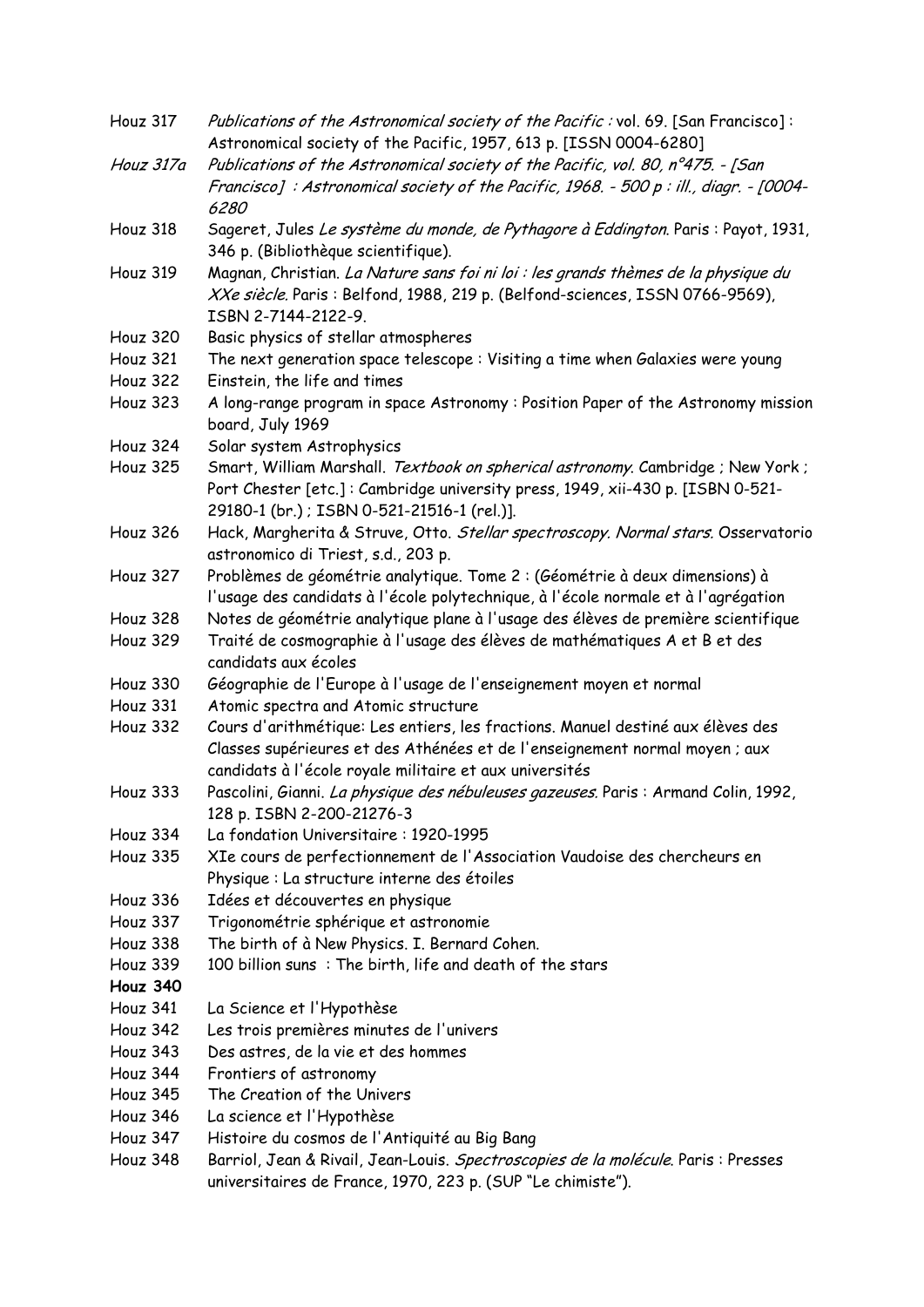Houz 349 Petite histoire de la physique Houz 350 Astronomie Houz 351 Atlas Coeli II : Katalog 1950.0 Houz 352 Projections cotées Houz 353 List of fellows junior members and associates of the Royal Astronomical society (including a Directory of International Institutions), 1990 September Houz 354 A study of molecular and physical processes in comets, par Claude ARPIGNY ; 1965, 157 p., 24 fig CLASSE DES SCIENCES : Mémoires in-8° - 2° Série, Tome XXXV Houz 355 Infrared studies of hot stars with dust. Voors, Robert Hendrik Michiel Houz 356 Bertiau, F. Planeten en de evolutie van de sterren Houz 357 Optically Bright Post-AGB stars Houz 358 L'Observatoire de Paris. Couderc, Paul Houz 359 Zeitschrift für Astrophysik Houz 360 Studie van het ultraviolette spektrum van B sterren en Ap sterren. Burger, Marijke. Bruxelles : Vrije universiteit te Brussel, Faculteit der Wetenschappen Houz 361 U.V. Golflengtelijst en theoretische spektra voor B sterren. Burger, Marijke. Bruxelles : Vrije universiteit te Brussel, Faculteit der Wetenschappen Houz 362 Journal for the History of Astronomy Houz 363 Exercices d'algèbre. T. 2 Houz 364 Astronomie & Astrophysique Houz 365 La photométrie astronomique et celle des physiciens Houz 366 L'évolution des sciences physiques Houz 367 Géométrie analytique plane Houz 368 La Marche vers la lumière Houz 369 Mathématiques, classe de troisième des collèges d'enseignement général Houz 370 Éléments d'Arithmétique Houz 371 Traité d'Algèbre élémentaire Houz 372 Savants de chez nous Houz 373 Heinrich Kayser : Erinnerungen aus meinem Leben Houz 374 Trigonométrie rectiligne Houz 375 Notion élémentaire de chimie à l'usage de la Rhétorique Houz 376 Die kontinuierliche Absorption von Sternatmosphären Houz 377 40 years of COSPAR Houz 378 Kontinuierliche energieverteilungen der Be-Sterne Houz 379 Physique chimie S Houz 380 Catalogue of the central stars of true and possible planetary nebulae Houz 381 Astronomy, Space Sciences and Related Origanizations of the World, part 1 Houz 382 Astronomy, Space Sciences and Related Origanizations of the World, part 2 Houz 383 Le mystère des nombres et des formes Houz 384 L'astronautique Houz 385 Les mystères de Pluton Houz 386 La terre, ma patrie Houz 387 Cosmic coincidences Houz 388 Mécanique expérimentale Houz 389 L'Observatoire du Pic du Midi Houz 390 Esquisse d'une Histoire des Sciences Mathématiques en Belgique Houz 391 Astronomy in Toruń, Nicholas Coppernicus'native town Houz 392 Chimie Physique : Tome 1 Houz 393 Chimie Physique : Tome 2 Houz 394 Chimie Physique : Tome 3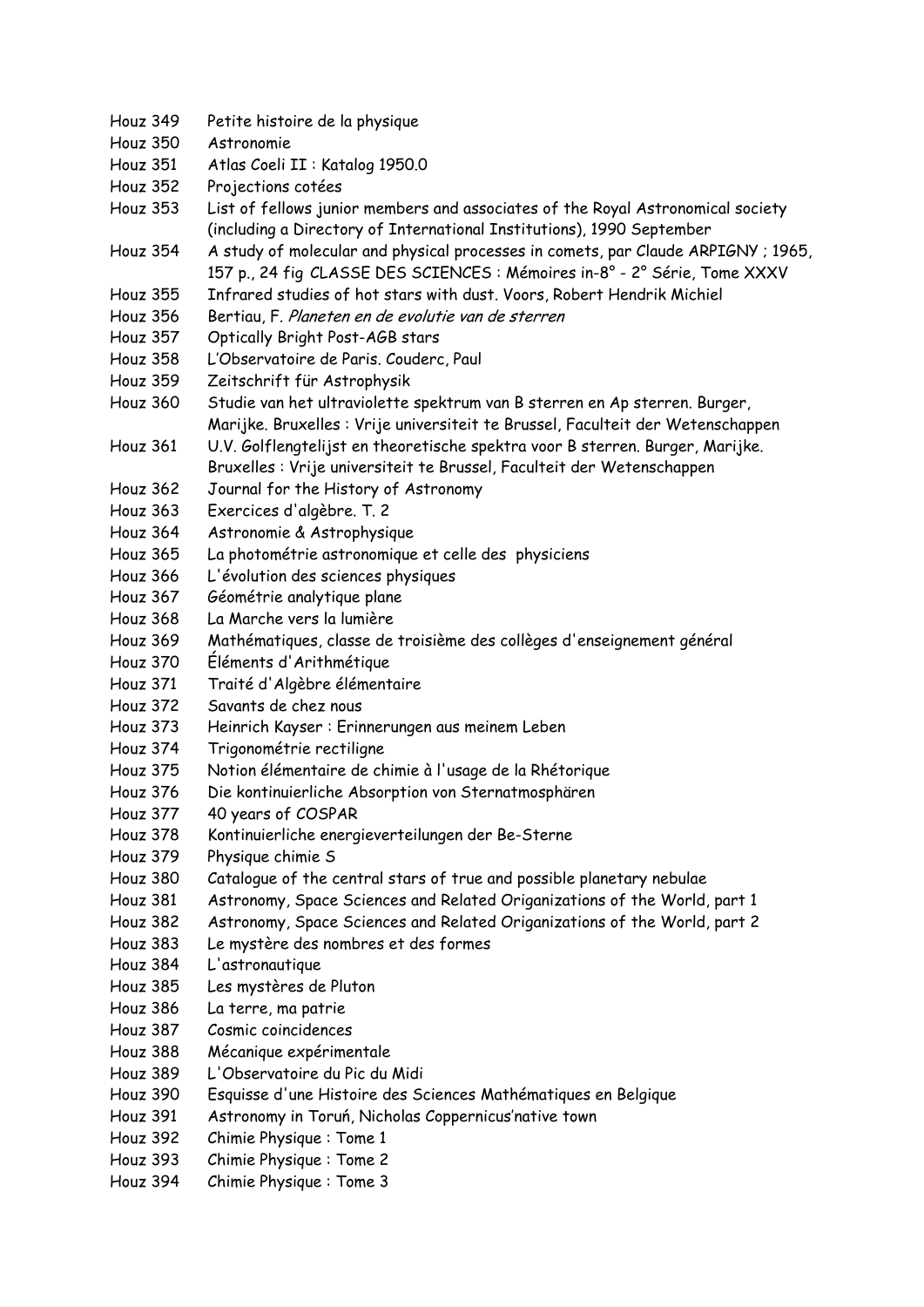- Houz 395 L'Astronomie nouvelle
- Houz 396 Le Ciel
- Houz 397 Atlas d'astronomie
- Houz 398 Apuntes para la historia del Observatorio de Madrid
- Houz 399 Medida del Tiempo
- Houz 400 Cosmographie stellaire
- Houz 401 L'Univers
- Houz 402 Un musicien belge méconnu. Gaston Knosp. 1874-1942
- Houz 403 Aide-mémoire de MS-DOS
- Houz 404 Aide-mémoire de dBase III
- Houz 405 The life and work of Joseph Fraunhofer (1787-1826)
- Houz 406 Problèmes résolus de physique
- Houz 407 Bibliothèque d'astronomie et physique céleste
- Houz 408 La Lune Vénus et Mars
- Houz 409 Discours de la méthode
- Houz 410 L'Athmosphère et la prévision du temps
- Houz 411 World atlas
- Houz 412 Albert Einstein dixit
- Houz 413 Bonner Durchmusterung
- Houz 414 Bonner Durchmusterung
- Houz 415 multicolor stellar photometry
- Houz 416 Stellar statistical problems
- Houz 417 Distribution d'energie dans les spectres de 109 étoiles
- Houz 418 fyzika komet
- Houz 419 Ioannis Kepleri
- Houz 420 Le climat de l'Europe au Moyen Âge
- Houz 421 BELGICA. Le premier hivernage dans l'Antarctique
- Houz 422 Voir le passé : Pour une histoire de la géographie
- Houz 423 Le pays de Liège, les Grecs et les Romains
- Houz 424 The royal Greenwich Observatory Herstmonceux
- Houz 425 Éléments de chimie destinés au cycle inférieur des Humanités modernes
- Houz 426 Questions posées au concours d'admission à l'École royale Militaire
- Houz 427 Géométrie intuitive
- Houz 428 Comprendre les marées
- Houz 429 L'astronomie égyptienne
- Houz 430 Le livre de vulgarisation en Belgique au XIXe siècle
- Houz 431 Liste des travaux publiés durant la période 1926-1953
- Houz 432 Spektrometriceskie staldartji dlya najliudeniya planet i komet i nekotorjie voprosji zvezdnoj spektrofotometrii
- Houz 433 Considérations relatives à la distribution des conditions physiques au sein des atmosphères stellaires
- Houz 434 Archivalia uranographica
- Houz 435 Astronomy and Astrophysics
- Houz 436 Abundances of the elements
- Houz 437 Spectroscopic studies of 60 Be stars over a period of 24 years
- Houz 438 The IAU resolutions on Astronomical Constants
- Houz 439 Astronomical data in machine readable form
- Houz 440 3rd Denis Euroconference on The Impact of Large-Scal Near-IR sky surveys
- Houz 441 An ultraviolet multiplet table
- Houz 442 Comprendre les marées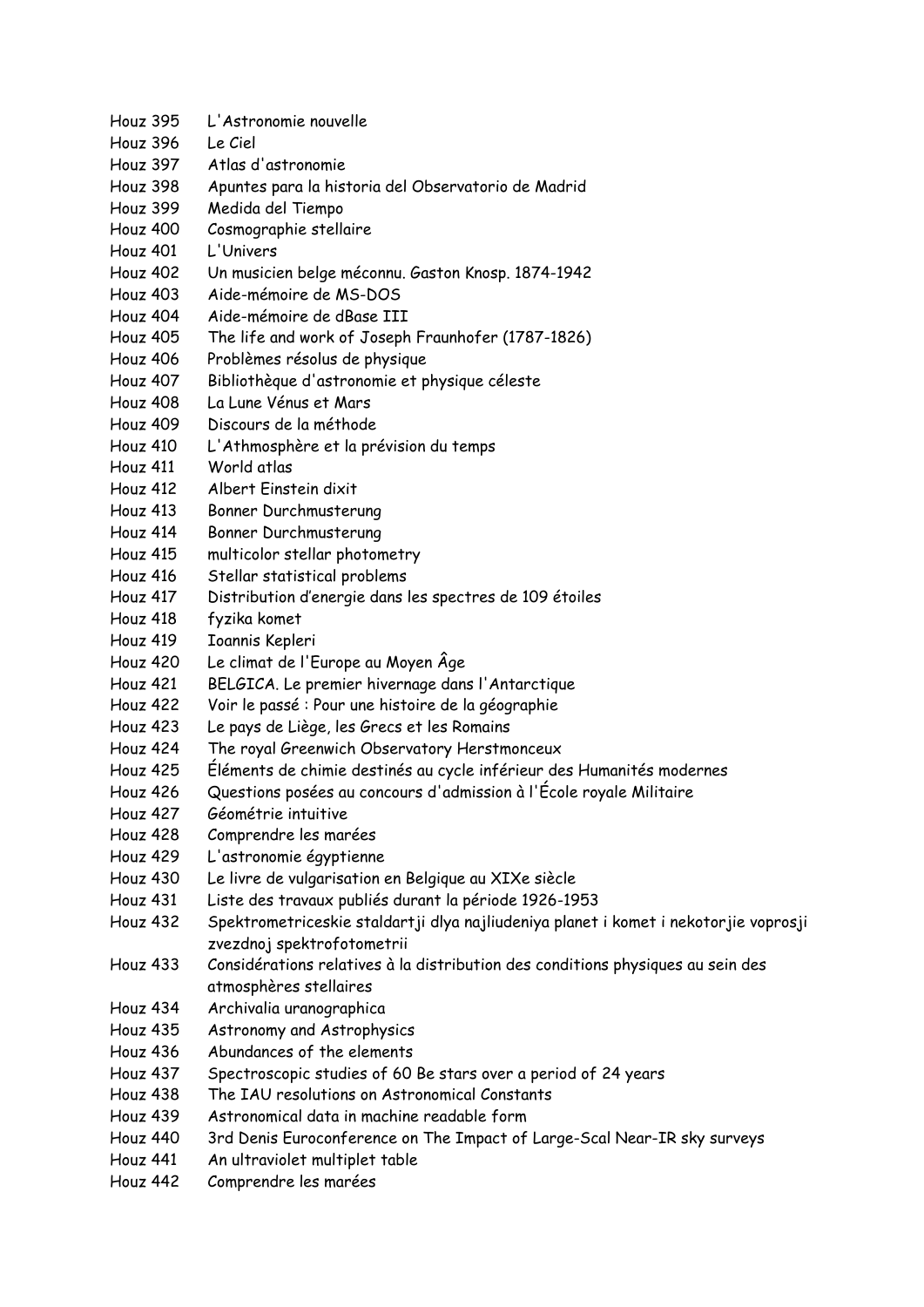- Houz 444 Notes pratiques pour les observateurs débutants
- Houz 445 Atlas des étoiles
- Houz 446 Key to the welch periodic chart of the atoms
- Houz 447 Ionization potentials and Ionization limits derived from the analyses of optical spectra
- Houz 448 La physique en MP PC 1er année
- Houz 449 Physics of classical novae
- Houz 450 Les structures d'impacts météoritiques
- Houz 451 ESO workshop on methods of abundance determination for stars
- Houz 452 Inventory of major existing and anticipated ground-based astronomical telescopes
- Houz 453 The spectrum of Nova(el) Aquilae (1927)
- Houz 454 Ecliptic coordinates of selected hot stars
- Houz 455 Catalogue and bibliography of B type emission line star
- Houz 456 Selected tables of atomic spectra
- Houz 457 A spectrophotometric scanner catalog
- Houz 458 Joint European and National Astronomical Meeting
- Houz 459 On hot and cool stars, spectroscopic investigations in the ultraviolet
- Houz 460 The observatories of the Canaries
- Houz 461 The Universe as seen by ISO, October 20-23, 1998, Unesco, Paris, France
- Houz 462 Simulations en Astronomie sur ordinateur
- Houz 463 Renseignements pratiques et bibliographie pour l'Astronomie
- Houz 464 Analyse des ouvrages classés par titres
- Houz 465 A theoretical analysis of UVBY photometry
- Houz 466 Une étape de la physique : La relativité restreinte
- Houz 467 Méthode de détermination de l'influence du profil instrumental sur le profil des raies spectrales
- Houz 468 Opacité et calibration de la séquence principale
- Houz 469 Thèse de Doctorat de l'Université Paris 6
- Houz 470 Thèse de Doctorat de l'Université Pierre et Marie Curie
- Houz 471 La Nova PW Vulpeculae 1984
- Houz 472 Contribution à l'étude du spectre des ions Ne IV et Ne V
- Houz 473 Le spectre ultraviolet des étoiles de type O
- Houz 474 Distribution Galactique et spectres continus des étoiles Be
- Houz 475 Profil des Raies de l'oxygène neutre dans le spectre des étoiles des Types B8 A2
- Houz 476 Interprétation des spectres d'éruptions solaires du Fe XXV (1.85 Å)
- Houz 477 La Nova PW Vulpeculae 1984 n°2
- Houz 478 Éléments d'Astronomie et de Géodésie
- Houz 479 Éléments d'Astronomie et de Géodésie
- Houz 480 Étude générale du rapport He/H dans les étoiles des premiers Types
- Houz 481 Contribution à l'étude de l'atmosphère des étoiles de type spectrale B
- Houz 482 The Cambridge atlas of astronomy
- Houz 483 Un siècle d'astronomie : dans la revue "L'Astronomie"
- Houz 484 Cockerill, deux siècles de technologie
- Houz 485 Galactic Gamma-Ray Sources
- Houz 486 Astrometry
- Houz 487 Dust in Galaxies
- Houz 488 Herbig-Haro Objects
- Houz 489 Asymptotic Giant Branch Evolution and Beyond
- Houz 490 Normal and Abnormal Binary Frequencies

Houz 443 Le Bathyscaphe "Archimède"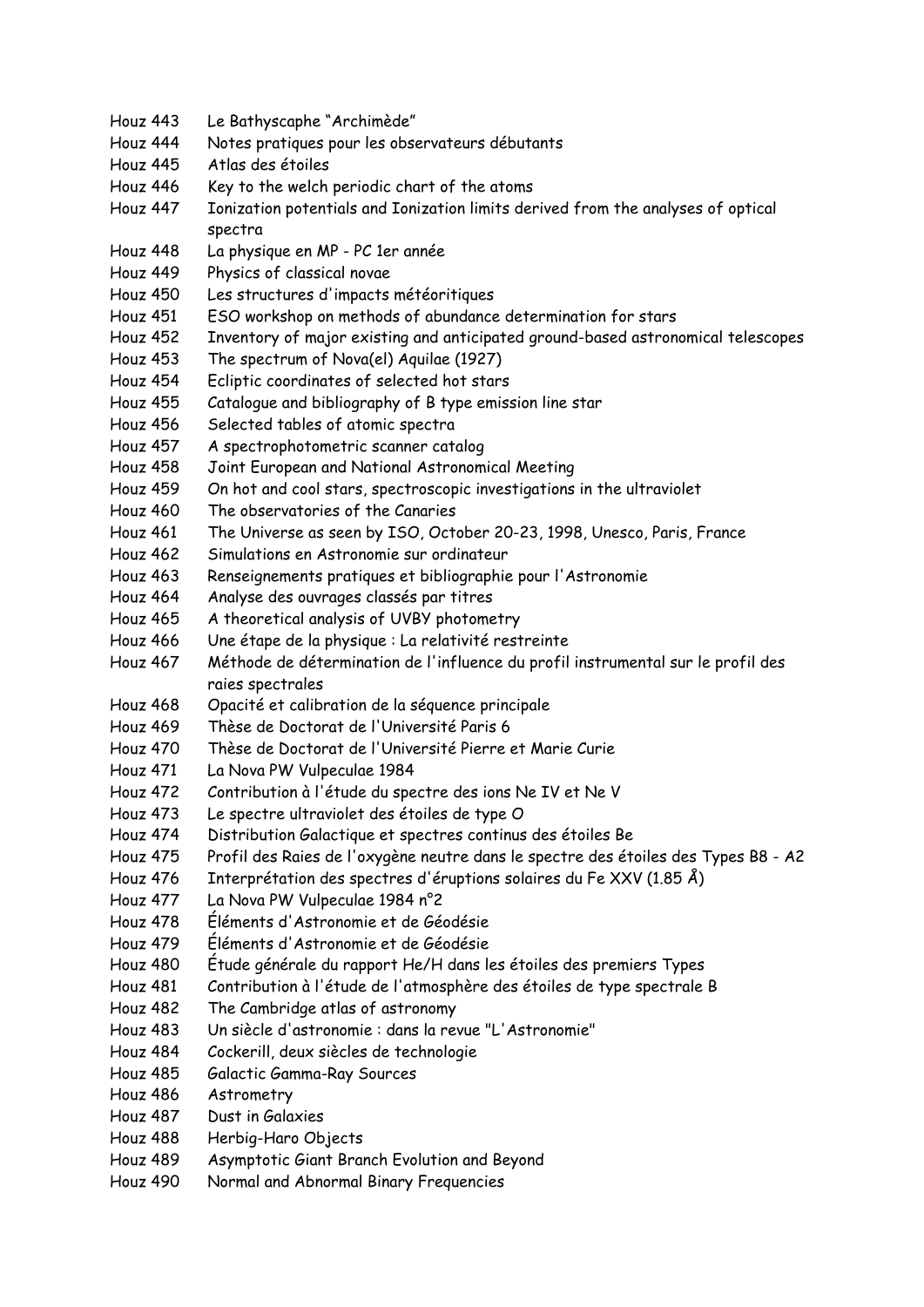Houz 491 Les variables magnétiques Houz 492 Déplacements radiaux à la surface des étoiles variables magnétiques Houz 493 Resolute and undertaking characters Houz 494 The biographical dictionary of scientists : Astronomers Houz 495 Colloque Horat Houz 496 Explorations, an introductions to Astronomy Houz 497 Les Sciences par objectifs de comportement Houz 498 Les Sciences par objectifs de comportement ; Guide du Maître Houz 499 Les Sciences par objectifs de comportement Houz 500 Les Sciences par objectifs de comportement ; Guide du Maître Houz 501 Les Sciences par objectifs de comportement Houz 502 Classification spectrale Houz 503 Radiation field in a Hydrogen Nebular Envelope Houz 504 Of stars and men. Reminiscences of an astronomer Houz 505 The life and works of J.C. Kapteyn Houz 506 Synthetic infrared spectra Houz 507 Highlights of Astronomy, vol. 4, part II Houz 508 Frère-Orban (1812-1896) Houz 509 Mémoires d'émail Houz 510 The Paris Observatory Houz 511 The purpose of Astronomy Houz 512 À quoi sert l'astronomie ? Houz 513 Subrahmanyan Chandrasekhar Houz 514 Unification des particules élémentaires et des interactions fondamentales Houz 515 Le point sur ... Les académiciens astronomes Houz 516 Les modèles et la Physique de l'Univers Houz 517 A second Atlas of Objective-Prism Spectra Houz 518 Space scientific research in Belgium vol. 2 Houz 519 Dossier : Astrophysique Spaciale Houz 520 ISO Info Houz 521 VLT, le téléscope à remonter le temps Houz 522 Sciences et Avenir Houz 523 GRO Newsletter, vol. 1 Houz 524 The Ukirt newsletter, n°23 Houz 525 CIW newsletter Houz 526 ESA's Report to the 32nd COSPAR meeting Houz 527 IUE Low-Dispersion Spectra Reference Atlas, part 1. Normal Star Houz 528 Exobiology in the solar system and the search for life on Mars Houz 529 Columbus : Europe's laboratory on the international space station Houz 530 Samiaki Epitheôrisi Houz 531 ISSI, International Space Science Institut Houz 532 News Reports : American astronomers detect elusive optical "smoke" from central galactic fire Houz 533 Les terres célestes Houz 534 Ultraviolet astronomy Houz 535 Alumni letter Houz 536 A reference catalogue and atlas of galactic novae + A Catalog and atlas of cataclysmic variables Houz 537 Miniciel : carte céleste tournante + Carte des alignements et curiosité du ciel Houz 538 Lunar chart (LPC-1)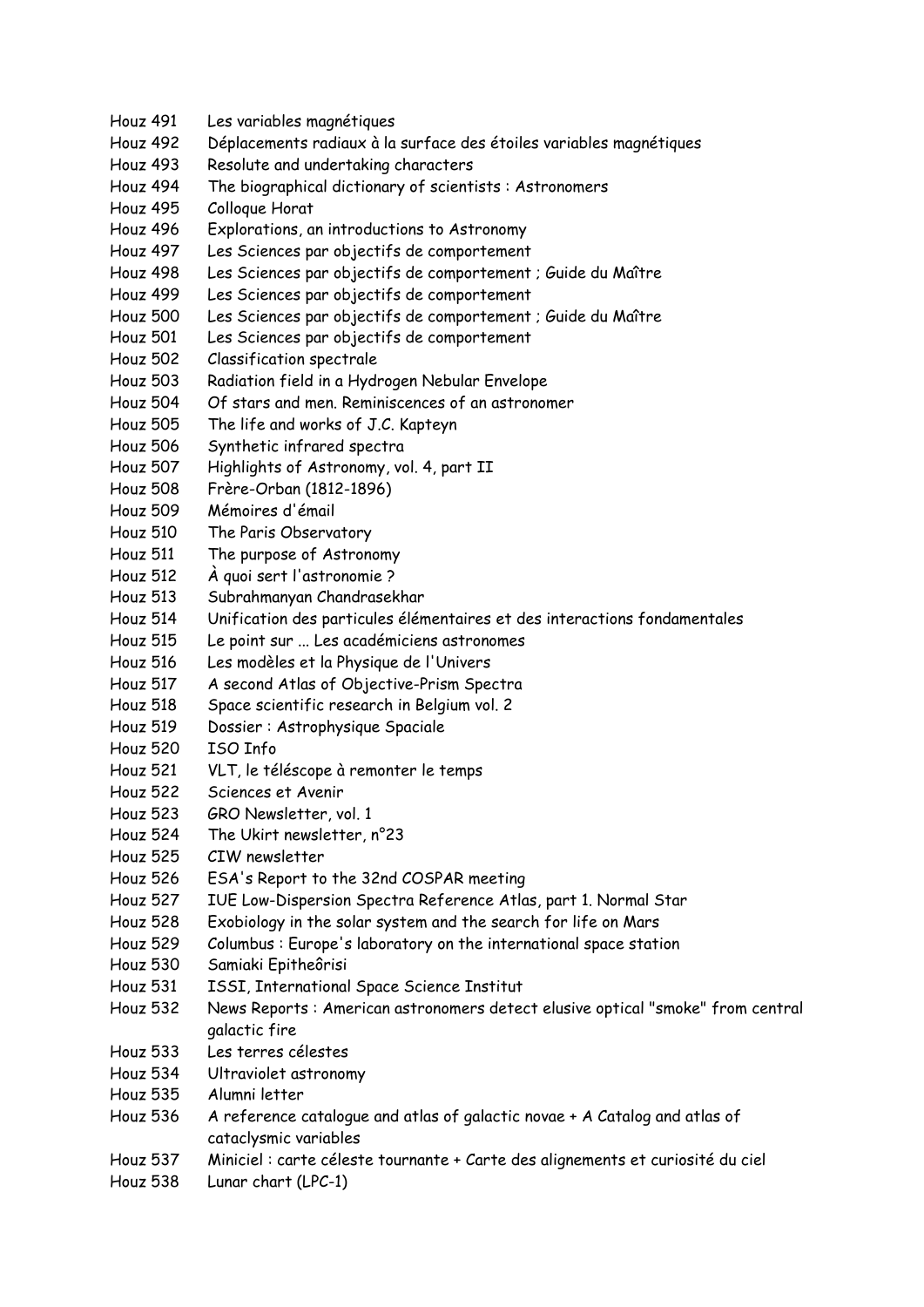- Houz 539 Miss Moore's tables
- Houz 540 Nomogramm nördliche **+ Houz 540a** Nomogramm südliche
- Houz 541 Astronomical Observatory, 50 cm X 38 cm
- Houz 542 Atlas photométrique des Constellations de +90° à -30°
- Houz 543 Atlas of galaxies useful for measuring the cosmological distance scale
- Houz 544 Atlas Coeli 1950.0
- Houz 545 Atlas des nördlichen gestirnten Himmels für den Anfang des Jahres 1855
- Houz 546 Atlas der Himmelszone swichen 1° und 23° südlicher Declination
- Houz 547 Key problems in astronomy : maestros and young astronomers discussing outstanding issues in cosmology, january 10-13, 1995 Tenerife (Spain). La Laguna, Tenerife : Instituto de astrofisica de Canarias ; Fundacion BBV, 1995. - VHS I - VI : cass. vidéo (VHS - PAL). - Notice rédigée d'après la jaquette
- Houz 548 Programma X Mezdunarodnyj Astronomiceskij Sezd 12-20 avgusta 1958, Moskva
- Houz 549 Rapport d'activité. Observatoire de Haute Provence
- Houz 550 Publications techniques
- Houz 551 Clichothèque
- Houz 552 La lettre de l'OHP
- Houz 553 Étoiles à raies d'emission
- Houz 554 Astrophysique : Variation de l'intensité des raies de Paschen
- Houz 555 Les molécules dans les Astres
- Houz 556 Efemeridy malyh planet na 1981 god
- Houz 557 Devyatoe dopolnenie k pervomu izdaniiu obšèego kataloga peremennyh zvezd
- Houz 558 Revised Harvard Photometry a catalogue of the positions, photometric magnitudes and spectra of 9110 stars, mainly of the magnitude 6.50, and brighter. Observed with the 2 and 4 inch Meridian photometers
- Houz 559 Compte-rendu de l'école d'été d'astronomie, Grasse 25 août 3 septembre 1983
- Houz 560 Détermination de l'abondance de l'Europium II dans l'étoile variable Alpha 2 Canum Venaticorum
- Houz 561 Catalogue analytique des livres et collection de revues ou publications astronomiques
- Houz 562 Ecliptic coordinates of selected hot stars
- Houz 563 Influences sur le spectre observable d'une étoile
- Houz 564 An Atlas of ultraviolet stellar spectra
- Houz 565 Symbiotic star and Related Peculiar objects
- Houz 566 Proposition d'un équipement scientifique destiné au Grand Satellite Astronomique Européen
- Houz 567 Notes on Cometary spectra
- Houz 568 Recherches sur la structure des verres par spectrographie infra-rouge
- Houz 569 L'avenir des données non stellaires
- Houz 570 Étoiles bleues en-dessous de la séquence principale
- Houz 571 Catalog of stellar groups. Part 1 : The earlier groups
- Houz 572 Amantibus (À ceux qui aiment notre Université)
- Houz 573 "Archéologie du Savoir scientifique expériemental"
- Houz 574 L'Univers Astronomique
- Houz 575 Astronomische Nachrichten = Index
- Houz 576 Exploration of Halley's Comet from space
- Houz 577 L'astronomie en 4ème
- Houz 578 Géodynamique (2e partie)
- Houz 579 Localisation et collecte de données par satellites
- Houz 580 Report of the Astronomer Royal for Scotland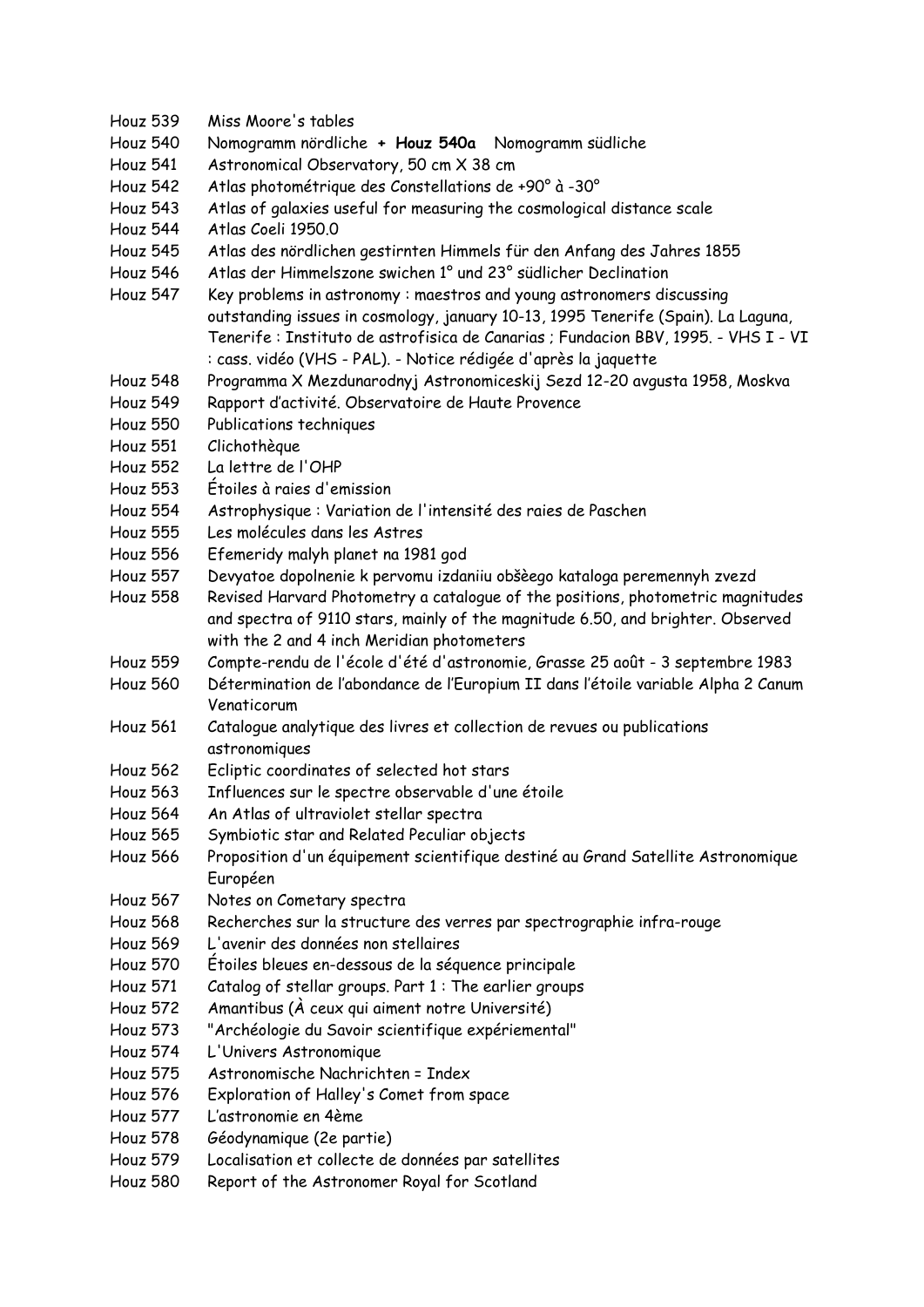Houz 581 International scientific commitee. Annual report = Comité cientifico Internacional. Informe anual, 1986-87 Houz 582 Rencontre de la Recherche 1996-1997 Houz 583 Space research in Belgium 1998-1999 : Report to COSPAR - Meeting in Warsaw, Poland 16-23 July 2000 + Houz 583a Space research in Belgium, 2002-2003 Houz 584 United Kingdom report on space research 1988-1989 Houz 585 Radioscopie des recherches poursuivies dans le domaine des Sciences Mathématiques Houz 586 Conseil Fédéral de la Politique Scientifique : Rapport d'activités 1999 Houz 587 - The A-Star : problems and perspectives - Cataclysmic variables and related objects - B stars with and without emission lines Houz 588 An Astronomical rescue Houz 589 The desire to understand the World Houz 590 IHW slide set Houz 591 The International Halley Watch amateur observer's Bulletin Houz 592 Seeing Galley's comet : A guide for observers int the Northern Hemisphere Houz 593 Comet Halley sky trajectory Charts Houz 594 Comet Halley Summary Houz 595 The NASA Astrophysics Data System : Sociology, Bibliometrics and Impact Houz 596 Adolphe Quetelet : statistician, scientist, builder of Intellectual Institutions Houz 597 Lambert-Adolphe-Jacques Quetelet, un homme d'idées Houz 598 Les courants d'étoiles : de la découverte de Kapteyn (1902) à l'interpretation ed Lindblad et Oort (1927-1928) Houz 599 Les hypothèses de Shapley dans la construction de son modèle galactique Houz 600 Walter Baade, observational astrophysicist Houz 601 How are we doing so far ? A summary of the Symposium Houz 602 Bolometric correction for pecular B-type stars Houz 603 The chemical composition of planetary nebulae Houz 604 Abundances of Mercury in Sirius and Vega Houz 605 Elemental abundance analyses with coadded DAO spectrograms Houz 606 L'univers ou les pièges de l'intuition Houz 607 Characteristics of Astronomy-Related Organizations Houz 608 A peculiar newsletter Houz 609 Solar Eclipse photography Houz 610 Isophotometrischer Atlas der Kometen, Teil I, Erläuterungen und Tabellen Houz 611 Conseil de l'Europe, Assemblée parlementaire : Colloque des planetariums européens, 7-8 mai 1984 Houz 612 The first year of IUE Houz 613 Observational aspects of Galactic structure Houz 614 1960 NUFFIC International summer course in Science Houz 615 The comet Halley handbook : an observer's guide Houz 616 The comet Giacobini-Zinner Handbook Houz 617 Syllabus du cours de méthodologie spéciale des Sciences Physiques Houz 618 Astronomy educational material : Addendum 1970-1973 Houz 619 NASA Newsletter Houz 620 The space telescope Observatroy : Special session of Commission 44, IAU 18th General assembly +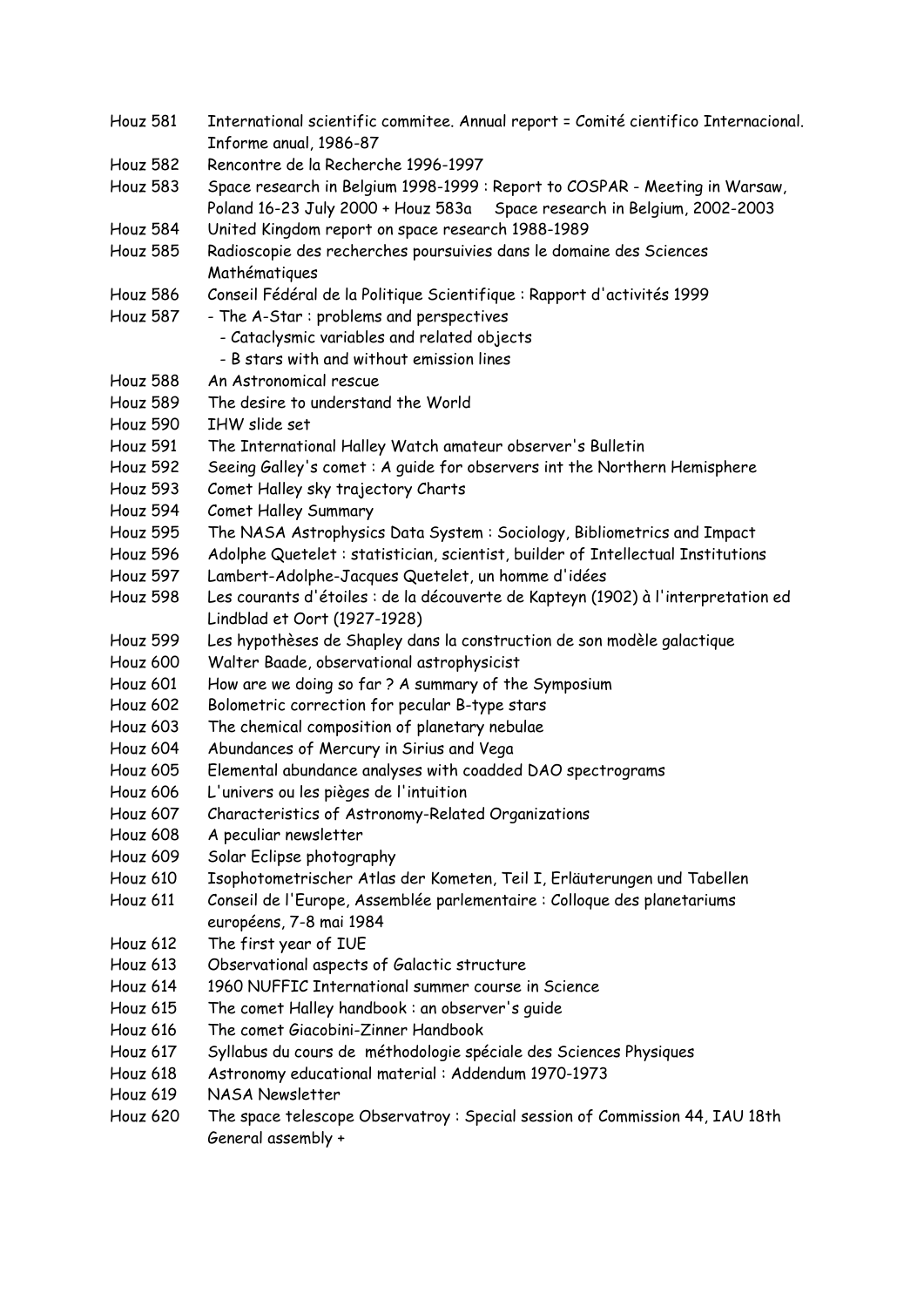| Houz 620a       | Nasa Conference Publication                                                       |
|-----------------|-----------------------------------------------------------------------------------|
|                 | - Future of ultraviolet Astronomy based on six years of IUE research              |
|                 | - Interrelationships Among Circumstellar, Interstellar, and Interplanetary dust   |
|                 | - The Universe at ultraviolet Wavelengths : The first two years of International  |
|                 | Ultraviolet esplorer                                                              |
| <b>Houz 621</b> | The ultraviolet IUE spectrum of B Orionis                                         |
| <b>Houz 622</b> | L'astronomie des étoiles doubles visuelles                                        |
| Houz 623        | Abundances of the elements in Sirius and Merak                                    |
| Houz 624        | Second Cambridge workshop on cool stars, stellar systems, and the Sun             |
| Houz 625        | The Universe at your fingertips an Eductator's desktop reference of Astronomy     |
|                 | <b>Education Materials in English</b>                                             |
| Houz 626        | Revista mexicana de astronomia y astrofisica                                      |
| Houz 627        | Lunar nomenclature                                                                |
| Houz 628        | Report of the Colloquium on the Scientific Objectives of the Large Astronomical   |
|                 | Satellite                                                                         |
| Houz 629        | A computational program for the solution of non-LTE transfer problems by the      |
|                 | complete linearization method                                                     |
| Houz 630        | H II Regions and the Galactic centre                                              |
| Houz 631        | First supplement to the LTT catalogues                                            |
| Houz 632        | Organisation Européenne de Recherches Spaciales, partie 1                         |
| Houz 633        | Organisation Européenne de Recherches Spaciales, partie 2                         |
| Houz 634        | Organisation Européenne de Recherches Spaciales                                   |
| Houz 635        | Aeronautics and Space Report of the President, 1987 Activities                    |
| Houz 636        | Observation of Stellar X-ray sources                                              |
| Houz 637        | International workshop on Collaboration and Coordination Among NEO Observers      |
|                 | and Orbital computers                                                             |
| Houz 638        | United Kingdom infrared telescop: Annual report 1991                              |
| Houz 639        | Exposés de physique moléculaire III                                               |
| Houz 640        | Exposés de physique moléculaire IV                                                |
| Houz 641        | La comète de Halley : Cycle de conférences 1985-86                                |
| Houz 642        | L'aéronautique et le spatial en Belgique : Extended Abstract                      |
| Houz 643        | Cours internationaux post-universitaires de perfectionnement pour les docteurs et |
|                 | licenciés en mathématiques II                                                     |
| Houz 644        | Symbols and Units = Symboles et Unités                                            |
| Houz 645        | Bulletin de la société belge de Physique = Medelingen van de belgische            |
|                 | Natuurkundige vereniging                                                          |
| Houz 646        | The Empirical determination of stellar photospheric structure                     |
| Houz 647        | Conférences d'Astronomie de l'Observatoire                                        |
| Houz 648        | Remembering Herbert Hoover and the Commission for Relief in Belgium               |
| Houz 649        | Verlag over het Academiejaar, 1977-78                                             |
| Houz 650        | Verlag over het Academiejaar, 1976-77                                             |
| Houz 651        | Conseil National de la Politique Scientifique : Rapport annuel                    |
| Houz 652        | Space Research in the Netherlands                                                 |
| Houz 653        | La Villa Farnesina a Roma = The Villa Farnesina in Rome                           |
| Houz 654        | Equilibrium figures of close binary system                                        |
| Houz 655        | Comparison of the data obtained by two different methods for a starfield in the   |
|                 | direction to the Cluster M67                                                      |
| Houz 656        | Comparison of the data obtained by two different methods for a starfield in the   |
|                 | direction to the Praesepe Cluster                                                 |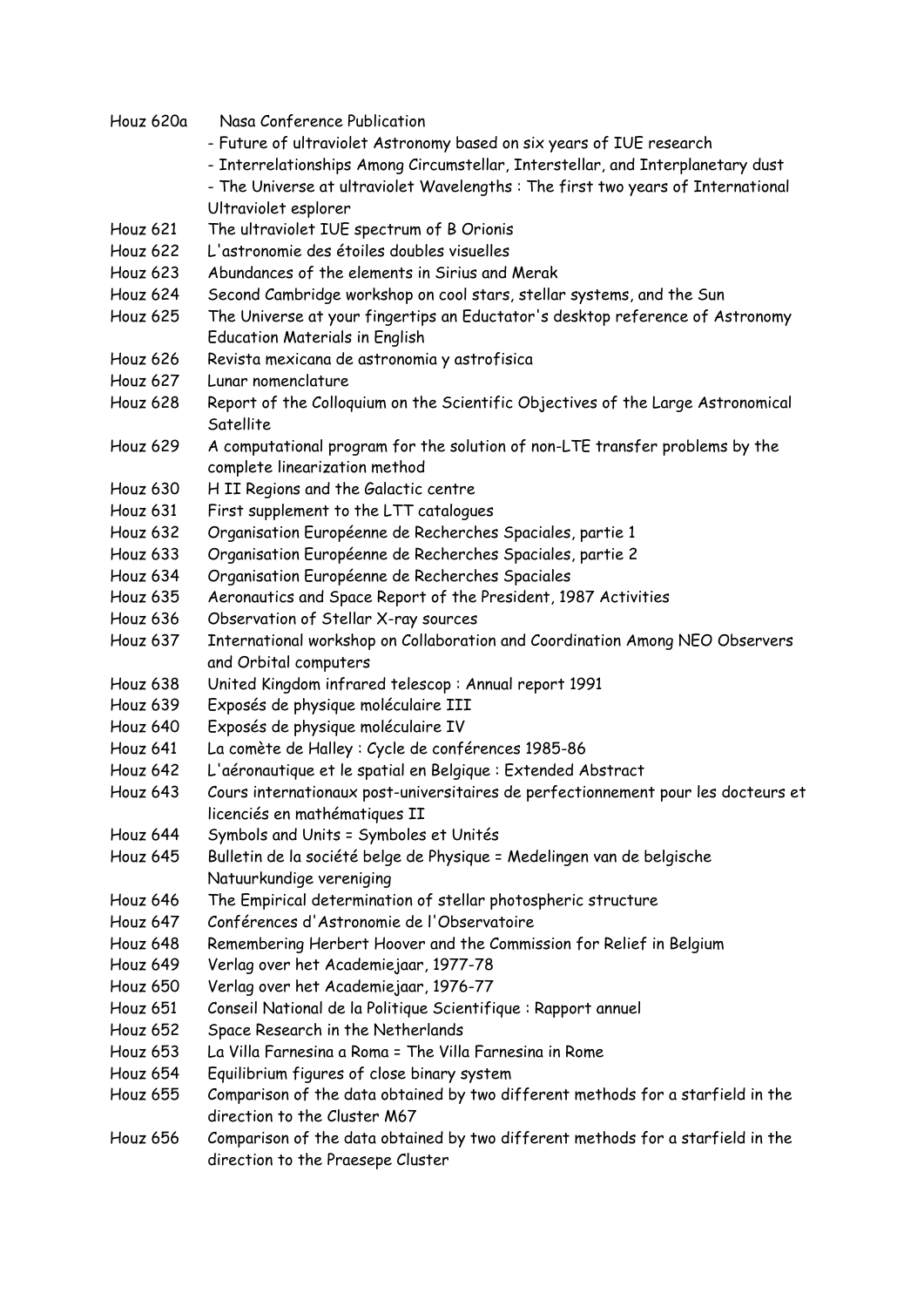- Houz 657 Programme et horaire des cours : V. Faculté des Sciences, année académique 1975- 1976
- Houz 658 Commémoration du centième anniversaire de la naissance d'Émile Francqui
- Houz 659 Leçons d'Astronomie et éléments de Géodésie + Houz 659a Élements d'Astronomie et de Géodésie
- Houz 660 From stars to quasars
- Houz 661 Rapport annuel 1956
- Houz 662 Rapport annuel 1965
- Houz 663 Supplement to the Journal of the Royal Astronomical Society of Canada : Annual report 1978
- Houz 664 The astronomy and astrophysics review, vol. 11, n°1
- Houz 665 L'instruction programme
- Houz 666 Nouvelles tables de logarithmes à cinq décimales
- Houz 667 Séance solennelle de rentrée de l'exercice académique 1973-1974
- Houz 668 Séance d'ouverture de l'année académique 1988-1989
- Houz 669 Catalogue of photographs and slides from the mount Wilson and Palomar Observatories
- Houz 670 Catalogue of photographs and slides from the mount Wilson and Palomar Observatories, 1951
- Houz 671 Promenade à travers l'Univers
- Houz 672 Séance d'ouverture de l'année académique 1996-1997
- Houz 673 Quelques nouvelles contributions à l'étude observationnelle des étoiles Beta Cephei
- Houz 674 Courses of instruction for Harvard and Radcliffe, Faculty of Arts and Sciences
- Houz 675 University of Cambridge, Institute of Astronomy : Annual report 1990-1991
- Houz 676 Catalogue de spectres de 107 étoiles Be dans la région spectrale 7550 8800 A (Projet d'article)
- Houz 677 An Atlas of the Spectrum of Aldebaran [...] 4000-6720
- Houz 678 Visual spectra of the Halley comet obtained by Vega 2
- Houz 679 Wolf rayet stars observations, physics, evolution
- Houz 680 The Pulkovo Observatory + Houz 680a Institute for theoretical Astronomy
- Houz 681 The Burakan Astrophysical Observatory
- Houz 682 L'institut Astronomique P.K. Sternberg
- Houz 683 University of Michigan Catalogue of two-dimensional spectral types for the HD stars. Vol.1
- Houz 684 Stendardization in Spectrophotometry and Luminescence Measurements
- Houz 685 Cours de Physique. G) 7e partie : Physique Corpusculaire
- Houz 686 Catalog of Infrared Observations. Including : Bibliography of Infrared Astronomy and Index of Infrared Source Positions
- Houz 687 International Ultraviolet Explorer, Atlas of O-Type Spectra from 1200 to 1900 Å
- Houz 688 Infrared Source : Cross-Index
- Houz 689 International Ultraviolet Explorer : Spectral Atlas of Planetary Nebulae
- Houz 690 Far Infrared supplement : Catalog of Infrared Observations
- Houz 691 Automatic Classification of spectra from the infrared Astronomical Satellite
- Houz 692 Catalog of Infrared Observations
- Houz 693 Far Infrared Supplement : Catalog of Infrared Observation
- Houz 694 The Atlas of the 122.8 195.0 nm region for the B-type Stars iota Her, 3 Cen A, Feige 86
- Houz 695 Sample spectral Atlas for Sirius
- Houz 696 Solar spectrum synthesis. 1. A sample Atlas from 224 to 300 nm
- Houz 697 The solar spectrum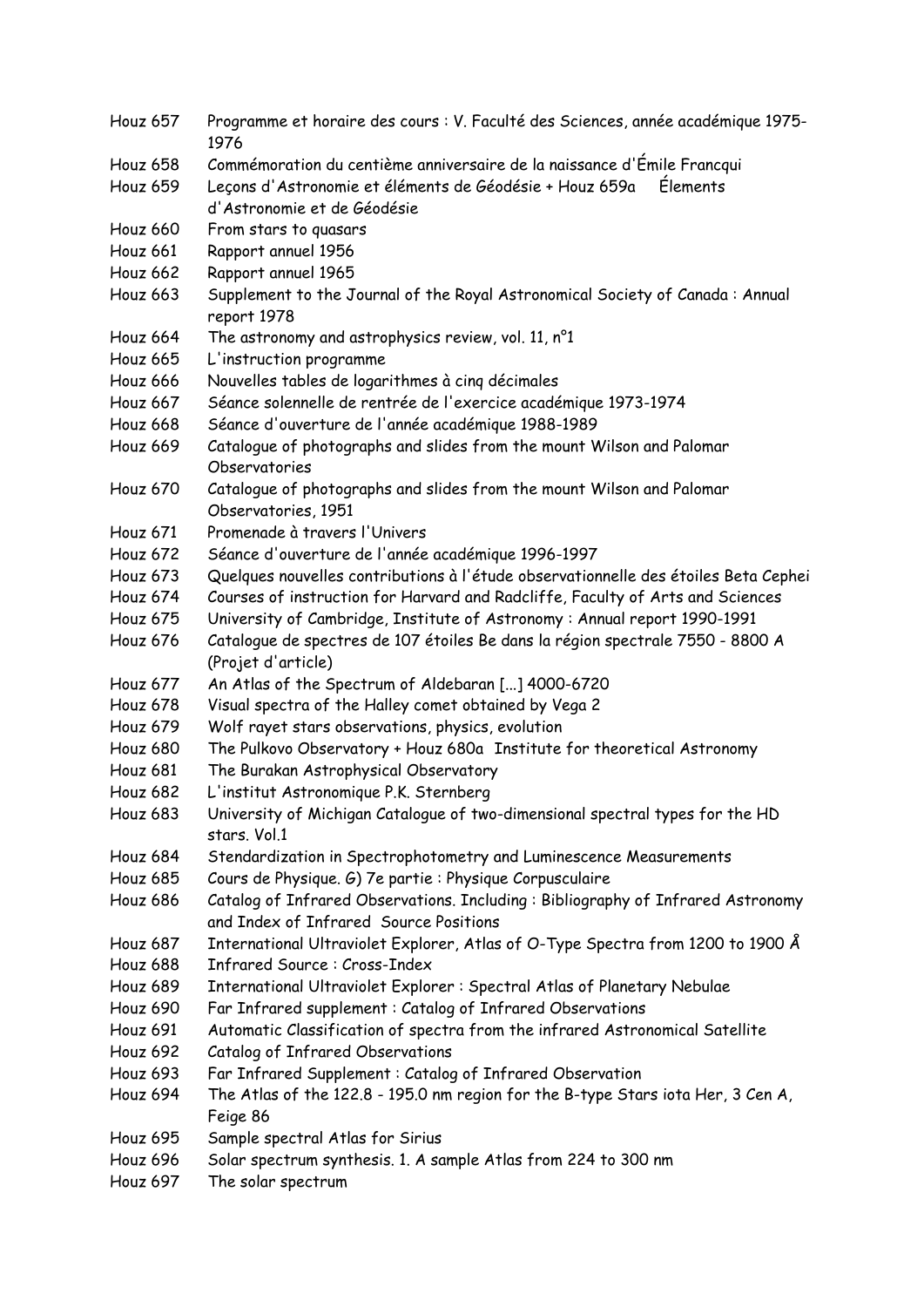- Houz 698 Science et vie
- Houz 699 Annuaire de l'Observatoire royal de Belgique = Jaarboek van de Koninklijke Sterrenwacht van België
- Houz 700 Fusion, la Science passionnément !
- Houz 701 Ciel et espace
- Houz 702 Astronomical society of the Pacific. Leaflet
- Houz 703 Histoire des sciencs en Belgique 1815-2000, 2e partie
- Houz 704 American Scientist, vol. 47, n° 3
- Houz 705 Bulletin d'information du Centre de données stellaires
- Houz 706 Liège Université
- Houz 707 Association des amis de l'Université de Liège. Bulletin trimestriel
- Houz 708 Revue Universitaire de Liège : bulletin trimestriel de l'Association des Amis de l'Université de Liège
- Houz 709 Rapport présenté à la séance solennelle de rentrée le 5 octobre 1963
- Houz 710 Réflexions sur un dixième anniversaire
- Houz 711 Revue des questions scientifiques
- Houz 712 Vistas in Astronomy, an International Review Journal
- Houz 713 Communication du département d'Astrophysique de l'Université de Mons-Hainaut
- Houz 714 Cercle des Alumni
- Houz 715 C.R.B. Alumni news
- Houz 716 Prix des alumni : rapport du jury = Prijs der alumni : verslag van de jury
- Houz 717 Standard Star Newsletter
- Houz 718 The Hot star newsletter
- Houz 719 The Massive Star Newsletter
- Houz 720 Quartely Journal of the Royal Astronomical Society
- Houz 721 Notes de cours de Mécanique Analytique
- Houz 722 Planetarium, Cycle de conférences d'Astronomie : Développements récents en Astronomie
- Houz 723 Planetarium, Cycle de conférences d'Astronomie : Objets et phénomènes étranges et leur rôle pour l'Astronomie moderne
- Houz 724 Planetarium, Cycle de conférences d'Astronomie : Entre la Terre et le Soleil
- Houz 725 Teaching of Astronomy in Asian-Pacific region
- Houz 726 L'enseignement universitaire en péril : L'opinion des professeurs
- Houz 727 Le métier de professeur dans l'Université d'aujourd'hui : Mobilité et attractivité
- Houz 728 The letter of the collège de France : n° 1 academic year
- Houz 729 La lettre du Collège de France, n° 17
- Houz 730 Collège de France : programme 2006/2007
- Houz 731 Spectrum : newsletter of the Royal Greenwich Observatory
- Houz 732 Sky & Telescope
- Houz 733 La Recherche
- Houz 734 Naissance et histoire du cosmos : La Recherche Hors série
- Houz 735 Obšcij katalog peremennyh zvezd, T. I
- Houz 736 Obšcij katalog peremennyh zvezd, T. II
- Houz 737 Obšcij katalog peremennyh zvezd, T. III
- Houz 738 Cours d'Optique
- Houz 739 Annales de la société scientifique de Bruxelles. Série I. Sciences mathématiques, Astronomique et Physiques
- Houz 740 Institut d'Astrophysique et de Geophysique, Université de Liège : Annual Report
- Houz 741 Journal des astronomes français
- Houz 742 L'Astronomie : Bulletin de la Société astronomique de France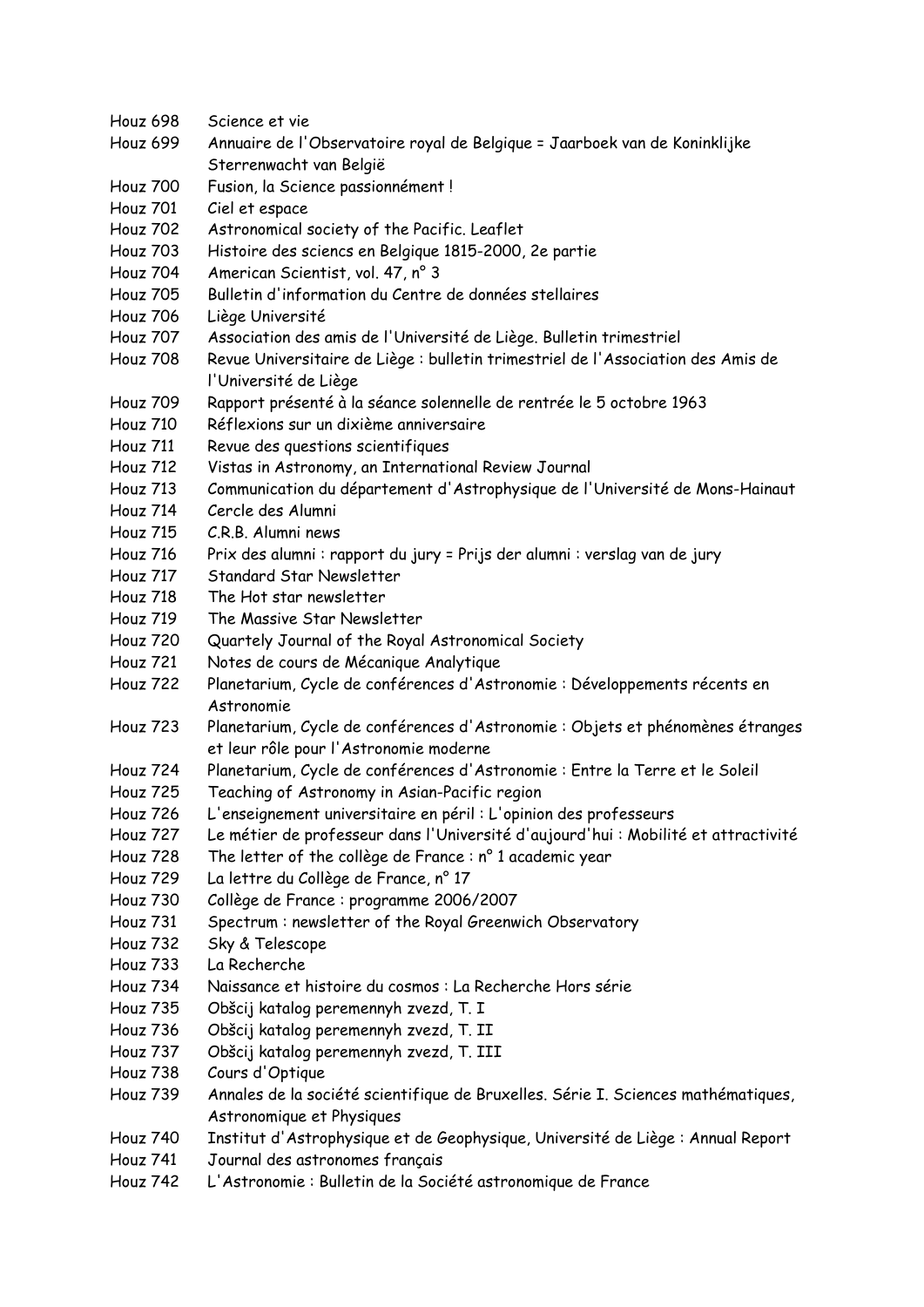- Houz 743 Gemini, newsletter of the Royal Greenwich Observatory
- Houz 744 Be star newsletter
- Houz 745 Fondation universitaire. Bureau de statistiques universitaires : Rapport annuel
- Houz 746 Fonds national de la recherche scientifique : Institut interuniversitaire des sciences nucléaires, Fonds de la recherche scientifique médicale, Fonds de la recherche fondamentale collective : Liste des bénéficiaires d'une subvention
- Houz 747 Fonds national de la recherche scientifique : ... Rapport annuel
- Houz 748 IAU Commission 46 : Astronomy education and devolopment
- Houz 749 The International Year of Astronomy 2009
- Houz 750 Les classements de d'Universités
- Houz 751 Alphabetical list of members = Liste alphabétique des membres : IAU
- Houz 752 The study of comets : Proceedings of IAU Colloquium n° 25
- Houz 753 Astronews, ESA
- Houz 754 Astronomy and Geophysics
- Houz 755 Spectra : The newsletter of the Carnegie Institution
- Houz 756 Annual report of the Director Mount Wilson and Palomar Observatories
- Houz 757 Annual report of the Director Hale Observatories
- Houz 758 Annual report of the Director : The Mount Wilson and Las Campanas Observatories
- Houz 759 Fédéralisme régionalisme, 2005-2006
- Houz 760 The infrared revolution
- Houz 761 Second European IUE conference : Proceeding of an International Conference held at Tübingen, Germany, 26-28 march 1980
- Houz 762 Third European IUE conference : Proceedings of the third international ultraviolet explorer conference, Madrid, Spain, 10-13 may 1982
- Houz 763 Ultraviolet stellar Classification : Proceedings of a workshop held at Vilspa, Spain, 26-28 october 1981. - Paris : European Space Agency, 1982
- Houz 764 New insights in Astrophysics, 8 years of UV Astronomy with IUE : Proceedings of an international Symposium co-sponsored by NASA, ESA and SERC, held at University College London, 14-16 july 1986
- Houz 765 Proceedings of the 22nd Eslab Symposium held in Salamanca, Spain, 7-9 december 1988
- Houz 766 The universe as seen by ISO [conference held at] Unesco, Paris, France, 20-23 October 1998
- Houz 767 European Space Science Horizon 2000
- Houz 768 IUA ULDA Access Guide n°1 : International ultraviolet explorer Uniform low dispersion archive, Dwarf Novae and Nova-like **stars + Houz 768 I** IUA - ULDA Access Guide n°5.vol.I **+ Houz 768 II** IUA - ULDA Access Guide n°5.vol.II
- Houz 769 Report on the activities of Space Science department 1997-1998
- Houz 770 Exercices d'Astronomie : Programme de l'enseignement secondaire
- Houz 771 The evolution of the nebular spectrum of the slow nova RR telescopii
- Houz 772 L'homme préhistorique
- Houz 773 Minutes of the meeting of the Belgian National ESO Committee (BENEC), Maison de Chièvres, Groot Begijnhof (Leuven), november 19, 1996
- Houz 774 84th Meeting of the ESO Council held at Cepal, Santiago, Chile, december 5-6, 1996
- Houz 775 83rd Extraordinary Council Meeting, & 74th Committee of Council Meeting, 22 october, 1996, Basle, Switzerland : Summary of conclusions
- Houz 776 Minutes of the meeting of the Belgian National ESO Committee (BENEC), held at the Brussels Planetarium on may 27, 1998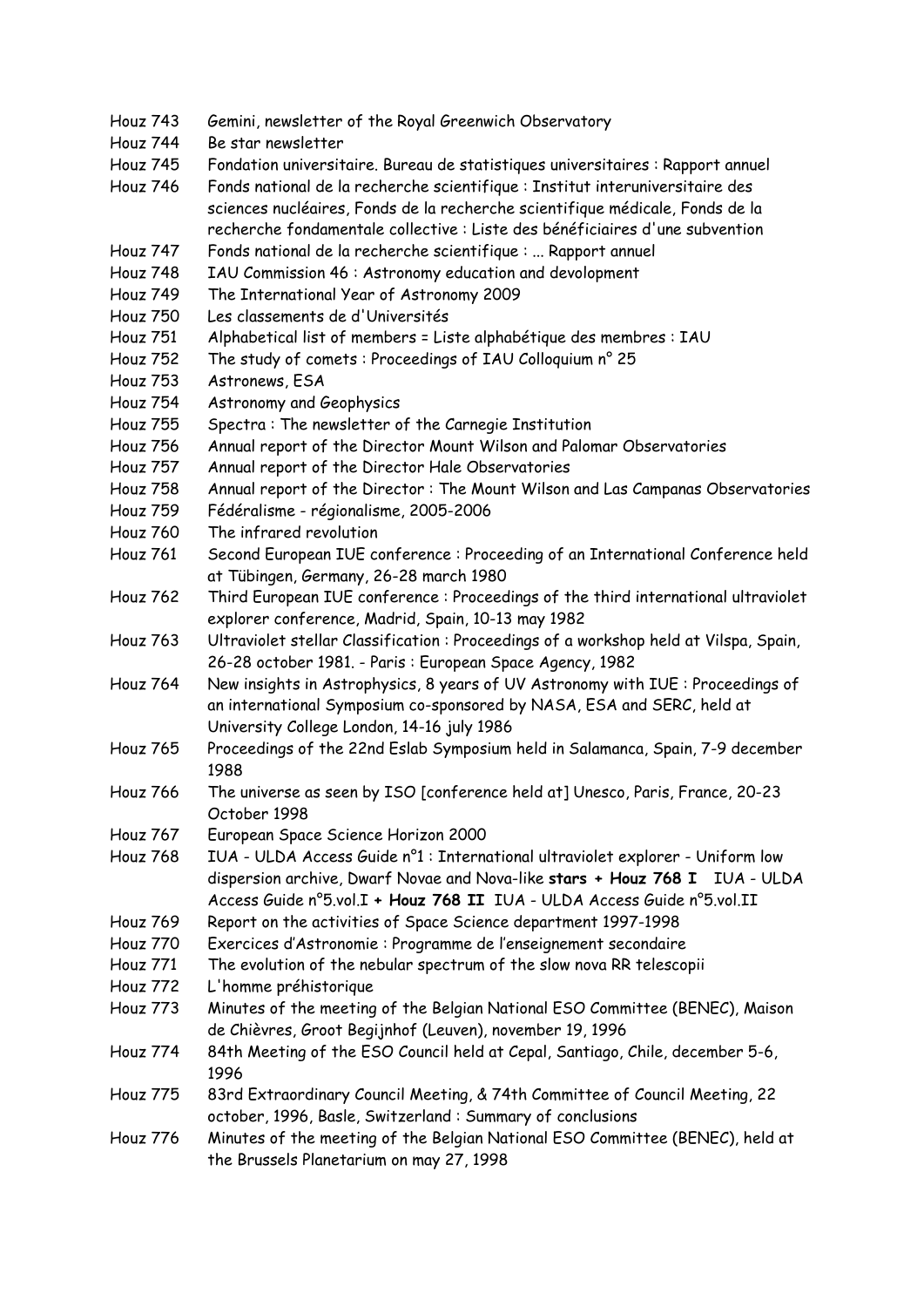| Houz 777 | Council: 87rd (Extraordinary) Meeting, Garching, february 18, 1998: Draft<br>minutes                                                                                               |
|----------|------------------------------------------------------------------------------------------------------------------------------------------------------------------------------------|
| Houz 778 | La Science : ses progrès, ses applications : T. 1, La Science jusqu'à la fin du XIXe<br>siècle. T. 2, Les applications et les théories actuelles                                   |
| Houz 779 | INES Guide nº 1 : International ultraviolet explorer - IUE Newly Extracted<br>Spectra. Herbig-Haro Objects                                                                         |
| Houz 780 | Larousse du ciel: Comprendre l'astronomie du 21e siècle                                                                                                                            |
| Houz 781 | Theoretical Astrophysics: vol. 1. Astrophysical Processes                                                                                                                          |
| Houz 782 | Theoretical Astrophysics : vol. 2. Stars and Stellar System                                                                                                                        |
| Houz 783 | Éducation: Tribune libre d'information et de discussion pédagogiques. Bruxelles                                                                                                    |
| Houz 784 | Bulletin trimestriel du Crédit communal de Belgique. Bruxelles                                                                                                                     |
| Houz 785 | La pensée scientifique                                                                                                                                                             |
| Houz 786 | Astronomie et mathématiques du XVIe au début du XXe siècle dans les collections<br>de l'Université de Mons-Hainaut : XXXe anniversaire du Séminaire de Bibliographie<br>historique |
| Houz 787 | Fonds voor wetenschappelijk onderzoek Vlaanderen                                                                                                                                   |
| Houz 788 | Les trous noirs                                                                                                                                                                    |
| Houz 789 | La plus belle histoire du monde : Les secrets de nos origines                                                                                                                      |
| Houz 790 | Basics of cosmic structures / Ludwik Marian Celnikier                                                                                                                              |
| Houz 791 | Bibliothèque de Philosophie Scientifique                                                                                                                                           |
|          | - L'âme de l'univers                                                                                                                                                               |
|          | - Les atmosphères stellaires                                                                                                                                                       |
|          | - La physique nouvelle et les quanta                                                                                                                                               |
| Houz 792 | Les éléments et leurs isotopes dans l'univers : communications présentées au                                                                                                       |
|          | XXIIe colloque international d'astrophysique, tenu à Liège les 20, 21 et 22 juin                                                                                                   |
|          | 1978                                                                                                                                                                               |
| Houz 793 | Annals of the European Academy of Sciences and Arts / edited by Ludwig                                                                                                             |
|          | Tavernier                                                                                                                                                                          |
| Houz 794 | Industrial Biomass: Source of chemicals, materials, and energiy !: Implications and                                                                                                |
|          | limitation of the use of biomass as a source for food, chemicals, materials and                                                                                                    |
|          | energy / by Royal Belgian Academy Council of Applied Science (BACAS)                                                                                                               |
| Houz 795 | Scientiarum historia : Revue pour l'histoire des sciences et de la médecine =                                                                                                      |
|          |                                                                                                                                                                                    |
|          | Scientiarum historia : Tijdschrift voor de geschiedenis van de wetenschappen en de                                                                                                 |
|          | geneeskunde. - Bruxelles : [Tijdschrift]. - ill.; in-8°. - ISSN: 1377-2139                                                                                                         |
| Houz 796 | Université de Liège, Faculté de Médecine vétérinaire : Programme des cours                                                                                                         |
| Houz 797 | Université de Liège, Faculté des Sciences appliquées : Programme des cours                                                                                                         |
| Houz 798 | Université de Liège, Étudiant à l'ULG : Guide                                                                                                                                      |
| Houz 799 | Soleil. - Contient un ensemble de tirés-à-part                                                                                                                                     |
| Houz 800 | Comètes = Kometen. - Contient un ensemble de tirés-à-part                                                                                                                          |
| Houz 801 | Belgian and American C.R.B. fellows 1920-1950                                                                                                                                      |

## **PERIODIQUES vivants :**

- Houz 802 A and G, news and reviews in Astronomy and Geophysics
- Houz 803 Newsletter -ST-ECF
- Houz 804 Space Telescope Science Institute newsletter
- Houz 805 International Astronomical Union = Union Astronomique Internationale : Information Bulletin
- Houz 806 COSPAR's information bulletin
- Houz 807 CNES mag : le magazine d'information du Centre national d'études spatiales
- Houz 808 Gemini Focus : newsletter of the Gemini Observatory